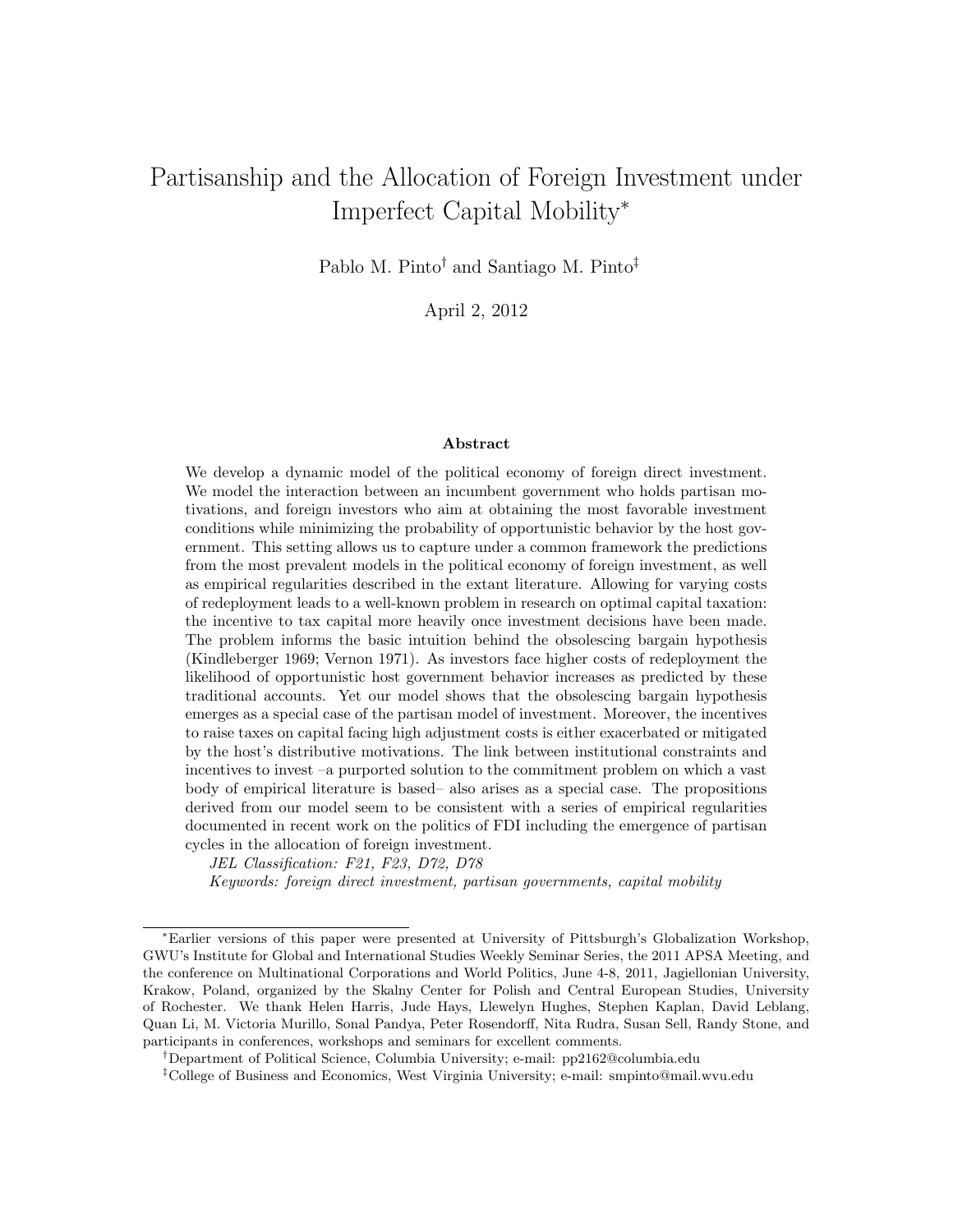# 1 Introduction

Theoretical and empirical models on the politics of foreign direct investment (FDI) have made important strides in recent years. The academic interest in the flow of investment capital followed the dramatic surge in the activity of multinational corporations (MNCs), the vector through which FDI occurs. FDI and MNC activity are associated with drastic changes in the patterns of production and absorption around the world. The motivations for engaging in FDI have expanded beyond securing access to natural resources which had characterized previous bouts of foreign direct investment; manufacturing and particularly services now comprise the bulk of direct investment flows (UNCTAD 2010; Bordo et al. 1999; Pinto forthcoming). Host governments have quickly reacted to these new trends in production and investment strategies by multinational firms by changing policies targeted at foreign investors. While many governments have adopted pro-investor regulations in the 1990s, the menu of policies towards foreign investment is extensive, and not always favorable to foreigners (UNCTAD 2010). Investment performance, i.e., the amount and type of investment that a country receives, and the effects of investment flows on economic conditions in the receiving country vary dramatically across countries as well as within countries over time (Pinto forthcoming). Understanding the driving forces behind these results requires a theoretical construct that endogenizes investment flows. The theory needs to account for the special nature of foreign direct investment, including the degree of international mobility, costs of redeploying the assets, technology of production and time horizons associated with the specific investment. The theory also needs to account for the motivations and incentives faced by host governments when dealing with foreign investors, which are likely to covary with political conditions in the host country. Whether the regulatory environment is more restrictive or open is thus a function of the strategic interaction between foreign firms, host governments, and their constituents.

Several papers in this issue discuss the strategic interaction at the firm level, a specific constituency, or a particular institutional trait of the host country. Our paper complements these contributions by analyzing firm and individual preferences –and behavior–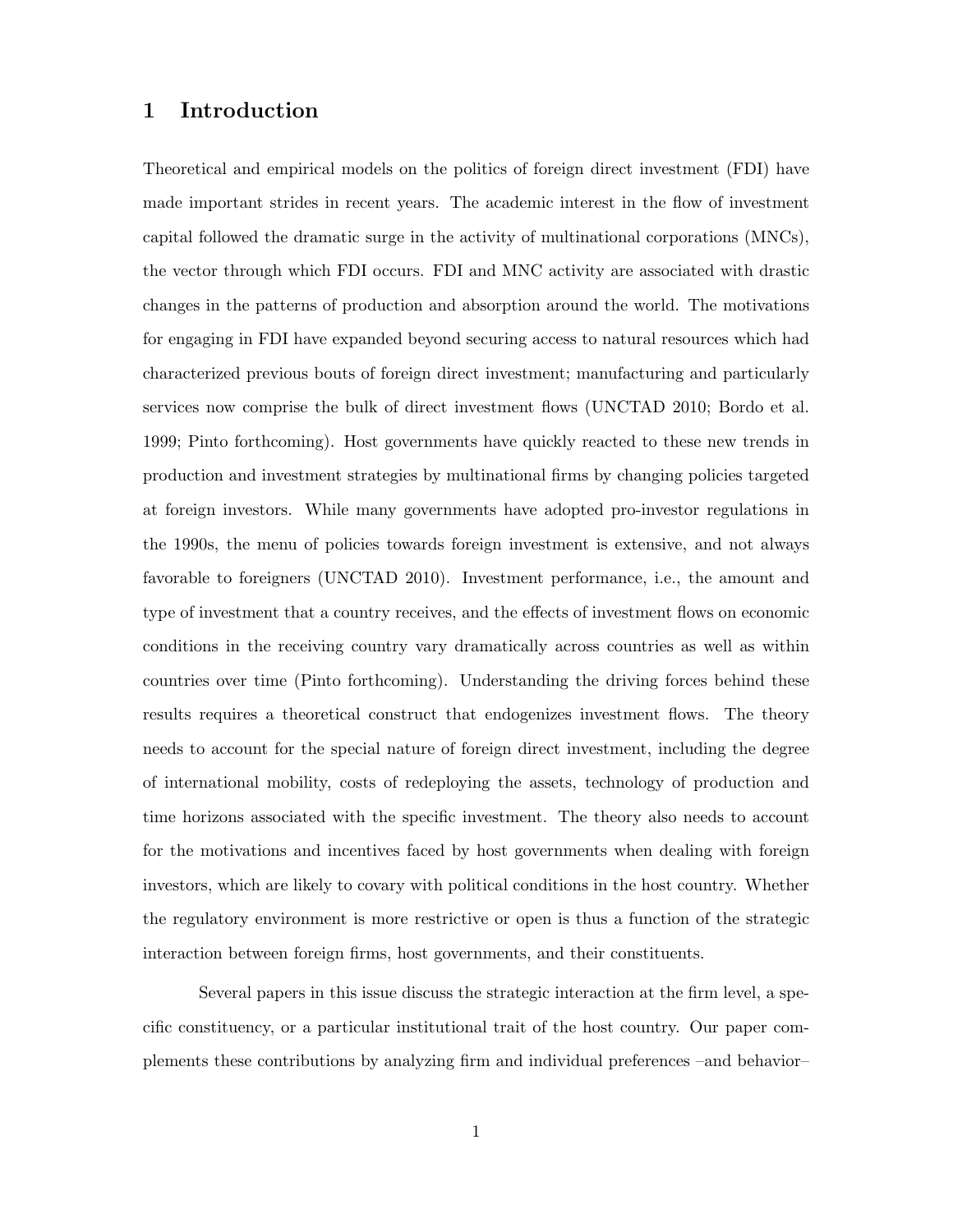at more aggregate level to explore how government regulation and foreign investment performance reciprocally affect each other. We develop a political economy model of foreign direct investment in a dynamic setting where investor and government attributes are variable: foreign investment differs in how costly it is to redeploy their assets and in the technology of production they bring to the host; host governments, on the other hand, differ in terms of their constituency links and the constraints they face. And the interaction between investors and host governments occurs under variable degrees of political volatility, which we model as the probability that the current incumbent will be in office in the next period.

Our modeling strategy allows us to capture under a unifying framework the scope conditions for different predictions from the political economy of foreign investment literature, hypotheses derived from the obsolescing bargain tradition, and those from the literature on capital taxation in macroeconomics. The model provides the micro-foundations for the emergence of political and partisan business cycles in the regulation of foreign investment. Specifically, we obtain the following comparative statics. First, as costs of redeployment increase host governments will have stronger incentives to tax foreign capital more heavily, holding constant the technological relationship between foreign capital and domestic factors of production. These incentives create the typical hold-up problem on which the obsolescing bargain hypothesis is based. Second, we show that holding costs of adjustment constant governments have an incentive to tax more heavily foreign capital that is substitute in production to the incumbents' core constituents. Third, as the probability of government turnover in the second period increases an incumbent with partisan motivations will lower taxes in the first period to attract foreign investment that complements in production the factor owned by the governments' constituents. The size of the tax breaks offered depends on the opportunity costs faced by investors, i.e., the expected returns they could get when investing abroad, and the relative weight placed by domestic actors on government transfers financed with the revenue obtained from taxing capital, i.e., the tradeoff between direct income effects and indirect income effects through government transfers, which was also central to the predictions in Pinto and Pinto (2008) and Pinto (forthcom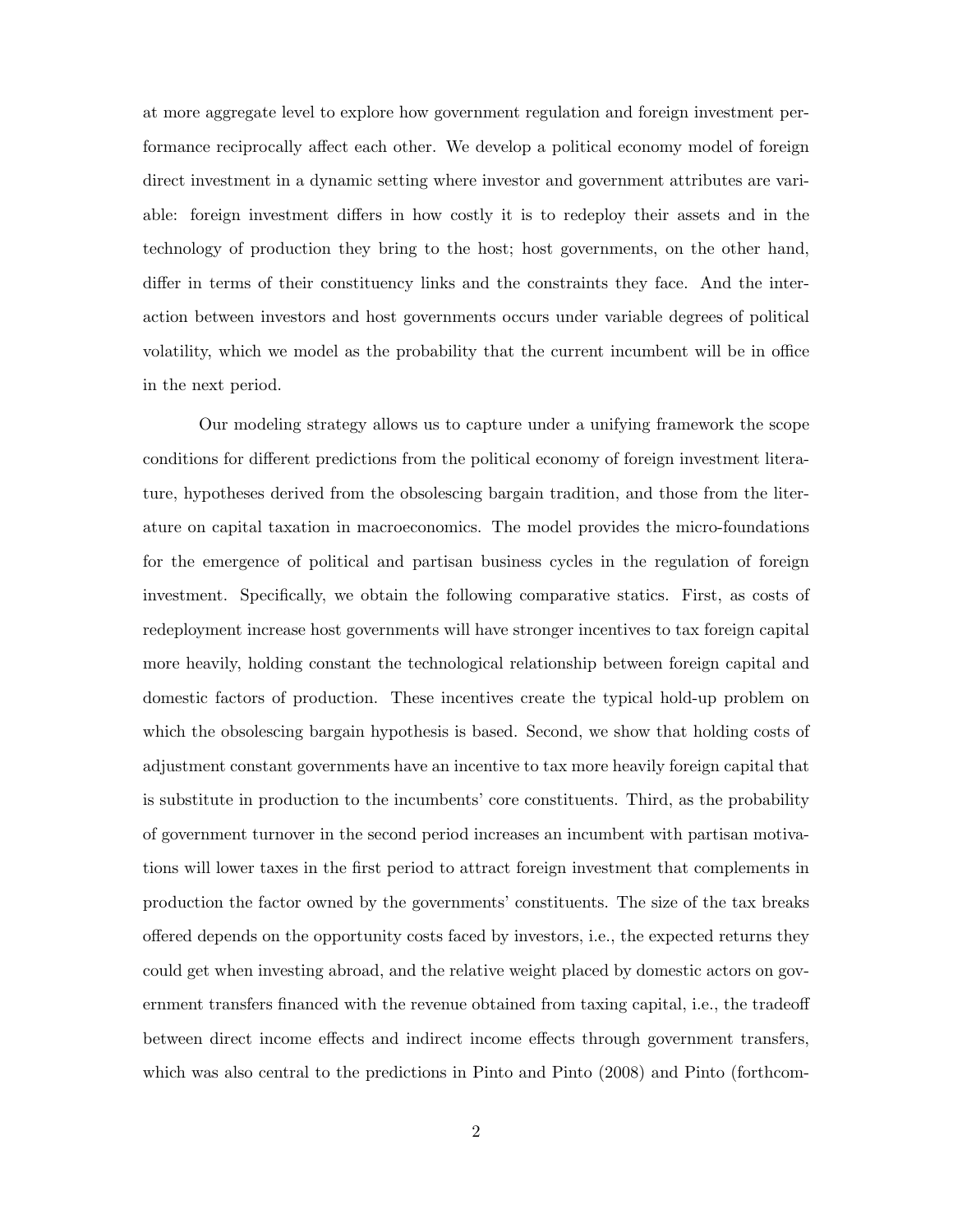ing). Combining these results, we conclude that the emergence of the hold-up problem depends on the type of investment and the orientation of the incumbent government in the host. When the incumbent government represents owners of factors of production whose relative demand goes up with investment inflows the hold up problem that results from high adjustment costs is likely to be mitigated; the hold up problem is exacerbated when the incumbent represents factors of production that foreign capital substitutes for. These predictions are consistent with our findings on the differential sectoral allocation of FDI in OECD countries as the orientation of the incumbent changed, and the positive effect of FDI on wages under the left.<sup>1</sup>

# 2 Related literature

The political economy model of investment presented in this paper extends our earlier work where we argue that the incumbent's partisanship or constituency links–i.e.: her allegiance to labor or capital– may affect foreign investors' decision to enter a host country, form of entry choices, and the consequences of the endogenously determined investment flows on wages, employment, the demand for business services and the potential for spillover effects in the host country.<sup>2</sup> The intuition behind that model is that pro-labor governments would encourage investment inflows that complement labor in production, hence increasing labor demand. Right-leaning governments, on the other hand, would internalize the interests of domestic businesses encouraging investment inflows that are more likely to complement domestic capital in production, generating positive spillovers effects on domestic businesses, and/or introduce labor saving technologies.<sup>3</sup> Hence, in the static equilibrium we should expect FDI to covary with the host government's partisanship. Consistent with these predictions we unveil a systematic relationship between the host government's partisanship and the pattern of direct investment allocation across countries and over time (Pinto and

<sup>&</sup>lt;sup>1</sup>Pinto and Pinto 2008; Jensen et al. forthcoming).

<sup>2</sup>Pinto 2004; Pinto and Pinto 2007; Pinto and Pinto 2008; Pinto forthcoming.

<sup>&</sup>lt;sup>3</sup>Moreover, we argued that domestic business interests would strictly prefer technology transfer agreements to investment capital inflows, especially if those flows create competitive pressure in product or factor markets. See Pinto, forthcoming.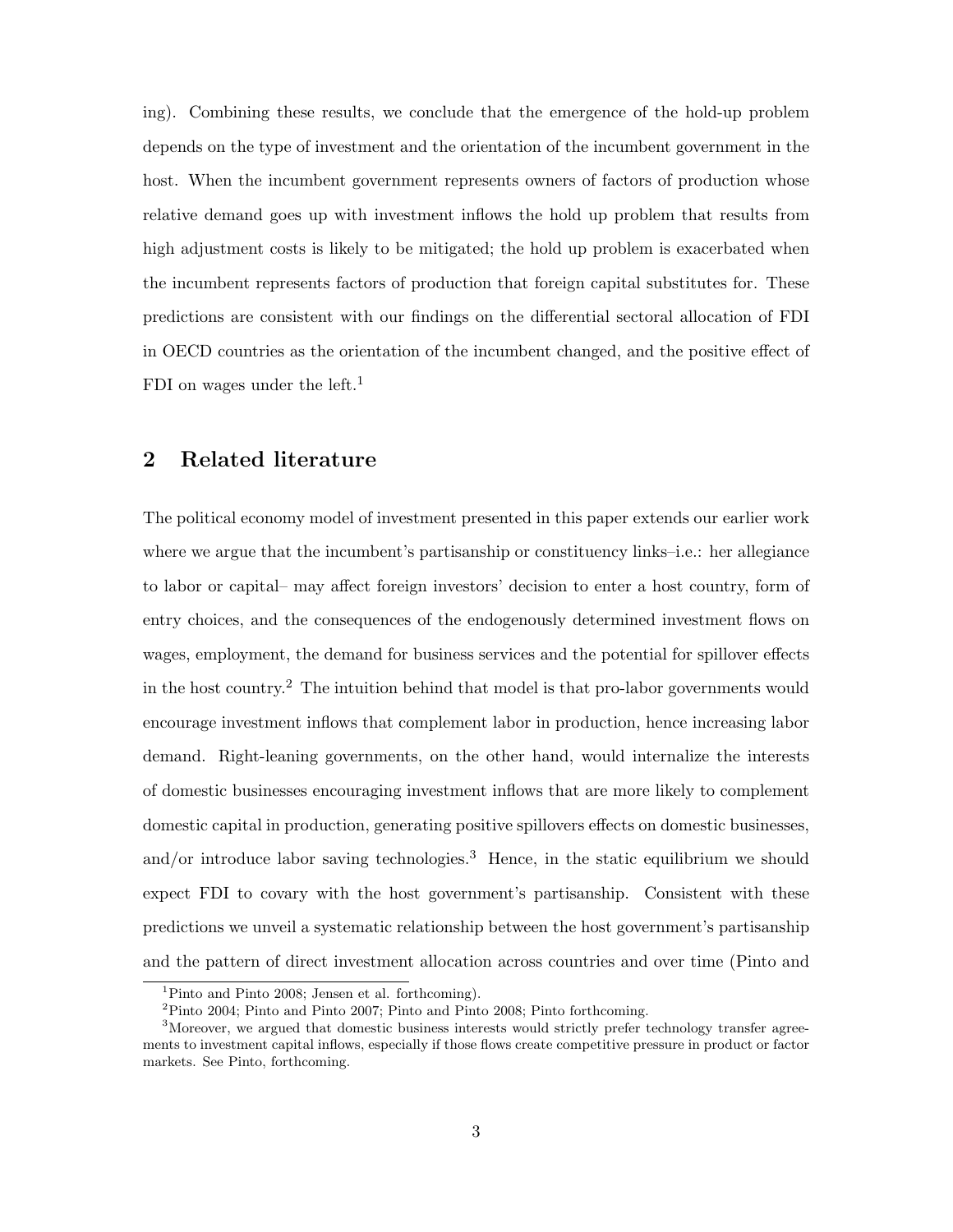Pinto 2008). In Jensen et al. (forthcoming) we also show that the relationship between leftleaning governments and foreign investment inflows is strongest in manufacturing, where foreign capital and labor are more likely to be complements in production, and weakest in the primary sector, where foreign capital is less likely to be a complement of labor, and costs of redeployment tend to be higher. The differential pattern of FDI inflows under leftleaning governments is associated with higher wages, but not under center or right-leaning incumbents, findings that are consistent with the assumptions under which our model is built and supportive of the predictions from the static model (Pinto and Pinto 2008).

The static setting in our earlier allowed us to identify long run equilibria in investorgovernment interactions in a political model of investment regulation; yet direct investment is usually associated with economic activities whose profitability is likely to materialize over longer time spans. In this paper we model the interaction between the incumbent and foreign investors in a dynamic setting to capture investment decisions whose expected effects are staggered over time.

By allowing the technology of production and mobility cots faced by investors to vary and model governments as having partisan motivations we are able to capture under a general framework the predictions from the most prevalent models on the political economy of foreign investment, ranging from the traditional obsolescing bargain hypothesis, to more recent accounts of how institutional constraints make host countries more desirable to foreign investors.

First, adding a dynamic dimension to this political economy model of MNC-government interaction leads to a well-known problem in the literature on capital taxation: governments have an incentive to tax capital more heavily once investment decisions have been made, given that the elasticity of capital to taxation becomes zero. This problem is at the core of the *obsolescing bargain* proposition: when the return from an investment occurs over time, the  $ex$ -ante bargaining leverage vis- $\grave{a}$ -vis the host government enjoyed by an investor gradually obsolesces as the investment sinks it. It becomes optimal for the host government to choose  $ex$ -post the highest possible tax rates on that investment. This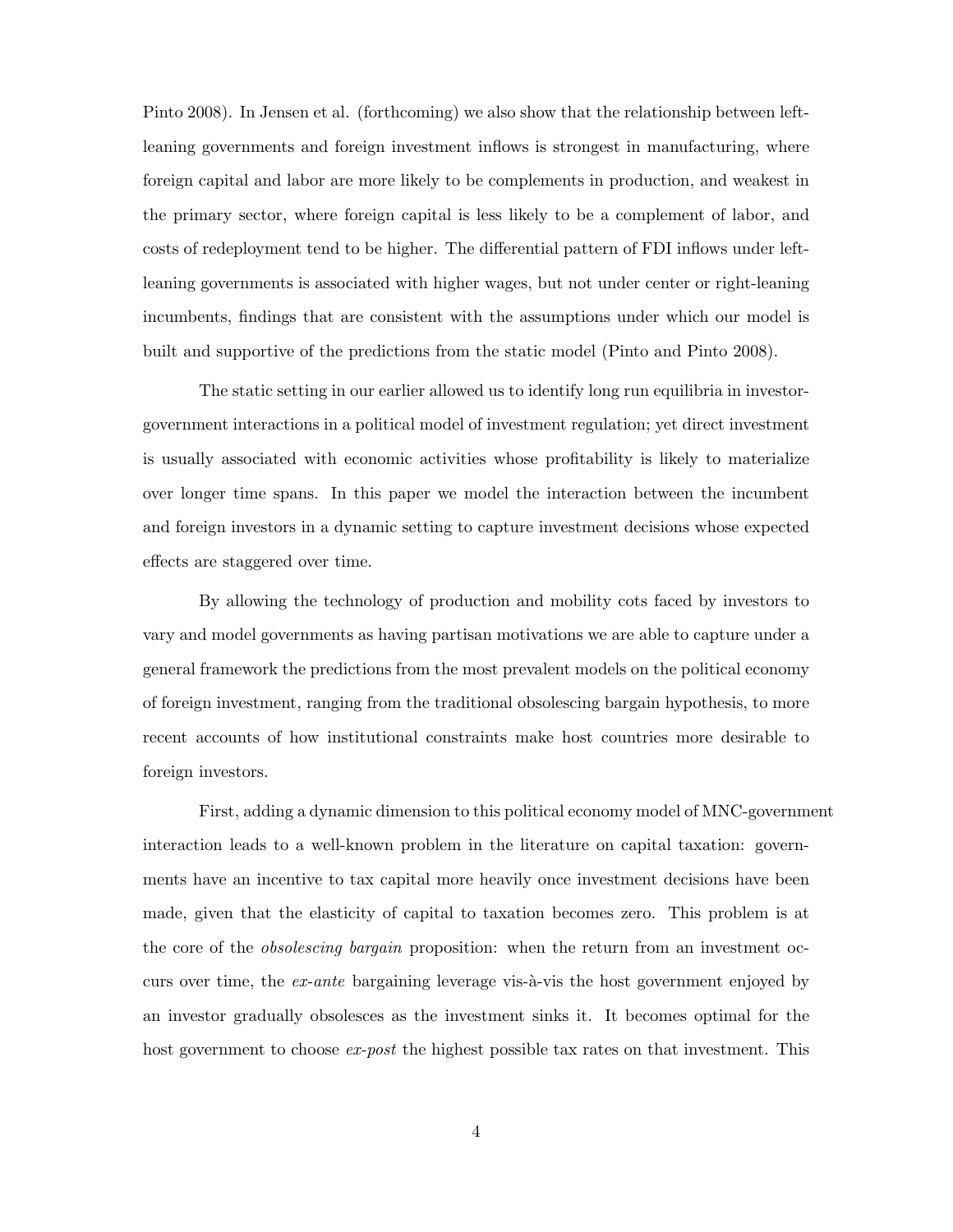incentive to act opportunistically is present even for governments that had promised to maintain tax rates at the ex-ante optimal levels (Kindleberger 1969; Vernon 1971). The proposition is sensible, yet our modeling exercise suggests that as originally formulated the obsolescing bargain hypothesis is incomplete. In equilibrium the model would predict that barring any form of ex-ante compensation we should not observe opportunistic behavior by host governments. The logic is simple: investors who face an exit cost should anticipate the government's behavior, and will likely decide not to enter, resulting in missed investment opportunities and suboptimal policy. In the dynamic setup of our model the compensatory mechanism arises endogenously in equilibrium. This compensatory mechanism qualifies the scope conditions under which we would observe opportunistic behavior by the host when investors face high costs of redeploying their assets.

The expected distributive pressure exerted by inflows and outflows of internationally mobile capital on the wellbeing of the incumbent's core constituents are likely to mitigate or aggravate the commitment problem presented in the literature. We thus qualify the predictions from the obsolescing bargain model, which arises only as a special case of our broader partisan model of investment. The bottom line is that when dealing with forward looking foreign investors governments in the host country, even myopic ones, are likely to internalize the future consequences of their current choices. As the probability of facing an incumbent who is likely to tax their return more heavily rises, investors will receive more generous concessions from host governments representing a coalition of actors that benefit from the specific type of investment flows. The incentives to act opportunistically depend on the orientation of current and future coalitions.

A related strand in the political economy literature of FDI focuses on institutional constraints as the solution to this commitment problem. When the hands of government are tied, or when the incumbent's ability to move the status quo is subject to delays by institutions constraints, promises made ex-ante are more likely to be honored (North and Thomas 1973; North and Weingast 1989; Henisz 2000). Yet, tying the government's hands is equivalent to adopting an inflexible policy; and inflexible policy is a departure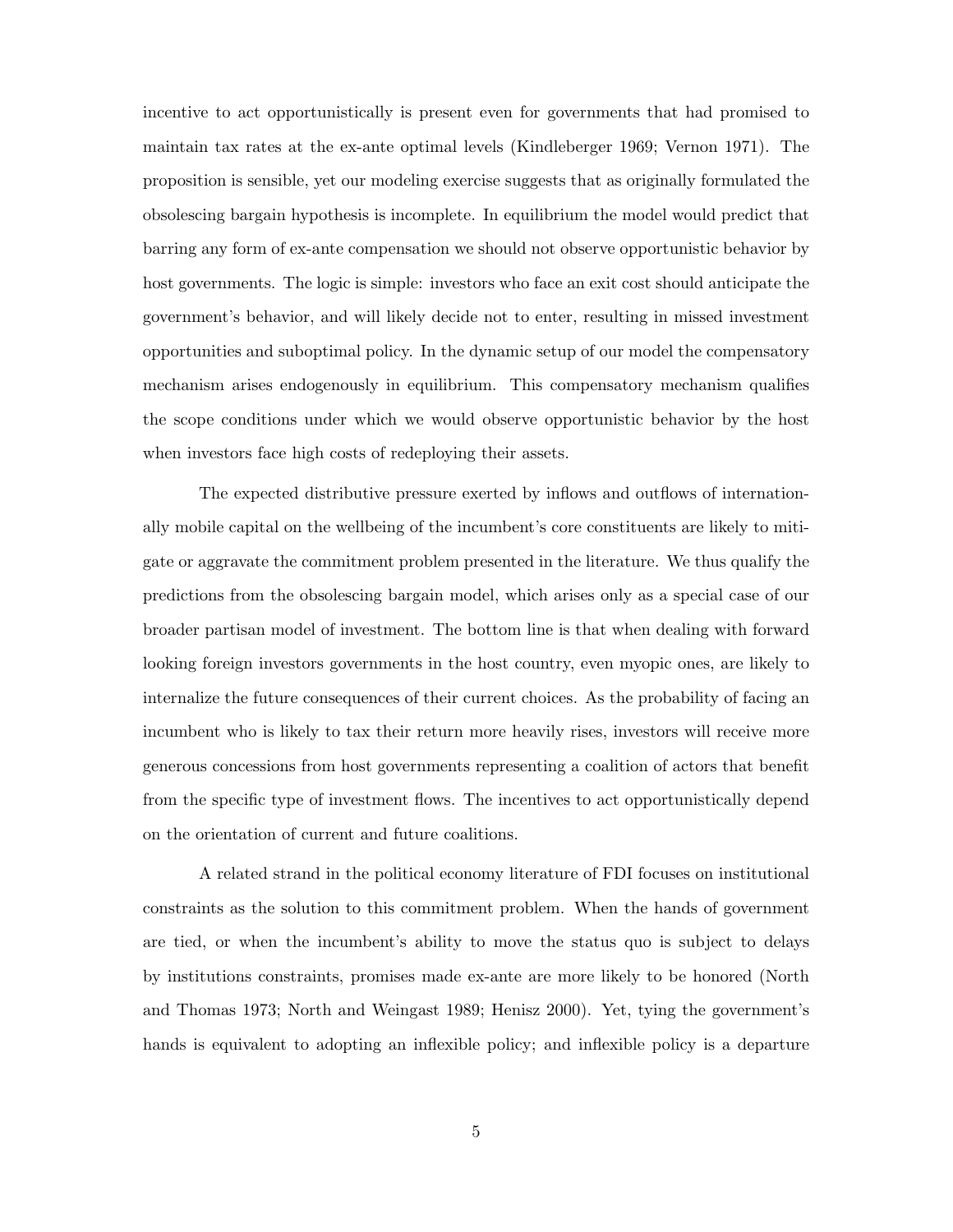from the first-best/optimal practices, i.e., those policies that would have been chosen in a complete contract environment, or adopted by a welfare maximizing social planner (Spiller and Tommasi 2003). Moreover, the argument assumes away the distributive consequences of inward FDI flows, which could either exacerbate or mitigate the commitment problem faced by host governments. Additionally, the literature on capital taxation has persuasively shown that even in the absence of institutional constraints capital tax rates are not set at confiscatory levels.<sup>4</sup> To account for this empirical regularity we explore the effects of allowing the host government to have access to partial commitment technologies, which need not be rooted in the presence of institutional constraints. We are, thus, able to identify the scope conditions under which institutional constraints will be more effective. The potential benefits from institutional constraints arise under specific realization of the parameters in our model: in particular it requires high cost of redeployment and the absence of distributional concerns in the host government's objective function. We discuss these propositions in more depth in the ensuing sections.

## 3 Partisanship and investment in a dynamic setting

In its stylized form the logic of the partisan investment hypothesis is quite simple. Governments have an incentive to discriminate in favor of internationally mobile investment that complements the factor of production owned by their core constituents, and restrict the type of investment that substitutes for the services supplied by those constituents (Pinto and Pinto 2008; Pinto forthcoming). Yet the interaction between host governments and investors is usually not a one-shot game. Some types of investment, but particularly most of foreign direct investment are likely to generate returns throughout several periods, possibly even beyond multiple elections and incumbents' tenure in office. When making investment decisions investors should consider not only the leanings of the current government, but also the potential orientation of future governments. Investors' internalization of future political conditions, in turn, affects the incentive structure faced by incumbent governments

<sup>4</sup>Chari and Kehoe 1990; Klein and Rios Rull 2003.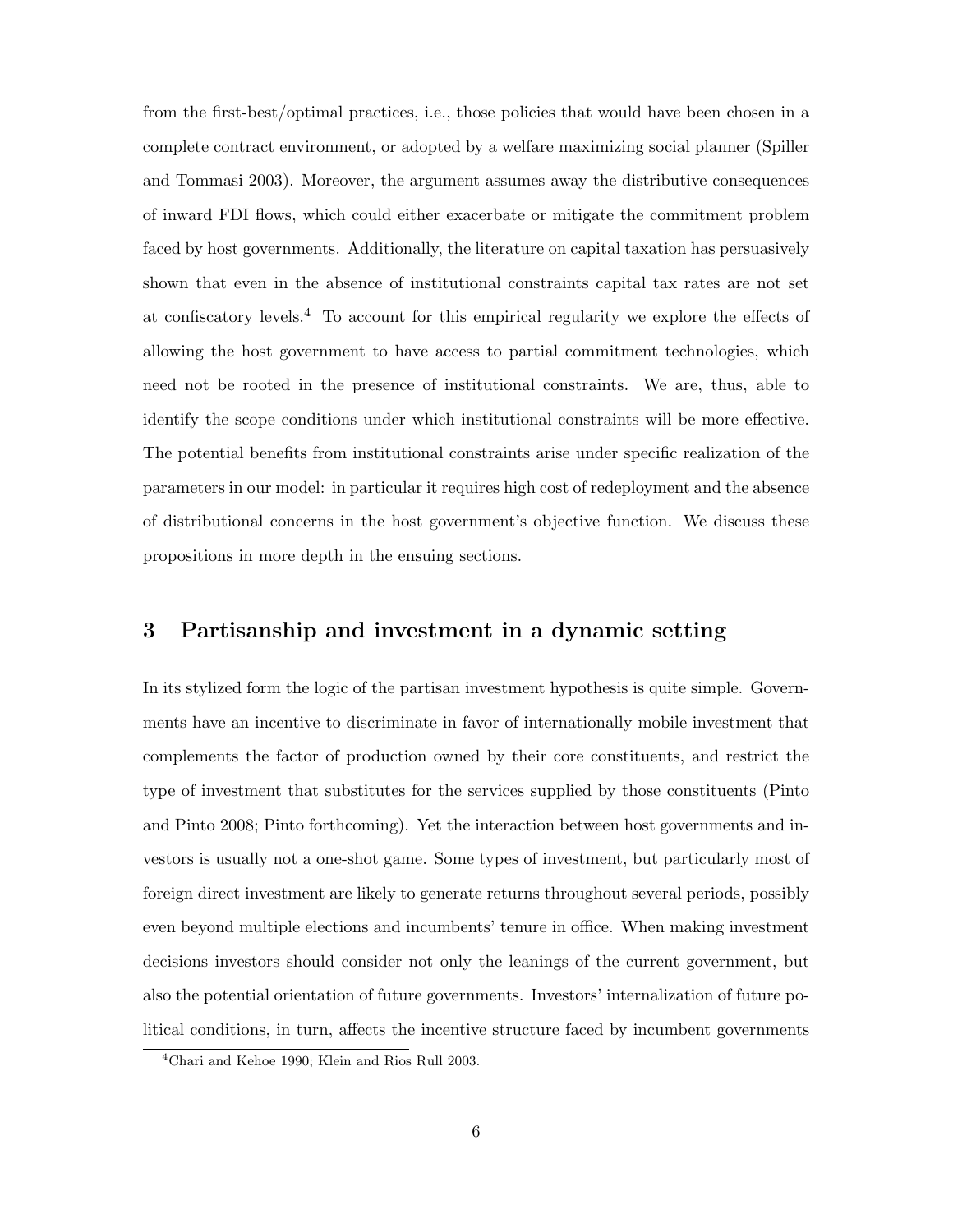when deciding how to regulate foreign investement in the current period. Modeling the interaction between foreign investors and host governments in a dynamic setting allows us to capture these calculations.

The design of the tax system in the economy is also driven by efficiency considerations which dictate that rates should be set at levels that minimize the distortions generated by the tax structure. Efficiency concerns dictate that more inelastic tax bases should be taxed more heavily: There is always an incentive to raise taxes on capital once investment decisions have been made, the tax base becomes more inelastic. Under these conditions it is optimal ex-post to choose the highest possible capital tax rates; promises to maintain tax rates at their *ex-ante* optimal levels are bond to be broken. The problem is rooted in the time-inconsistency property of sequential policy.<sup>5</sup> The incentives to act opportunistically are particularly acute for the type of investments that require higher upfront fixed costs. This is the intuition behind the obsolescing bargain model on which much of the research on political risk is built.<sup>6</sup> Current governments are allegedly unable to commit credibly to policies that will have an effect in the future.

In the case of capital taxation, given that tax rates can be changed at any time, governments have an incentive to act opportunistically as the elasticity of the tax base decreases. Investors will anticipate the host government's behavior, and decide not to enter the host if the expected return is below what the investor could obtain elsewhere, an outcome that is suboptimal for investors and governments alike. However, we observe that tax rates on capital are seldom set at confiscatory levels. Applications in the political economy literature explore another rare event: expropriations and opportunistic seizure of foreign owned assets (Tomz and Wright 2009; Jensen et al., forthcoming, especially chapter 2). Yet expropriation requires the existence of some surprise element that was not or could not be priced at the time of making the decision to invest. In order to account for

 $5$ On time consistency see the pioneering work of Kydland and Prescott (1977), and Calvo (1978); see also Drazen (2000).

<sup>&</sup>lt;sup>6</sup>Political risk takes different form, including convertibility, violence, expropriation and regulatory change. Though expropriation has usually dominated the dollar amount of the payments made insurers of political risk its prevalence varies dramatically over time. See the contributions in Moran and West (2005) for a discussion on political risk insurance.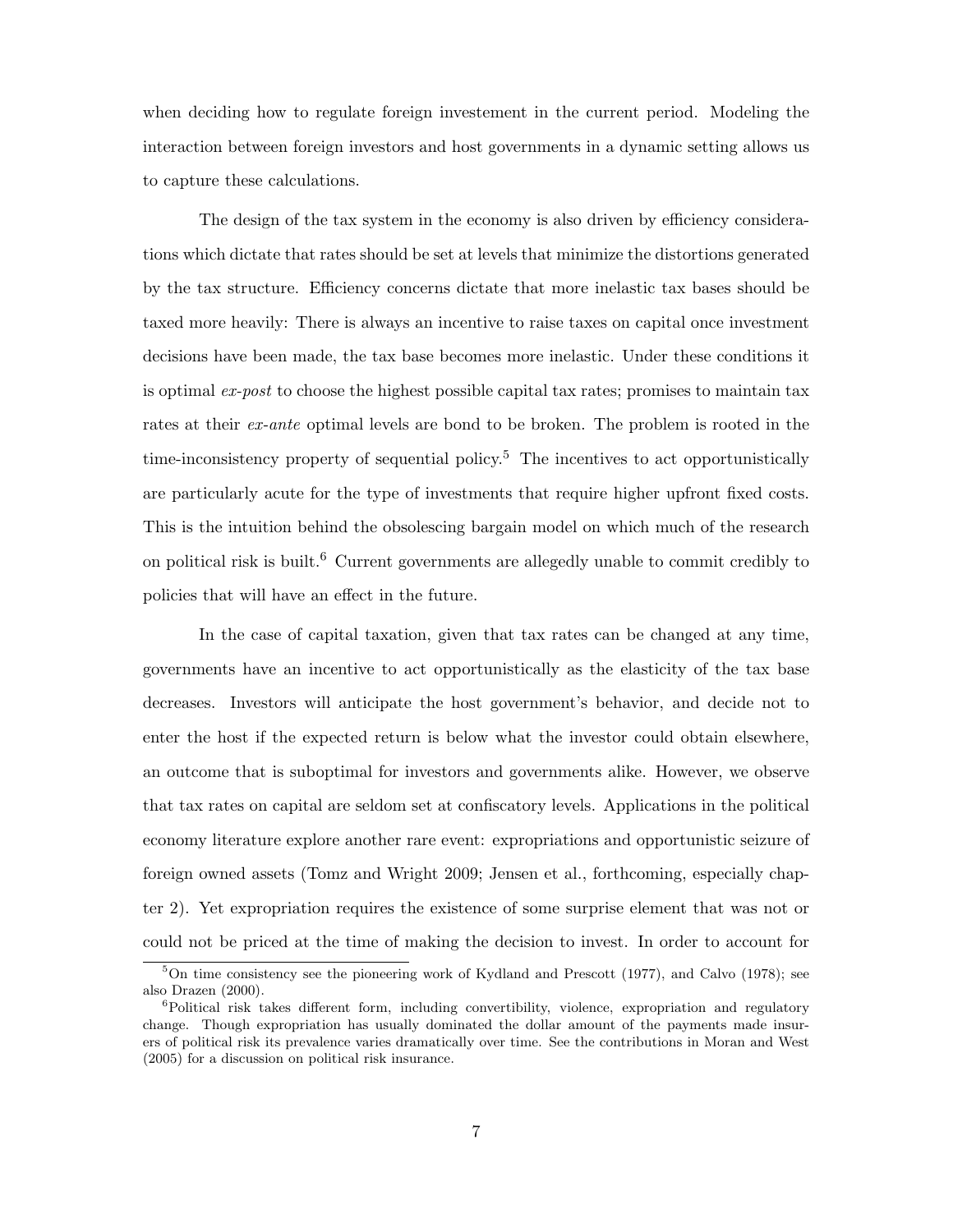the exceptionality of confiscatory tax rates the literature in macroeconomics has formulated different explanations, including the existence of partial commitment technologies, institutional constraints and repeated interactions as discussed in the next paragraphs.

Klein and Rios Rull (2003), for example, consider a dynamic setup where governments can only commit to tax rates one period in advance due to exogenous restrictions which prevent incumbents from immediately revising the status quo. Owners of internationally mobile capital understand these constraints and make their investment decisions accordingly. By preventing or delaying policy changes, political institutions act as one such commitment devices. The institutional environment, namely the rules of the political game, would act as a solution to the commitment problem that incumbents face in their interaction with foreign investors.<sup>7</sup> The delay would push the policy change into a distant future that does not enter the investors' time horizon. This partially inflexible policy has similar properties to those discussed by Spiller and Tommasi (2001).

Chari and Kehoe (1990), on the other hand, claim that reputation may substitute for other forms of commitment mechanisms: ex-ante optimal tax rates can be sustained in equilibrium when there is a repeated interaction between governments and capital owners. This idea of commitment by reputation can be linked to the predictions on the role of partisanship in earlier work. The logic, developed in more depth in Pinto and Pinto (2008) is straightforward: Suppose that foreign capital owners form expectations as follows. Initially foreign investors assume that partisan governments will tax capital at the ex-ante optimal tax rates  $\{t^{1*}, t^{2*}\}$ , i.e., the tax rates that solve the maximization problem faced by incumbents who hold partisan motivations.<sup>8</sup> As soon as capital owners realize that the host government has deviated by choosing  $\tilde{t}^i \neq t^{i*}$  (for  $i = 1, 2$ ), they expect that this government will implement confiscatory tax rates  $\hat{t}^i$  in the future. Hence, investors' expectations significantly change once governments deviate from  $t^{i*}$ . Let  $\Omega(t^1, t^2)$  denote the government's weighted welfare function evaluated at  $\{t^1, t^2\}$ . Then the solution to this problem requires tax rates that satisfy  $\Omega(\tilde{t}^1, \tilde{t}^2) > \Omega(t^{1*}, t^{2*}) > \Omega(\tilde{t}^1, \tilde{t}^2)$ . Under these

<sup>7</sup>See, among others, North and Thomas (1973), North and Weingast (1989), and Henisz (2000). Stasavage (2003), Haber, Maurer and Razo (2002, 2003), introduce alternative commitment mechanisms.

<sup>8</sup>See Pinto and Pinto 2008, pp. 225; see also Chapter 3 in Pinto, forthcoming.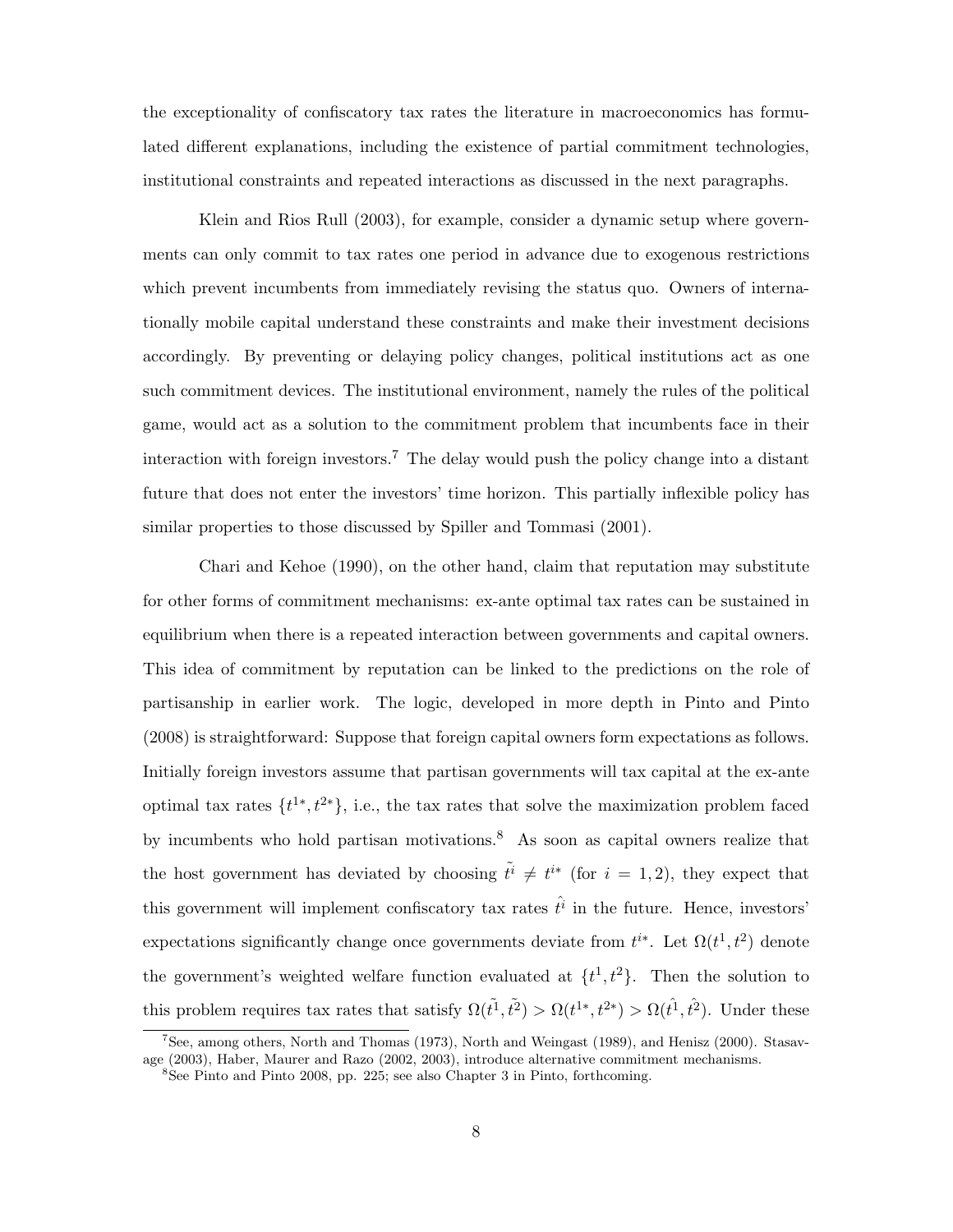conditions, governments may only benefit in the short-run from an opportunistic behavior by choosing  $\tilde{t}^i$ . Given that confiscatory tax rates  $\hat{t}^i$  are expected by capital owners thereafter and capital will consequently not enter in the future, partisan governments will face a lower stream of future payoffs relative to those that can be obtained by sticking to the ex-ante optimal policy. Suppose that  $\rho$  is the partisan government's discount factor. Then  $\{t^{1*}, t^{2*}\}$ can be sustained as an equilibrium of the repeated game if the government's discount factor  $(\rho)$  is sufficiently large, as shown by the Folk Theorem.

The predictions from the static partisan model of FDI developed by Pinto and Pinto (2008) would also hold in a dynamic framework when foreign investment adjusts perfectly to the new desired level once governments change capital tax rates, or, alternatively, if foreign capital completely depreciates before tax rates are changed. Specifically, suppose that foreign investment is fully amortized in each period  $\tau$ . At the beginning of next period  $\tau = 1$  the government would face the same problem as the one faced in time period  $\tau$ . In every period, the equilibrium tax rates and the allocation of foreign capital would be those derived from the static model, i.e., they would differ as incumbents of different orientation alternate in power. However, investors' reaction to changes in the host government's behavior may take some time.<sup>9</sup> The speed at which this reaction takes place, i.e., whether it is immediate or not, depends on the capital adjustment costs that are likely to vary by type of investment. In this paper we explore how the dynamic solution to the capital taxation problem differs from the long-run solution derived from the partisan investment model at varying levels of adjustment costs and different technologies of production which characterize different types of foreign investment.

By modeling costs of redeployment, technology of production, constituency links and uncertainty about the future as variable we are able to capture the incentive structure implicit in the prevailing theoretical and empirical models of the political economy of FDI. We are able to derive several additional propositions on the role of partisanship and constituency links, which determine the incentives to respond to different groups in the

 $9$ On the determination of capital tax rates in dynamic settings under different degrees of capital mobility, see Wildasin (2003), among others. These models consider that capital stocks can react to changes in capital taxation.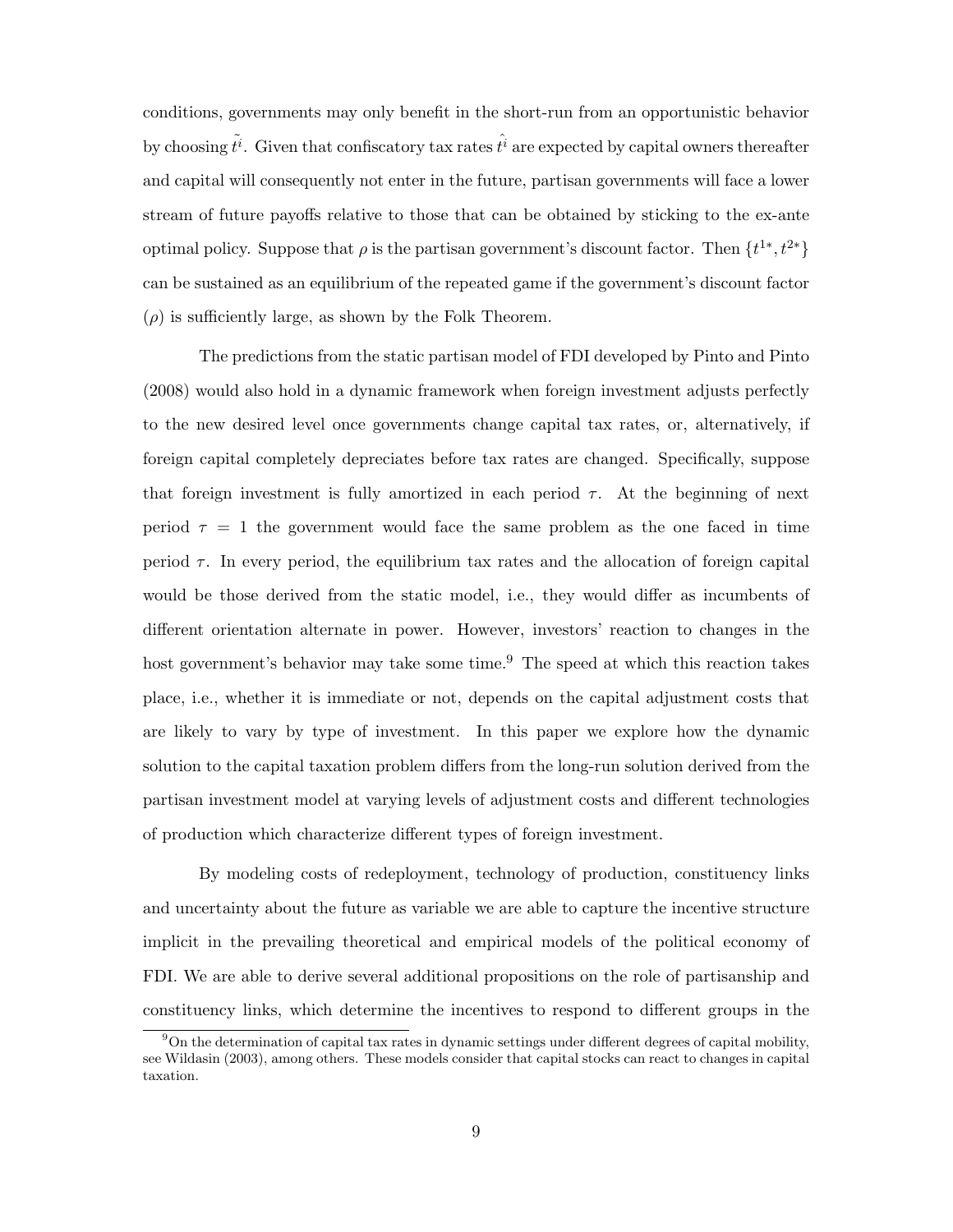polity, the technology of production available to investors, which determines the effect of FDI on the relative demand for factors of production in the host, and on the effects of varying the costs of redeployment or adjustment costs. Hypotheses as diverse as the obsolescing bargain, institutional constraints, Triple Alliance where foreign investors and domestic capitalists coalesce, and partisanship, all arise as special cases of our more general partisan model of investment.

# 4 The Model

In this section, we describe the general theoretical framework. Pinto and Pinto (2011) contains a detailed explanation of the model and several extensions. Consider a dynamic three-factor, two-sector, small-open economy.<sup>10</sup> Decisions are made at two consecutive time periods. Unprimed variables refer to values in the first period, and primed variables denote values in the second period.

#### 4.1 Economic agents

The affiliate of an MNC with headquarters in a foreign country operates in sector  $i = 1, 2$ of a host country. The MNC produces good  $i$  in the host country using domestic labor, domestic capital, and foreign capital supplied by the MNC, and a given technology that determines how it combines with local factors of production. There are two domestic political groups: workers (who only own labor), denoted with a  $\mathcal{L}$ , and domestic capitalists (who only own domestic capital), denoted with a  $K$ . The total number of domestic workers and domestic capitalists are denoted  $\overline{L}$  and  $\overline{K}$ , respectively. In each period consumers derive utility from income and from a government in-kind transfer. The utility of individual h in the current period is  $U^h = y^h + v(g^h)$ , for  $h = \mathcal{L}, \mathcal{K}$ , where  $y^h$  is the income of a representative agent in group h,  $g<sup>h</sup>$  is the transfer that each member of group h receives from the government, and  $v_g > 0$ ,  $v_{gg} \leq 0$ . Income received by domestic political groups is

<sup>&</sup>lt;sup>10</sup>The basic setup of the model is a two-period extension of the model introduced in Pinto and Pinto (2008).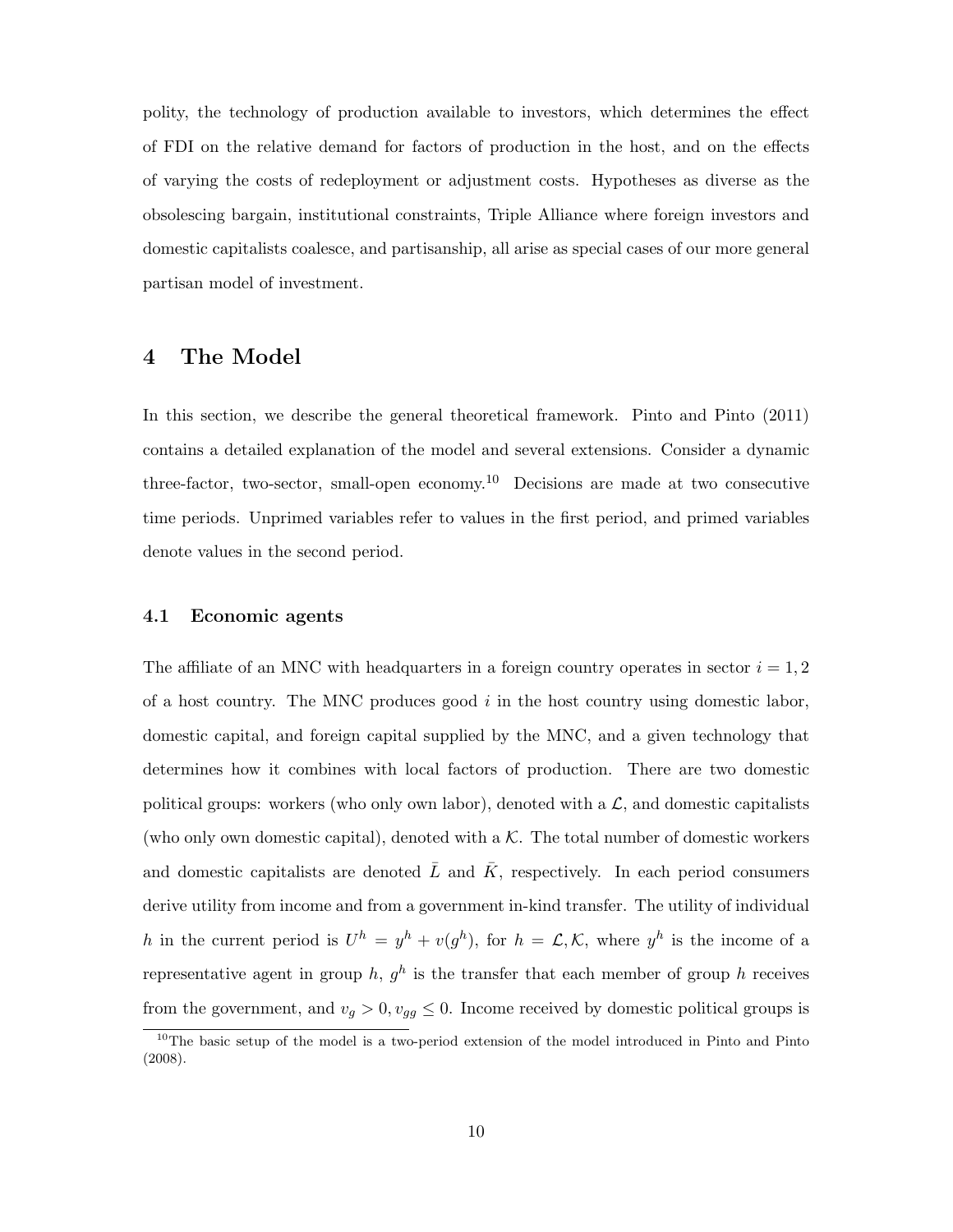given by the returns to the factors of production they own: for workers, the wage  $w_i$ , and for domestic capitalists the marginal productivity of domestic capital, denoted with  $\bar{r}_i$ .

The government in the host country collects each period a tax on corporate income. The tax revenue finances the government in-kind transfers.<sup>11</sup> It is assumed that through different fiscal incentives, governments are capable of imposing different effective tax rates on corporations operating in different sectors.<sup>12</sup> They can only commit to these tax rates for the period under which that particular government is in power. We denote with  $\tau_i$  the effective corporate income tax rate faced by the MNC in sector i.

## 4.2 Production

The MNC produces good i using domestic labor, domestic capital, and foreign capital. The production function is represented by  $q_i = f_i(K_i, k_i, L_i)$ , where  $K_i$  denotes domestic capital,  $k_i$  foreign capital, and  $L_i$  labor in sector  $i = 1, 2$ . The production function  $f_i$ exhibits constant returns to scale. The price of each good  $i$  is internationally given and assumed to be equal to one. Domestic capital is sector specific and constant over time. The amount of domestic capital in each sector is normalized to unity, and hence the total amount of capital in the economy is  $\overline{K} = 2^{13}$  Total domestic labor is assumed fixed in supply in both periods, i.e.,  $\bar{L} = L_1 + L_2 = L'_1 + L'_2$ , mobile across sectors within the country, but internationally immobile. Factors of production are paid their respective marginal productivity. Free mobility of labor across sectors assures that the wages are

<sup>11</sup>For simplicity the model assumes that the host government controls only one tax instrument: the effective tax rate on corporate income. To simplify the analysis we also assume that domestic capital is inelastic to taxes and that the tax is only raised on foreign investment.

<sup>&</sup>lt;sup>12</sup>Many countries rely on different tax incentive schemes to selectively attract or deter foreign capital flows (see Pinto, forthcoming). The tax schemes include numerous policy instruments, such as screening and approval procedures, limits on the share that non-residents are allowed to hold, differential tax schedules, regulatory regimes on sectoral activity and market structure, trade policy, local procurement rules, differential exchange rate regimes. All these instruments and regulations either affect the cost of doing business or the price that firms can charge for their goods and services, and are hence reflected in the firms' bottom line. We assume that these restrictions would affect government's revenue, which is partly used to finance the government supplied transfer  $g^h$ . Thus, when assessing the impact of the previous policies, partisan governments are forced evaluate the extent to which the flows of foreign capital affect the returns of domestic factors of production $(y^h)$ , and the level of the government transfers  $(g^h)$ .

<sup>&</sup>lt;sup>13</sup>For notational simplicity, we exclude  $K_i$  as an argument of the production function.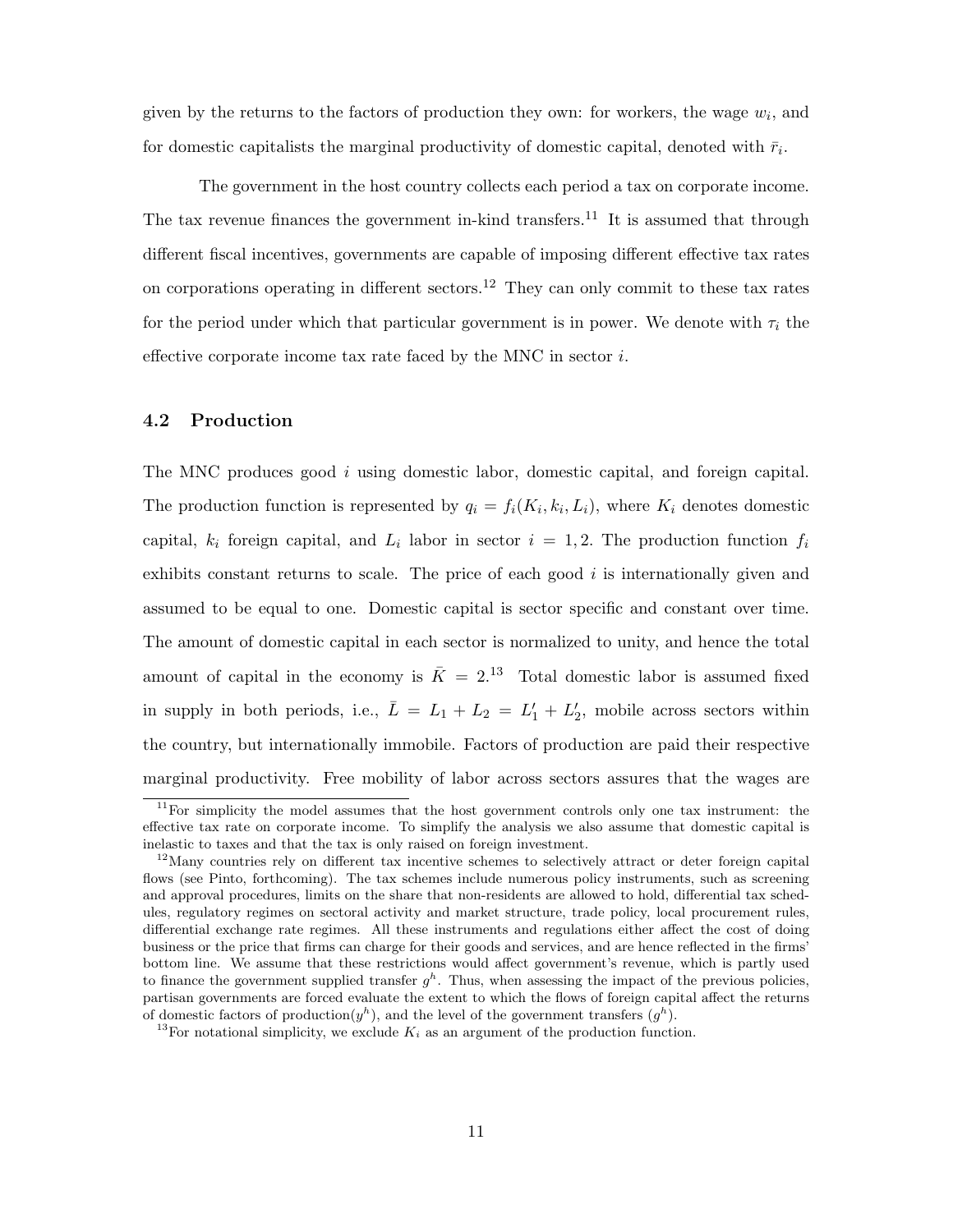equalized across sectors for every time period, i.e.,  $w = w_1 = w_2$  and  $w' = w'_1 = w'_2$ .<sup>14</sup>

The MNC operating in sector i is endowed with a stock of capital  $\overline{k}_i$ , which is assumed constant over time.<sup>15</sup> This stock of capital can by used by the MNC to produce good  $i$  in the host country or it can be employed elsewhere. The return to foreign capital employed elsewhere, denoted  $r_i$ , is assumed fixed, constant over time, and sector specific.<sup>16</sup> When the MNC allocates part of the capital stock to produce in sector  $i$  of the host country, the MNC earns profits, which are subject to taxation by the host government.

Following Wildasin (2003), our model assumes that it may take some time for the MNC to adjust the level of foreign capital to its desired amount in the host country. Whether the reaction is immediate or not depends on a capital adjustment-cost function. With perfect capital mobility, capital adjustment costs are negligible and the adjustment of foreign capital stock is immediate, i.e., it fully amortizes in the current period. When it is costly to change the stock of capital, only partial adjustment would take place. Specifically, we assume adjustment costs in sector  $i$  are given by:

$$
C_i(k_i, k'_i) \equiv \frac{\phi_i}{2} \left(\frac{k'_i - k_i}{k_i}\right)^2 k_i.
$$
 (1)

A convex adjustment cost function like the one depicted in (1) implies that capital stocks do not jump immediately to its new level when the host government changes the tax rate (see, for example, Barro, Mankiw and Sala-i-Martin (1995)). When  $\phi_i$  tends to infinity, foreign capital stocks become fixed. The extreme case of immediate adjustment results

 $14A$  similar analysis can be done assuming that labor is sector specific, and domestic capital mobile across sectors.

<sup>&</sup>lt;sup>15</sup>In this version of the model, and to simplify the analysis, we ignore investment decisions made by the MNC.

<sup>&</sup>lt;sup>16</sup>Our stylized model intends to capture the following conditions. First, different types of foreign capital are available in infinite supply and ready to enter the country as either a complement or substitute of labor (or domestic capital). The amount of domestic capital is, on the other hand, limited. Second, we emphasize the idea that, within the country, the cost of moving across sectors is higher for domestic capital than for labor. The assumptions we make here are somewhat extreme. The predictions from our model would be substantively similar if domestic capital is assumed mobile while labor is sector specific. When both labor and domestic capital are perfectly mobile across sectors, governments would not be able to implement sector-specific policies. Essentially, for the conclusions of our model to hold we require one of the domestic factors to be relatively more specific than the other (see Pinto and Pinto 2008).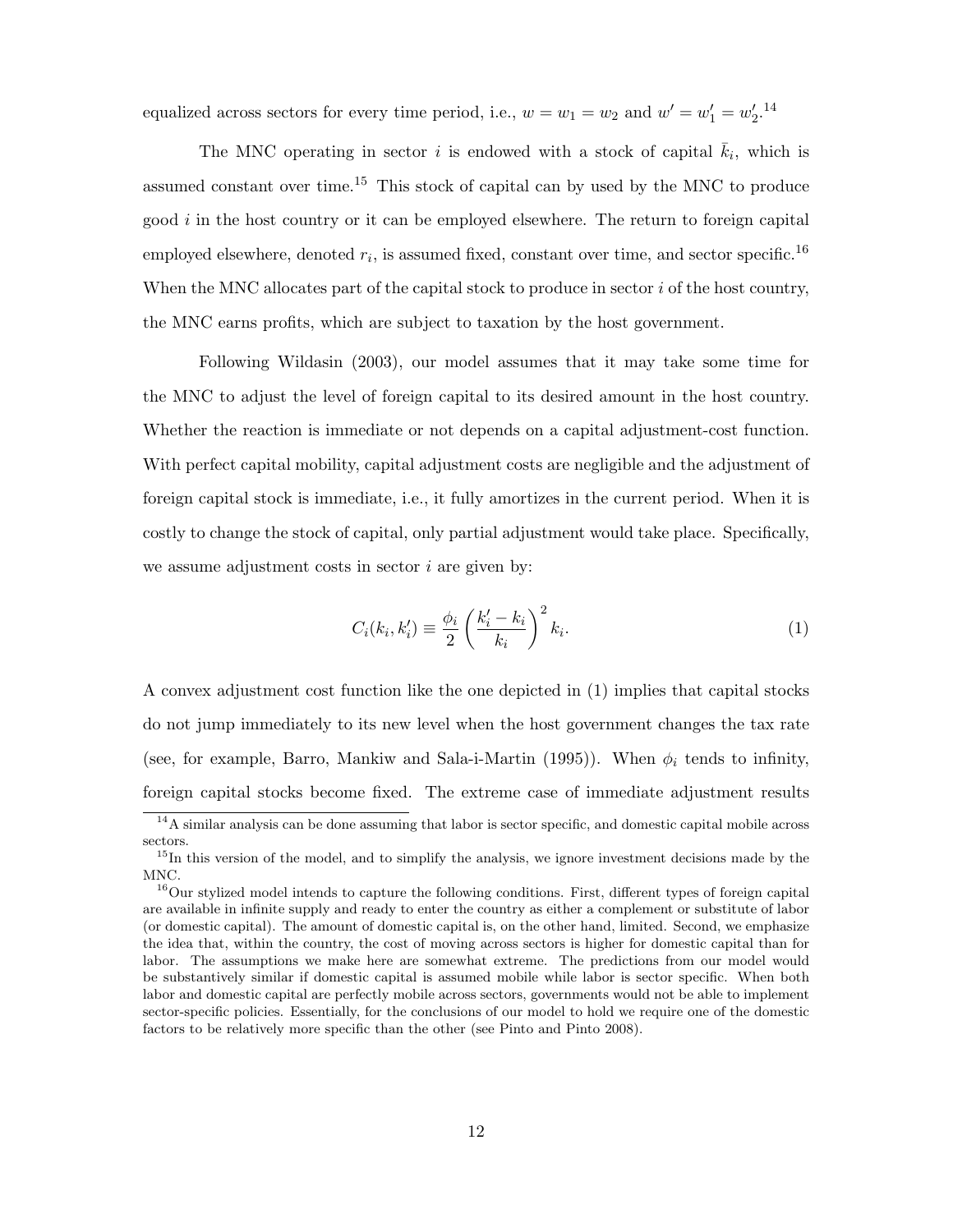when  $\phi_i = 0.17$  From the viewpoint of the MNC's taxable income, capital adjustment costs may not be fully tax deductible. The model assumes that only a proportion  $x_i \geq 0$ of  $C_i(k_i, k'_i)$  can be deducted from the MNC's taxable income.<sup>18</sup>

The MNC sequentially decides the level of capital in the first and second periods. In the second period, the amount of capital  $k_i'$  is chosen after observing the tax policy implemented at the beginning of that period by the government. However, when deciding the amount of capital to invest in the first period  $k_i$ , the MNC is uncertain about the type of government that will be in power in the next period. The expected present value of profits of a MNC that operates in sector *i* is  $V_i = \pi_i + \delta E[\pi'_i]$ , where

$$
\pi_i = [f_i(k_i, L_i) - w L_i - \bar{r}_i] (1 - \tau_i) + r_i(\bar{k}_i - k_i), \text{and}
$$
\n(2)

$$
\pi'_{i} = \left[ f_{i}(k'_{i}, L'_{i}) - w'L'_{i} - \bar{r}'_{i} \right] (1 - \tau'_{i}) - (1 - \tau'_{i}x_{i}) C_{i}(k_{i}, k'_{i}) + r_{i}(\bar{k}_{i} - k'_{i}), \tag{3}
$$

and  $0 < \delta < 1$  is the discount factor. Note that if  $x_i = 0$ , capital adjustment costs cannot be deducted from taxable income, if  $x_i = 1$ , capital adjustment costs are fully deductible, and if  $x_i > 1$ , capital adjustment costs are subsidized.

#### 4.3 Partisan Government

Governments are characterized by their partisan orientation, or allegiance to specific groups in the polity. For simplicity, we assume that governments can either be pro-domestic labor or pro-domestic capital. A government decides the optimal values of taxes and transfers  ${\lbrace \tau_1, \tau_2, g^{\mathcal{L}}, g^{\mathcal{K}} \rbrace}$  for the period during which the incumbent will remain in power. The specific content of these choices depends on the incumbent's partisan orientation. The partisan government's objective function is, thus:

$$
\Omega = I^{\mathcal{L}}(L_1 U_1^{\mathcal{L}} + L_2 U_2^{\mathcal{L}}) + (1 - I^{\mathcal{L}})(U_1^{\mathcal{K}} + U_2^{\mathcal{K}}), \tag{4}
$$

<sup>&</sup>lt;sup>17</sup>Note that we assume that the adjustment cost is symmetric around  $k_i$ .

<sup>&</sup>lt;sup>18</sup>An extension of the model would allow governments to choose the amount of the capital adjustment costs that can be deducted from taxes. In the numerical example below,  $x_i$  will be assumed fixed and equal to 0.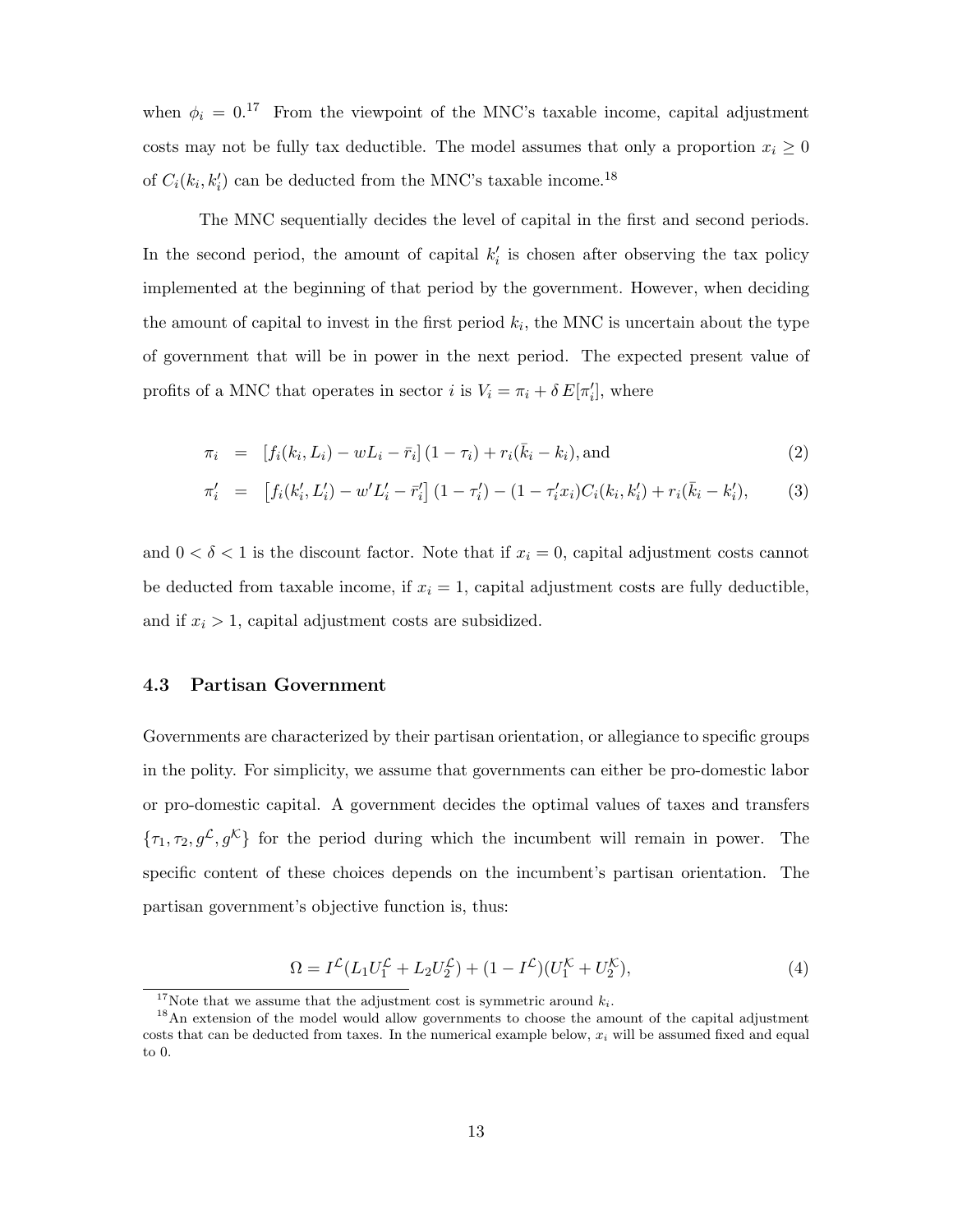subject to budget constraint

$$
I^{\mathcal{L}}\bar{L}g^{\mathcal{L}} + (1 - I^{\mathcal{L}})\bar{K}g^{\mathcal{K}} = T,
$$
\n<sup>(5)</sup>

where  $U_i^{\mathcal{L}} = w_i + v(g^{\mathcal{L}}), U_i^{\mathcal{K}} = \bar{r}_i + v(g^{\mathcal{K}}),$  for  $i = 1, 2, T$  denotes corporate income taxes collected by the government, and  $I^{\mathcal{L}}$  is an indicator function which is equal to 1 if the government is pro-labor, and  $0$  if it is pro-capital.<sup>19</sup> Hence, a pro-labor (pro-capital) government maximizes the utility of domestic workers (domestic capitalists), and not simply their income.<sup>20</sup>

At the beginning of the first period, a partisan government chooses taxes and transfers  $\{\tau_1, \tau_2, g^{\mathcal{L}}, g^{\mathcal{K}}\}$  for the period that it will be in power. In the next period, a government with a different political orientation could be in power. This government chooses, at the beginning of the second period, the values of  $\{\tau'_1, \tau'_2, g^{\mathcal{L}}', g^{\mathcal{K}'}\}\$  that maximize  $\Omega'$  conditional on the incumbent's type. When agents make decisions in the first period, they know that with probability  $\beta'$  a pro-labor government will be in power in the next period, and with probability  $(1 - \beta')$  the government will be pro-capital.

Due to the imperfect deductibility of capital adjustment costs, the corporate income tax base differs across periods. While in the first period taxes collected are

$$
T = \sum_{j=1}^{2} \tau_j \left[ f_j(k_j, L_j) - w L_j - \bar{r}_j \right], \tag{6}
$$

in the second period

$$
T' = \sum_{j=1}^{2} \tau'_j \left[ f_j(k'_j, L'_j) - w' L'_j - \bar{r}'_j - x_j C_j(k_j, k'_j) \right]. \tag{7}
$$

<sup>&</sup>lt;sup>19</sup>Alternatively we could model the partisan orientation as a continuous variable  $\gamma \in [0,1]$  representing the weight that the government places on the well-being of workers and capitalists, ranging from 0, when the incumbent pro-capitalist and 1 when she is pro-labor.

 $^{20}$ The maximization problem stated in the paper is similar to the problem of optimal indirect taxation when the government has redistributive considerations.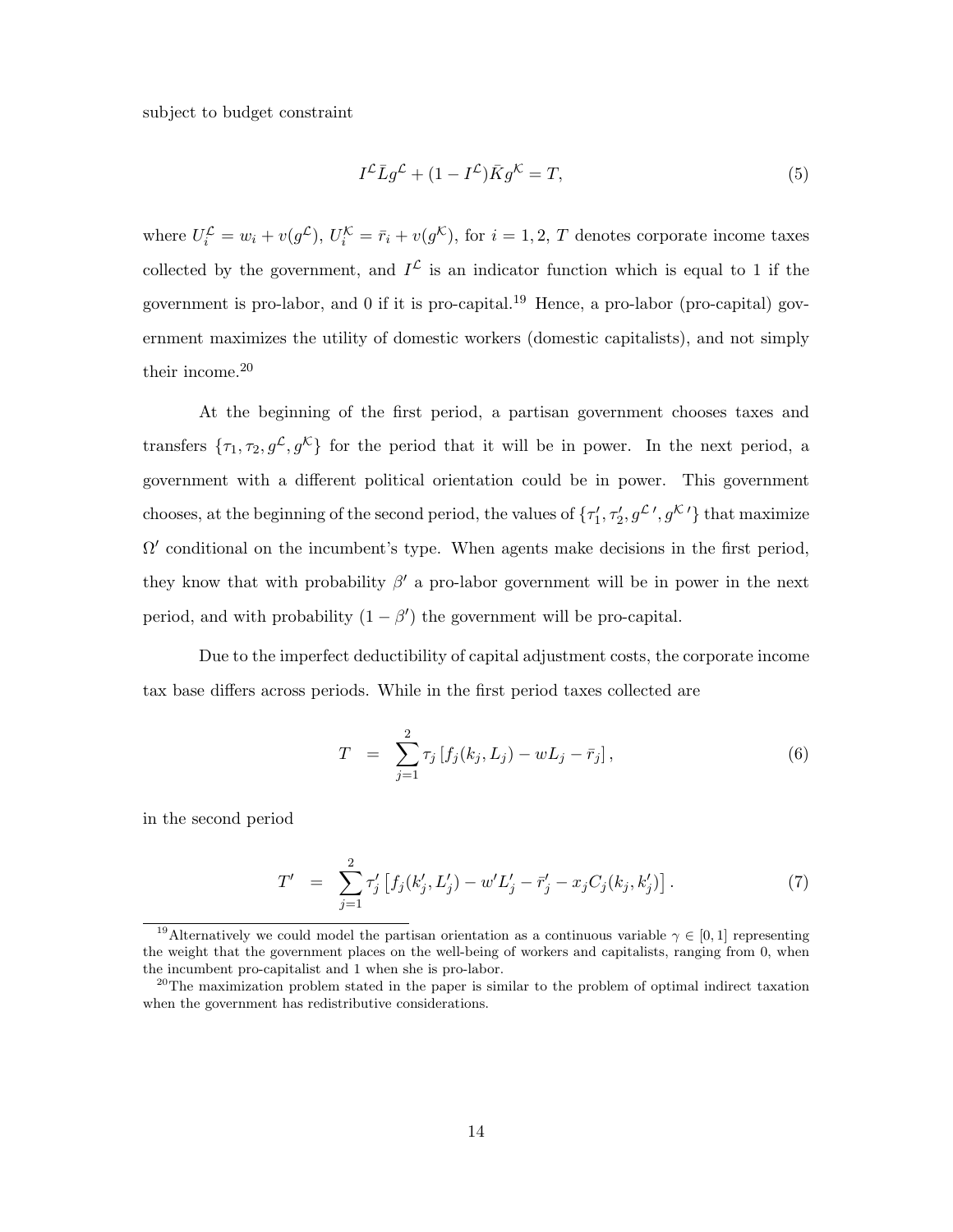## 4.4 Timing of events

The model assumes that, at each time period, decisions are made sequentially as follows:

- (i) At the beginning of the first period, a partisan government chooses (effective) tax rates in sectors  $\tau_1$  and  $\tau_2$ .
- (ii) After observing tax rates, domestic labor and foreign capitalists decide  $L_i$  and  $k_i$ ,  $i = 1, 2.$
- (iii) At the beginning of the second period, nature chooses a pro-labor government with probability  $\beta'$  and a pro-capital government with probability  $(1 - \beta')$ .
- (iv) Once the state of nature is realized, each government chooses tax rates according to its partisan orientation.
- (v) Domestic labor and foreign capitalists  $(L'_i \text{ and } k'_i, i = 1, 2)$  adjust to the new environment as in stage (ii).

Figure 1 shows graphically the sequence of events. We solve for the sub-game perfect Nash Equilibrium of the game. Pinto and Pinto (2011) analyzes the theoretical model in more detail. In the following sections, we examine the decisions made by economic agents at each stage of the game. Later, we construct several numerical examples to illustrate the main theoretical results.

## 5 Second Period

We begin solving the second period problem for a government with a given partisan orientation. Later, we consider the specific problem faced by each type of government.

#### 5.1 The Firm's Problem

At the end of the second period, the sectoral allocation of the factors of production  $\{k'_1, k'_2, L'_1, L'_2\}$  is simultaneously determined. Both the political orientation of the par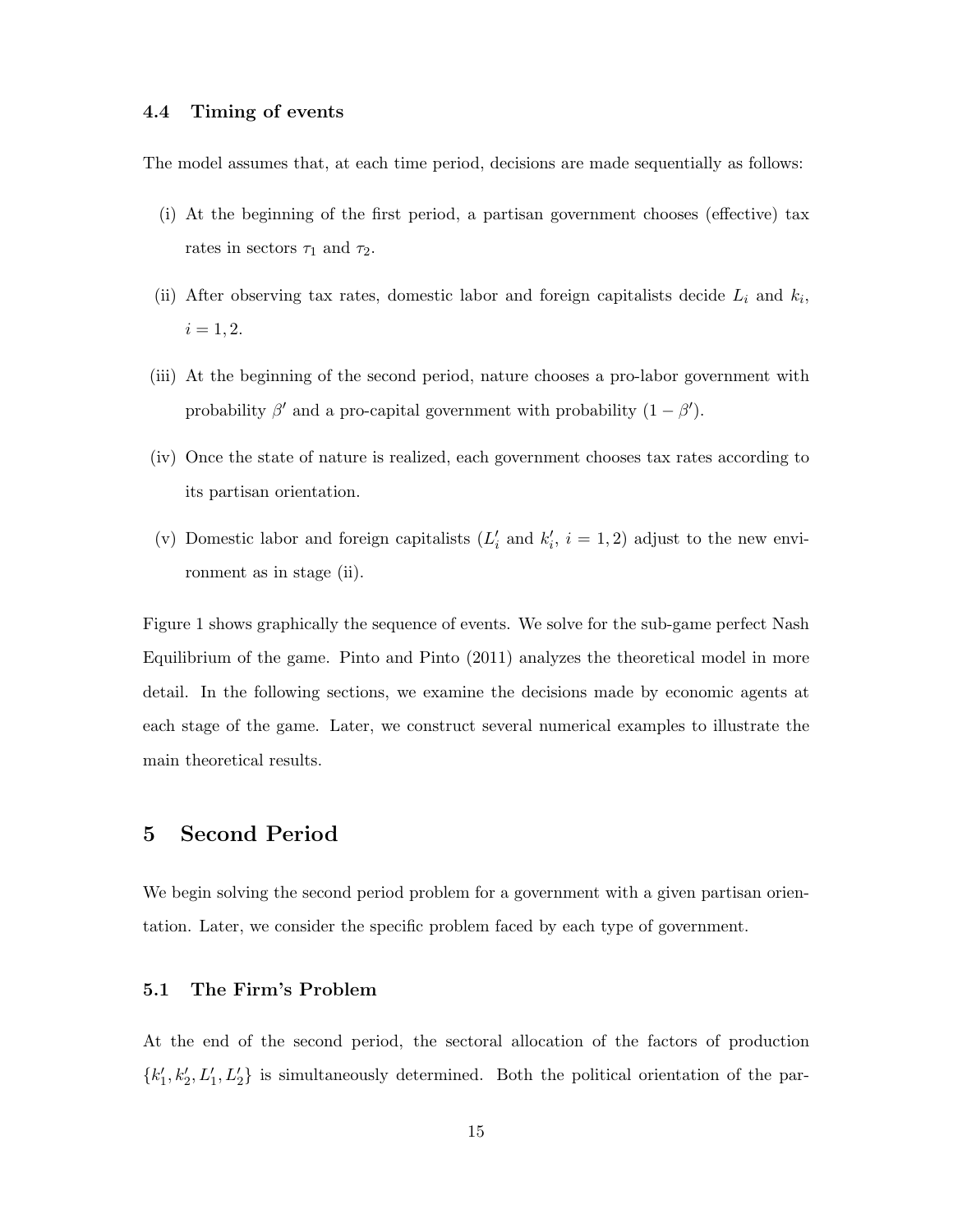tisan government and the levels of the policy choices made by this government are known at this stage.

The MNC corporation in sector *i* chooses the level of capital  $k'_i$  that maximizes  $V_i$ taking  $k_i$ , the tax policy, and the returns to other factors of production as given. The first order condition is

$$
f_{k',i}(k'_i, L'_i)(1 - \tau'_i) - (1 - \tau'_i x_i)C_{k',i}(k_i, k'_i) - r_i = 0, \quad i = 1, 2.
$$
 (8)

Equation (8) states that, given an initial level of  $k'_{i}$ , foreign capital flows into (or out of) sector  $i$  in the second period up to the point where the net return on capital, given by  $f_{k',i}(1-\tau'_i)$ , and the marginal cost, represented by the sum of the opportunity cost of capital  $r_i$ , and the net marginal adjustment cost of capital, given by  $(1 - \tau_i^{\prime} x_i)C_{k^{\prime},i}$ , are equalized. Since labor is perfectly mobile across sectors:

$$
f_{L',1}(k'_1, L'_1) - f_{L',2}(k'_2, L'_2) = 0,
$$
\n(9)

where  $L'_1 = \bar{L} - L'_2$ . Thus, for a given partisan government, the allocation  $\{k'_1, k'_2, L'_1, L'_2\}$ is implicitly determined by equations (8) and (9). The solutions  $L'_{i}(\tau'_{1}, \tau'_{2}, k_{1}, k_{2})$  and  $k'_i(\tau'_1, \tau'_2, k_1, k_2)$  are functions of the predetermined variables  $\tau'_1, \tau'_2, k_1, k_2$ , and other exogenous variables implicit in the capital adjustment cost function.<sup>21</sup> Given the allocation of factors of production, the return to domestic capital in sector i becomes  $\bar{r}'_i$  =  $f_{K',i}(k'_i, L'_i, K'_i)$  evaluated at  $K'_i = 1$ .

## 5.2 The Government's Problem

At the beginning of the second period, a partisan government (pro-labor or pro-capital) decides the optimal values of  $\{\tau'_1, \tau'_2, g\mathcal{L}', g\mathcal{K}'\}$  anticipating the behavior of labor and foreign capital owners, i.e., considering their responses represented by the functions  $L'_1(\tau'_1, \tau'_2, k_1, k_2)$ 

<sup>&</sup>lt;sup>21</sup>For instance, the parameters  $\phi_1$  and  $\phi_2$  in the previous specification of the capital adjustment cost function.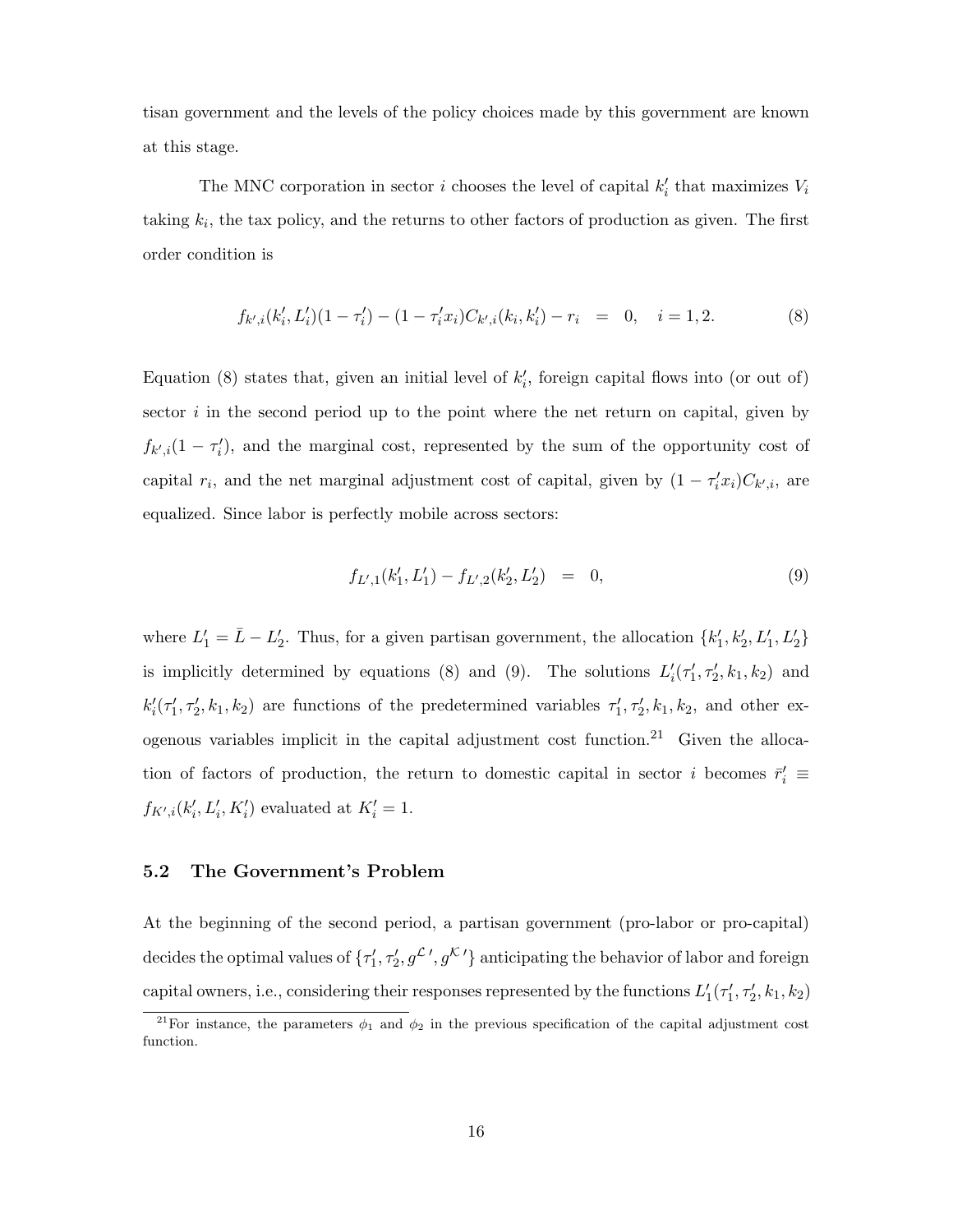and  $k'_i(\tau'_1, \tau'_2, k_1, k_2), i = 1, 2$ . Specifically, the government maximizes:

$$
\Omega' = I^{\mathcal{L}'} (L'_1 U_1^{\mathcal{L}'} + L'_2 U_2^{\mathcal{L}'}) + (1 - I^{\mathcal{L}'}) (U_1^{\mathcal{K}'} + U_2^{\mathcal{K}'})
$$
\n<sup>(10)</sup>

with respect to  $\{\tau'_1, \tau'_2, g^{\mathcal{L}}', g^{\mathcal{K}'}\}$ , subject to budget constraint  $I^{\mathcal{L}'}\overline{L}g^{\mathcal{L}'}+(1-I^{\mathcal{L}'})\overline{K}g^{\mathcal{K}'}=$  $T'$ , with

$$
T' = \sum_{i=1}^{2} \tau'_i \left[ f_i(k'_i, L'_i) - w' L'_i - \bar{r}'_i - x_i C_i(k_i, k'_i) \right], \tag{11}
$$

and  $I^{\mathcal{L}'} = 1$  if the government is pro-labor and  $I^{\mathcal{L}'} = 0$  if pro-capital. Additionally, as explained in the previous section, in equilibrium  $w'_1 = w'_2 = w'$  because labor is mobile across sectors, but  $\bar{r}'_1$  and  $\bar{r}'_2$  are not necessarily equalized given that  $K_1$  and  $K_2$  are fixed factors.<sup>22</sup> Denoting with  $\lambda'$  the Lagrange multiplier associated with the budget constraint, the first-order conditions are:

$$
\tau_1': \qquad I^{\mathcal{L}} \frac{\partial w'}{\partial \tau_1'} \bar{L} + (1 - I^{\mathcal{L}}') \left( \frac{\partial \bar{r}_1'}{\partial \tau_1'} + \frac{\partial \bar{r}_2'}{\partial \tau_1'} \right) + \lambda' \frac{\partial T'}{\partial \tau_1'} = 0, \tag{12}
$$

$$
\tau_2': \qquad I^{\mathcal{L}} \, \frac{\partial w'}{\partial \tau_2'} \bar{L} + (1 - I^{\mathcal{L}}') \left( \frac{\partial \bar{r}_1'}{\partial \tau_2'} + \frac{\partial \bar{r}_2'}{\partial \tau_2'} \right) + \lambda' \frac{\partial T'}{\partial \tau_2'} = 0,\tag{13}
$$

$$
g^{\mathcal{L}'}: \qquad v'(g^{\mathcal{L}'}) - \lambda' = 0, \quad \text{if } I^{\mathcal{L}'} = 1,\tag{14}
$$

$$
g^{\mathcal{K}\prime}: \qquad \bar{K}v'(g^{\mathcal{K}\prime}) - \lambda' = 0, \quad \text{if } I^{\mathcal{L}\prime} = 0,
$$
\n
$$
(15)
$$

$$
\lambda': \qquad T' - I^{\mathcal{L}'} \bar{L} g^{\mathcal{L}'} - (1 - I^{\mathcal{L}'}) \bar{K} g^{\mathcal{K}'} = 0. \tag{16}
$$

where  $\partial T'/\partial \tau_i'$  is the change in tax revenue due to a change in  $\tau_i'.^{23}$  The system of equations (12) - (16) determine the optimal values  $\{\tau_1^{\prime*}, \tau_2^{\prime*}, g^{\mathcal{L}^{\prime*}}, g^{\mathcal{K}^{\prime*}}, \lambda^{\prime*}\}\$ as a function of the exogenous parameters, specifically,  $k_1, k_2$ , and  $I^{\mathcal{L}}'$ . As a result, the equilibrium allocation of factors of production  $L_1^{\prime *}$  and  $k_i^{\prime *}$ ,  $i = 1, 2$  ultimately depends on prior levels of investment

 $22$ We do not restrict tax rates to be non-negative. However, it is clear that they cannot be negative or zero in both sectors at the same time.

<sup>&</sup>lt;sup>23</sup>We assume that the welfare weights attached to  $\mathcal L$  and  $\mathcal K$  are the same across sectors. It can also be assumed that governments are identified with workers or domestic capitalists operating in specific sectors, which would require using different welfare weights for each group in each sector. As labor is mobile and wages are equalized across sectors, the latter is irrelevant for  $\mathcal{L}$ . It would still seem reasonable, though, to consider different weights for the fixed factors  $K_1$  and  $K_2$ . For simplicity, we assume that domestic capitalists are treated identically regardless of the sector where they operate.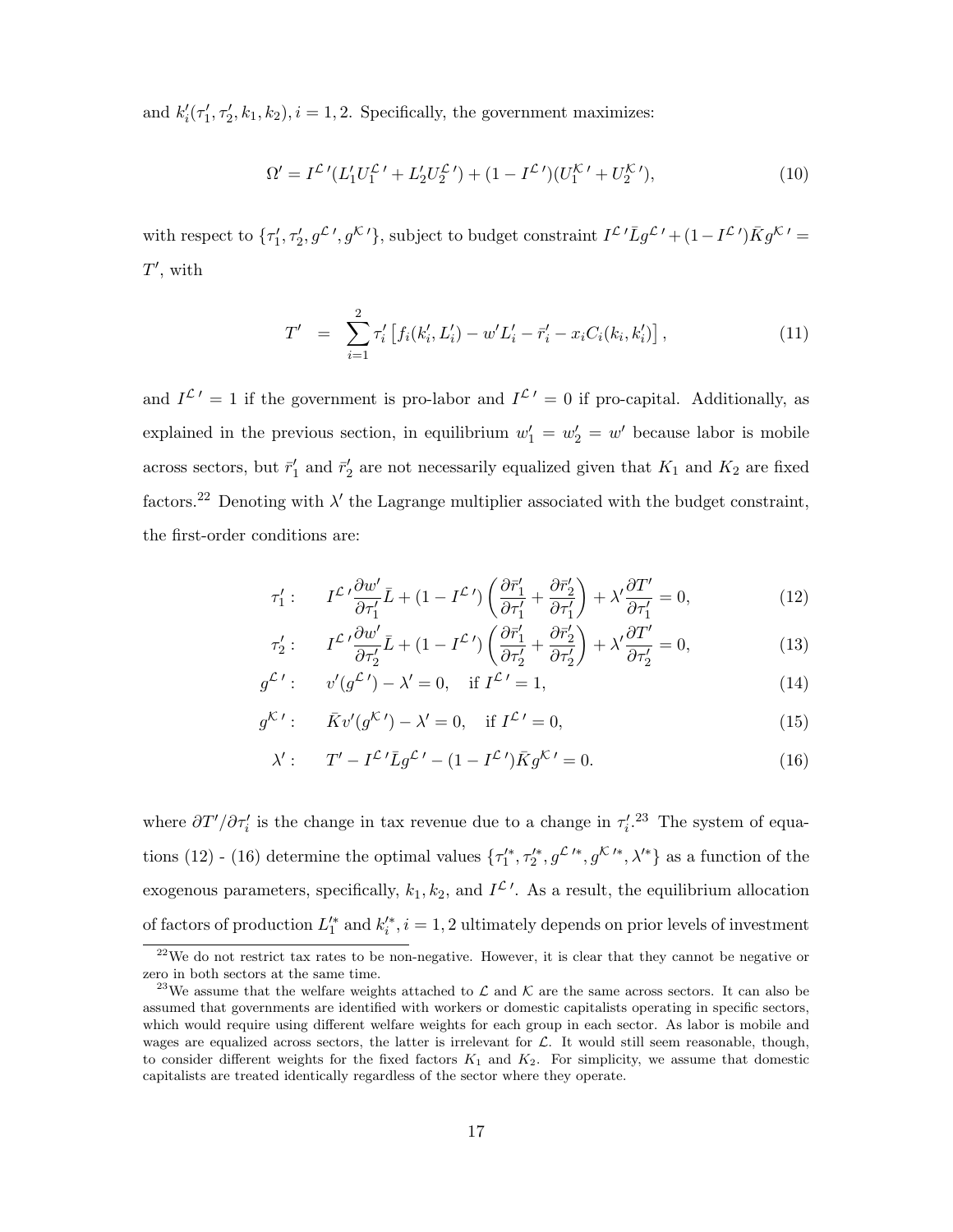$k_1$ *andk*<sub>2</sub>, and the government's choice of taxes on capital for each sector  $\tau_1^{\prime*}$ , and  $\tau_2^{\prime*}$ .

Equations (14) and (15) simply establish the level of the in-kind transfer targeted to the corresponding political group:  $g^{\mathcal{L}'}$  (or  $g^{\mathcal{K}'}$ ) is such that  $v_g(g^{\mathcal{L}'}) = \lambda'$  (or  $\bar{K}v_g(g^{\mathcal{K}'}) =$  $\lambda')$ .<sup>24</sup>

Consider, in first place, a pro-labor government, i.e.  $I^{\mathcal{L}'} = 1$ , and suppose that T' is strictly concave in  $\tau_i^{\prime}$ .<sup>25</sup> In this case,

$$
\frac{\partial w'}{\partial \tau_i'} \bar{L} = -\lambda' \frac{\partial T'}{\partial \tau_i'}.
$$
\n(17)

Hence, since  $\lambda' > 0$ , the expressions  $\partial w'/\partial \tau_i'$  and  $\partial T'/\partial \tau_i'$  have opposite signs. In this way, when domestic labor and foreign capital are substitutes, i.e.  $\partial w'/\partial \tau_i' > 0$ , then  $\tau_i'$  is set at an excessively high level. In other words, the level of  $\tau'_i$  chosen by a pro-labor government under the previous conditions is higher than the level of  $\tau'_i$  that would maximize  $T'$  (or the in-kind transfer received by the government). When foreign investment and labor are complements in production, i.e.  $\partial w'/\partial \tau'_i < 0$ , then  $\partial T'/\partial \tau'_i > 0$ . In this situation, a decline in  $\tau'_i$  increases the wages received by labor, but, at the same time, it decreases the in-kind transfer received by this group. Thus, a pro-labor government chooses the level of  $\tau'_i$  that balances these two effects.<sup>26</sup>

When a pro-capital government is in power in the second period, i.e.  $I^{\mathcal{L}}' = 0$ , then

$$
\frac{\partial \left(\bar{r}_1' + \bar{r}_2'\right)}{\partial \tau_i'} = -\lambda' \frac{\partial T'}{\partial \tau_i'}.\tag{18}
$$

Since the expression on the LHS of (18) cannot be unambiguously signed, then it is not possible, without making further assumptions, to establish definite conclusions in terms of the level of  $\tau'_i$  chosen by a pro-capital government. We will later explore this effect in more detail in a numerical example where we add more structure to the production and utility

 $^{24}$ It should be clear that the Lagrange multipliers are not necessarily equal in the two cases.

<sup>&</sup>lt;sup>25</sup>In other words,  $\partial T'/\partial \tau_i'$  is positive for low values of  $\tau_i'$  and negative for large values of  $\tau_i'$ . The latter is always true in the cases that we consider later in our numerical examples.

<sup>&</sup>lt;sup>26</sup>If we assume that the transfer received by the political group is an in-cash transfer and that  $\tau_i'$  can also be negative, then a pro-labor government may even end up subsidizing foreign capital under the conditions established before.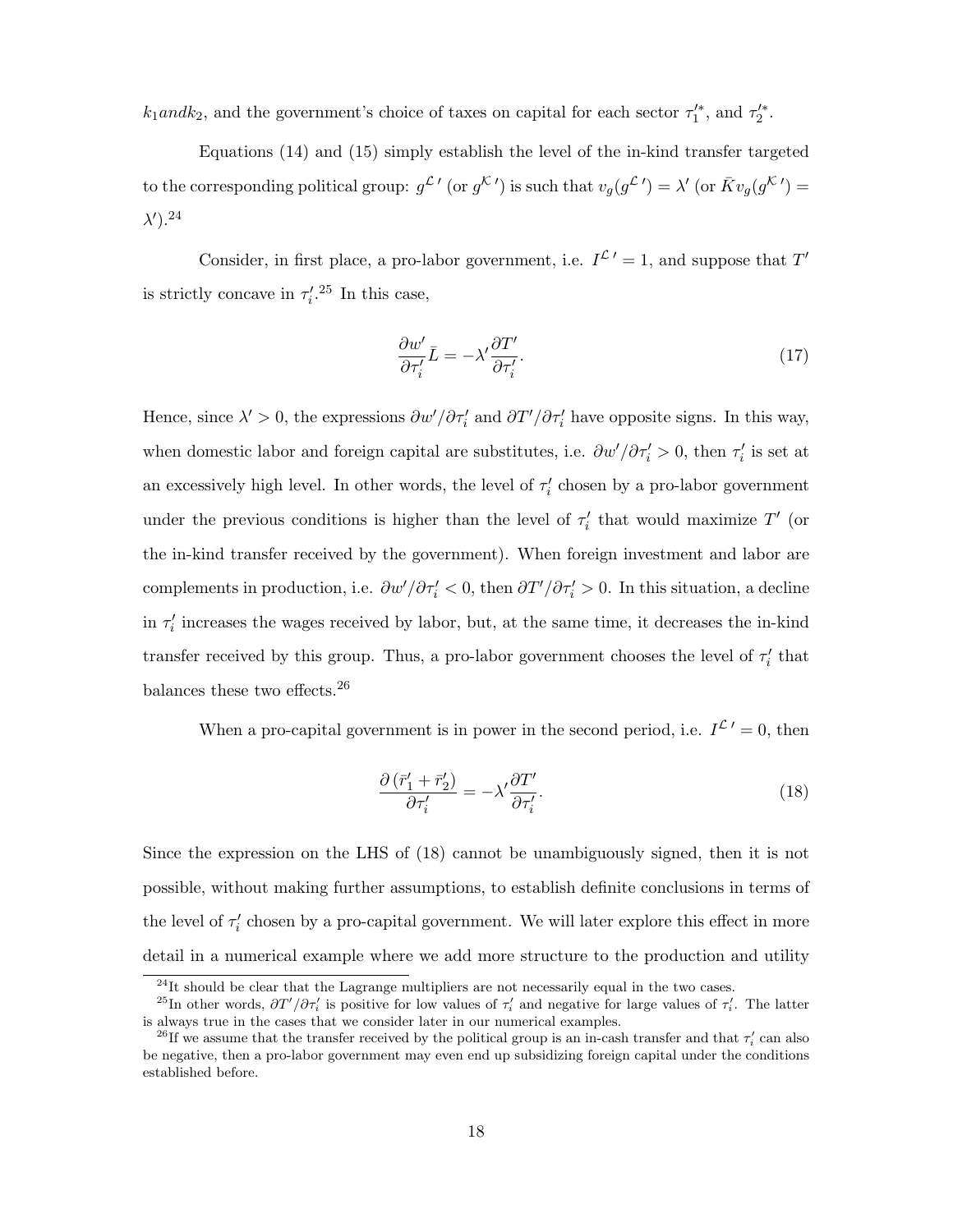functions.

Additionally, tax rates determined in the second period also depend on the amount of foreign capital operating in each sector in the previous period, which, in turn, depend on the tax rates decided by the partisan government at the beginning of that period. The next section addresses this case.

## 5.3 First Period

Economic agents make decisions in the first period assuming that a pro-labor (pro-capital) government will be in power with probability  $\beta'$   $[(1 - \beta')]$  next period, and that this government, when determining the level of the policy variables, will maximize the utility of their constituents, as studied earlier.

#### 5.3.1 First Period: The Firm's Problem

At the end of the first period (i.e., after observing the tax rates decided by a partisan government and anticipating -in expected terms- the tax policy of the second period), the allocation of factors of production across sectors  $\{k_1, k_2, L_1, L_2\}$  is determined. The following system of equations define the equilibrium values of these variables:

$$
f_{k,1}(k_1, L_1)(1 - \tau_1) + \delta E \left[ \frac{\partial \pi^{1/2}}{\partial k_1} \right] - r_1 = 0, \tag{19}
$$

$$
f_{k,2}(k_2, L_2)(1 - \tau_2) + \delta E \left[ \frac{\partial \pi^{2\prime}}{\partial k_2} \right] - r_2 = 0, \tag{20}
$$

$$
f_{L,1}(k_1, L_1) - f_{L,2}(k_2, L_2) = 0, \qquad (21)
$$

where  $\delta$  is the discount factor,  $L_2 = \bar{L} - L_1$ , and

$$
\frac{\partial \pi^{i\prime}}{\partial k_i} = -\left[ (1 - \tau_i') \left( \frac{\partial w'}{\partial k_i} + \frac{\partial \bar{r}_i'}{\partial k_i} \right) + (1 - \tau_i' x_i) C_{k,i} + \left( f_i' - w' L_i' - \bar{r}_i' - x_i C_i \right) \frac{\partial \tau_i'}{\partial k_i} \right]. \tag{22}
$$

Equations (19) and (20) determine the levels of  $k'_{i}$  that maximize the MNC's expected present value of profits, i.e.,  $\partial V_i/\partial k_i = 0, i = 1, 2$ . When the MNC decides the amount of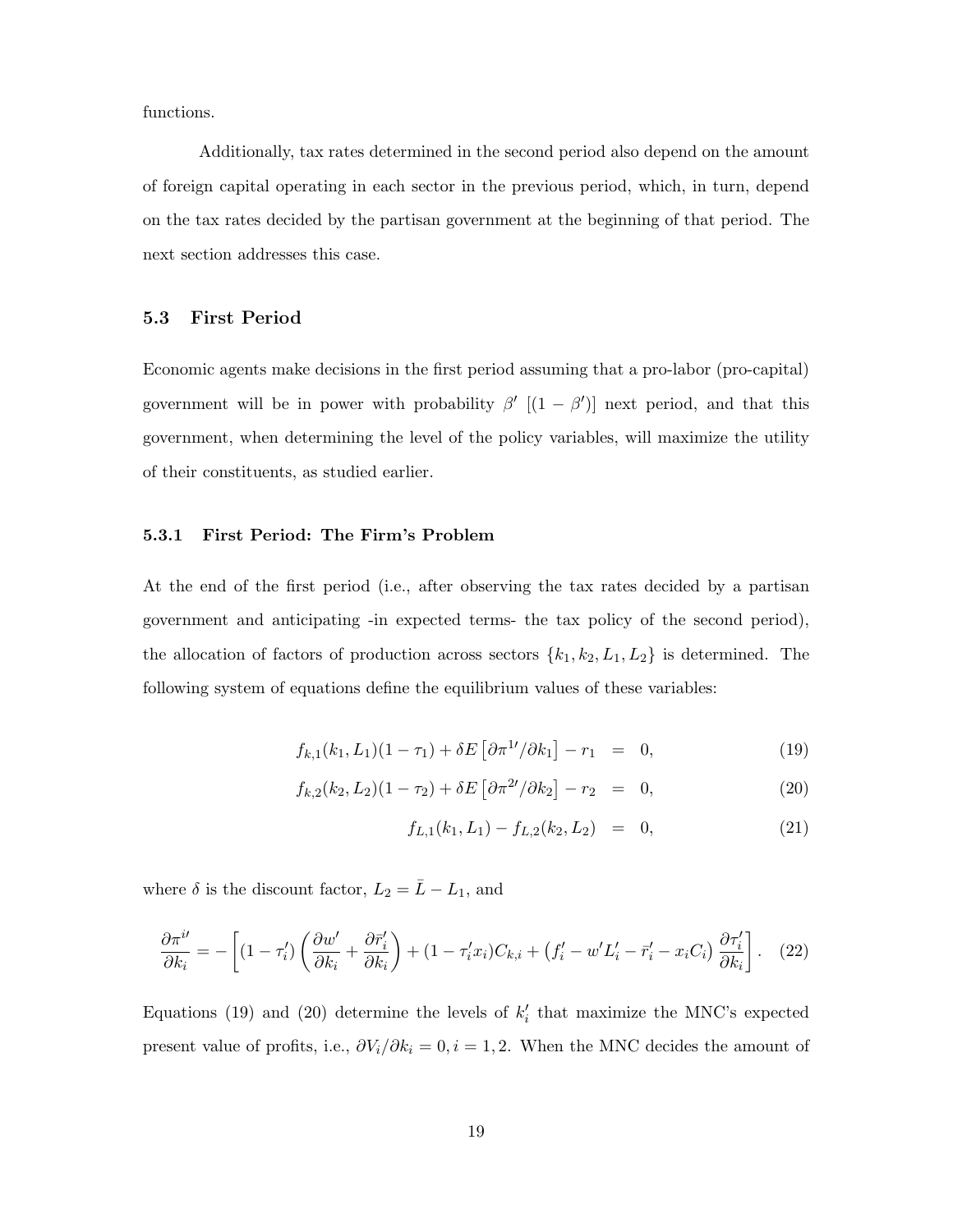foreign capital that it will employ in sector i, it considers both the effect of a change in  $k_i$ on profits in the first period, represented  $f_{k,i}(k_i, L_i)(1 - \tau_i) - r_i$ , and the expected impact of a change in  $k_i$  on the MNC's second-period profits, given by  $E[\partial \pi^{i'}/\partial k_i]$ . Since domestic labor is completely mobile across sectors, wages should also be equalized in equilibrium, as studied earlier. Overall, the system of equations (19-21) implicitly determine the solutions  $k_i(\tau_1, \tau_2)$  and  $L_i(\tau_1, \tau_2)$ ,  $i = 1, 2$ .

## 5.4 First Period: The Government's Problem

At the beginning of the first period, the government chooses tax policy. The problem is similar to the one explained in Section 5.2: a partisan government (pro-labor or procapital) must decide the optimal policy for that period, represented by taxes and transfers  ${\lbrace \tau_1, \tau_2, g^{\mathcal{L}}, g^{\mathcal{K}} \rbrace}$ , in anticipation of the sectoral allocation choices made by workers and foreign investors  $\{k_1, k_2, L_1, L_2\}$  derived earlier. Note that even though governments are only concerned about the current well-being of their political base, their decisions will definitely have implications for future governments. The government problem becomes

$$
\max_{\{\tau_1, \tau_2, g^{\mathcal{L}}, g^{\mathcal{K}}\}} \Omega = I^{\mathcal{L}}(L_1 U_1^{\mathcal{L}} + L_2 U_2^{\mathcal{L}}) + (1 - I^{\mathcal{L}})(U_1^{\mathcal{K}} + U_2^{\mathcal{K}}),
$$
\n(23)

subject to  $I^{\mathcal{L}}\bar{L}g^{\mathcal{L}} + (1 - I^{\mathcal{L}})\bar{K}g^{\mathcal{K}} = T$ , with

$$
T = \sum_{i=1}^{2} \tau_i \left[ f_i(k_i, L_i) - w L_i - \bar{r}_i \right]
$$
 (24)

The first-order conditions and the conclusions are similar to the ones established earlier. The only difference with the previous analysis is that the tax revenue  $T$  is not affected by the deductability of capital adjustment costs.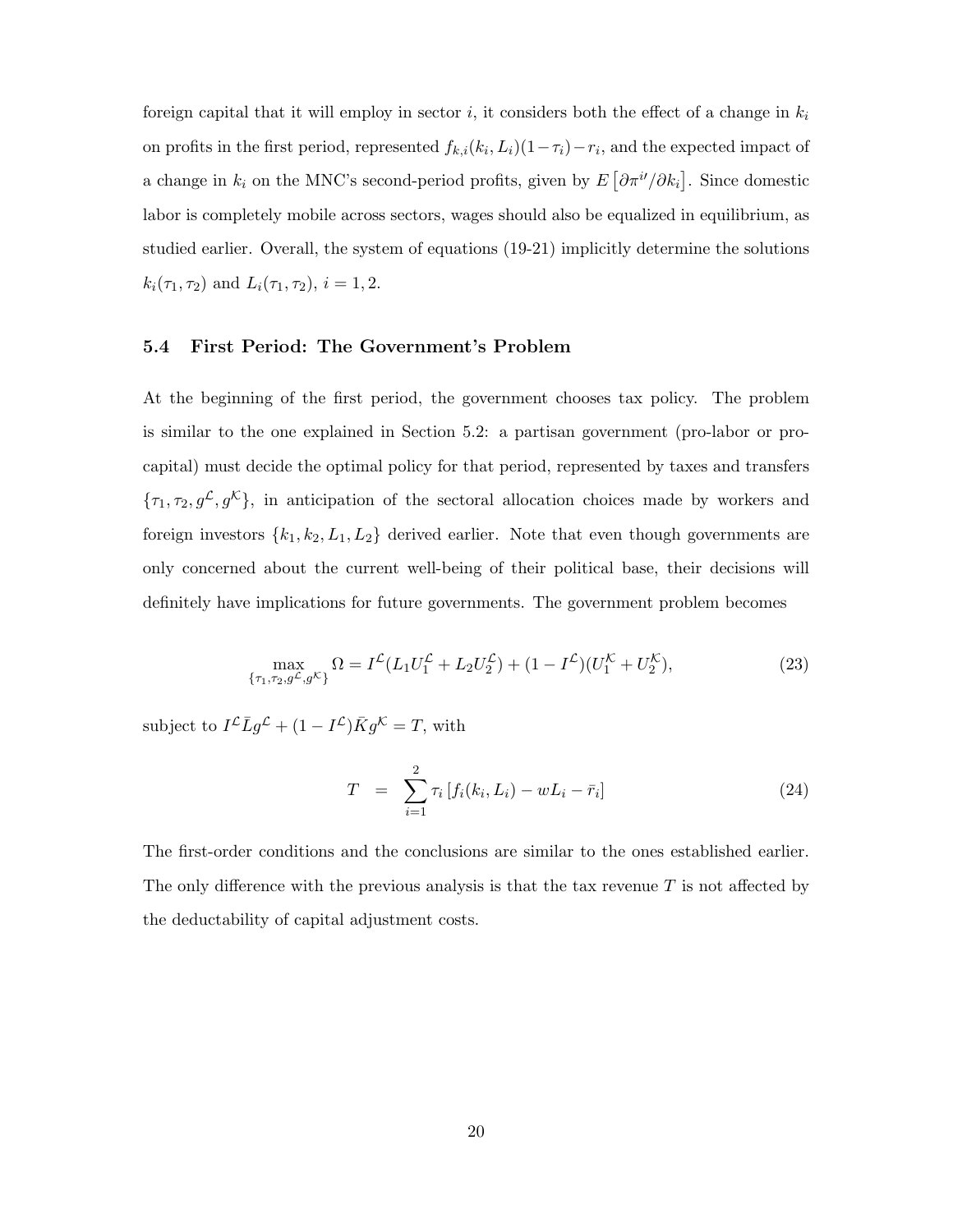# 6 Numerical Example

To illustrate the implications of the theoretical model introduced earlier, we perform a series of simulations with numerical examples where we use specific functional forms for production and utility functions of the actors involved. In particular, our objective is to examine how different effective corporate tax rates across sectors implemented by pro-labor governments differ from those chosen by pro-capital governments, and how these choices depend on adjustment/capital mobility costs faced by foreign investors, and on the degree of complementarity and substitutability between foreign capital and labor.

## 6.1 Description of the numerical example

In the examples, we use the following functional specifications. First, the utility function is defined by  $U_h = y_h + b (g_h)^\theta$ , for  $h = \mathcal{L}, \mathcal{K}$ , with  $b > 0$  and  $0 < \theta < 1$ . Second, the production technology is represented by the following production function:

$$
q = AK^{\alpha}[L^{\sigma} + ak^{\sigma}]^{(1-\alpha)/\sigma}
$$
\n(25)

where  $\alpha \in (0,1)$ ,  $\sigma \in (-\infty,1)$ , and  $\alpha > 0$ . The production function has the following characteristics. The parameter  $a$  is the effectiveness of foreign capital relative to domestic labor. The production function is a CRS Cobb-Douglas function in the inputs  $K$  and the composite term  $[L^{\sigma} + ak^{\sigma}]^{1/\sigma}$ .<sup>27</sup> The production function in (25) allows for different substitution possibilities between foreign capital and labor, determined by the parameter  $\sigma$ . In fact, the elasticity of substitution between domestic labor and foreign capital is

<sup>&</sup>lt;sup>27</sup>We use a similar specification as the one employed by Katz and Murphy (1992), Krussel et al (2000), and Ciccone and Peri (2003). The functional form is the same for each sector, but the parameters may differ. In fact, the numerical examples will consider the effect on the policy variables when  $\sigma$  differs across sectors. An alternative scenario where domestic and foreign capital are complement or substitute to each other, and they are both jointly complements to labor:  $q = A L^{\alpha} [K^{\sigma} + a k^{\sigma}]^{(1-\alpha)/\sigma}$ . Substantively the predictions would be the same than those presented here. The only difference is that it would be workers rather than capital owners who would be more inclined to lure foreign capital in. This functional form is implicit in the model developed by Pinto, forthcoming. We chose the functional form in (25) to follow the extant literature in economics.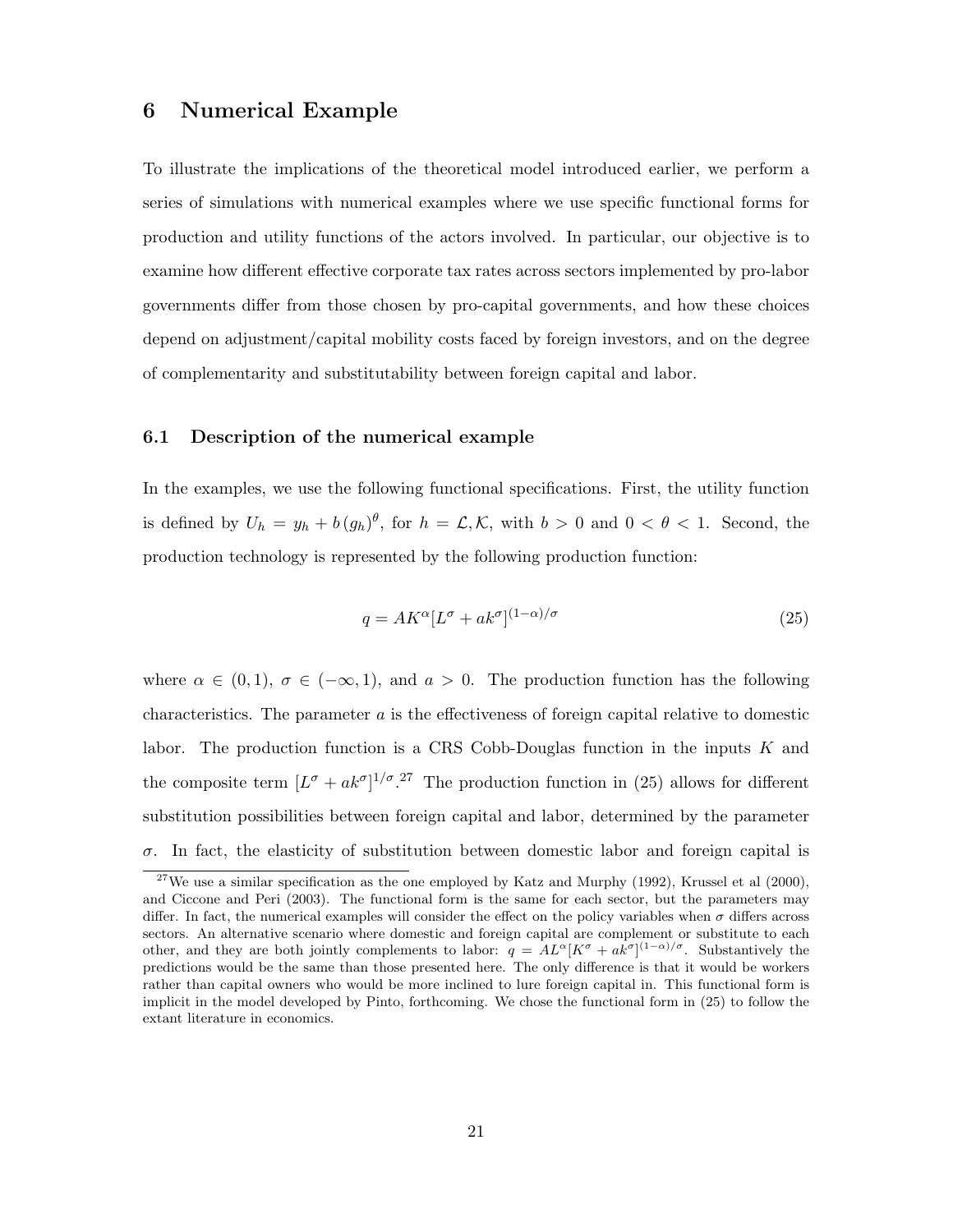$1/(1 - \sigma)$ .<sup>28</sup> As in Pinto and Pinto (2008) we define complementarity and substitutability between domestic labor and foreign capital in terms of the sign of  $f_{Lk}$ . If  $f_{Lk} > 0$ , foreign capital is a complement of labor in production are complements, and if  $f_{Lk} < 0$ , they are substitutes. When the production function is specified as in (25), the following relationship between  $\sigma$ ,  $\alpha$  and  $f_{Lk}$  holds:

$$
f_{Lk} = \frac{(1 - \alpha - \sigma)}{(1 - \alpha)} \frac{f_L f_k}{q}.
$$
\n(26)

Considering this last expression, we examine in our numerical example three possible cases, depending on the relationship between  $\alpha$  and  $\sigma$ . On one hand, if  $0 < (1 - \alpha) < \sigma$ , then k and L are necessarily substitutes. On the other hand, when  $\sigma < (1 - \alpha)$ , k and L are complements. However, in this latter case, it will be relevant to differentiate the following two subcases :  $0 < \sigma < (1 - \alpha)$ , or k and L are weak complements; and  $\sigma < 0 < (1 - \alpha)$ , or k and L are strong complements.

In the simulations, we consider the decisions made by a pro-labor government  $(I^{\mathcal{L}} = 1)$  and a pro-capitalist government  $(I^{\mathcal{L}} = 0)$  in the first period under different possible second-period scenarios. In particular, we study how the tax rates decided in the first period depend on the probability that a pro-labor government is in power in the second period,  $\beta'$ . We focus on  $\beta' = \{0, 1\}$ . Tables 1, 2, and 3 summarize the results obtained in different numerical simulations for different assumptions regarding the technological relationship of complementarity and substitutability between foreign capital and labor in the host country, and varying costs of redeployment of foreign capital. Initially, we assume that sectors 1 and 2 are completely identical. The parameter values are listed at the bottom of the tables. The following section presents the conclusions of the numerical exercises.

$$
\varepsilon_{KL} = \frac{\alpha L^{\sigma} + ak^{\sigma}}{\alpha L^{\sigma} (1 - \sigma) + ak^{\sigma}} \quad \text{and} \quad \varepsilon_{Kk} = \frac{L^{\sigma} + \alpha ak^{\sigma}}{L^{\sigma} + \alpha ak^{\sigma} (1 - \sigma)}.
$$

 $^{28}\sigma$  also indirectly affects the elasticities of substitution between domestic capital and labor and between domestic capital and foreign capital. These elasticities are not constant and are given, respectively, by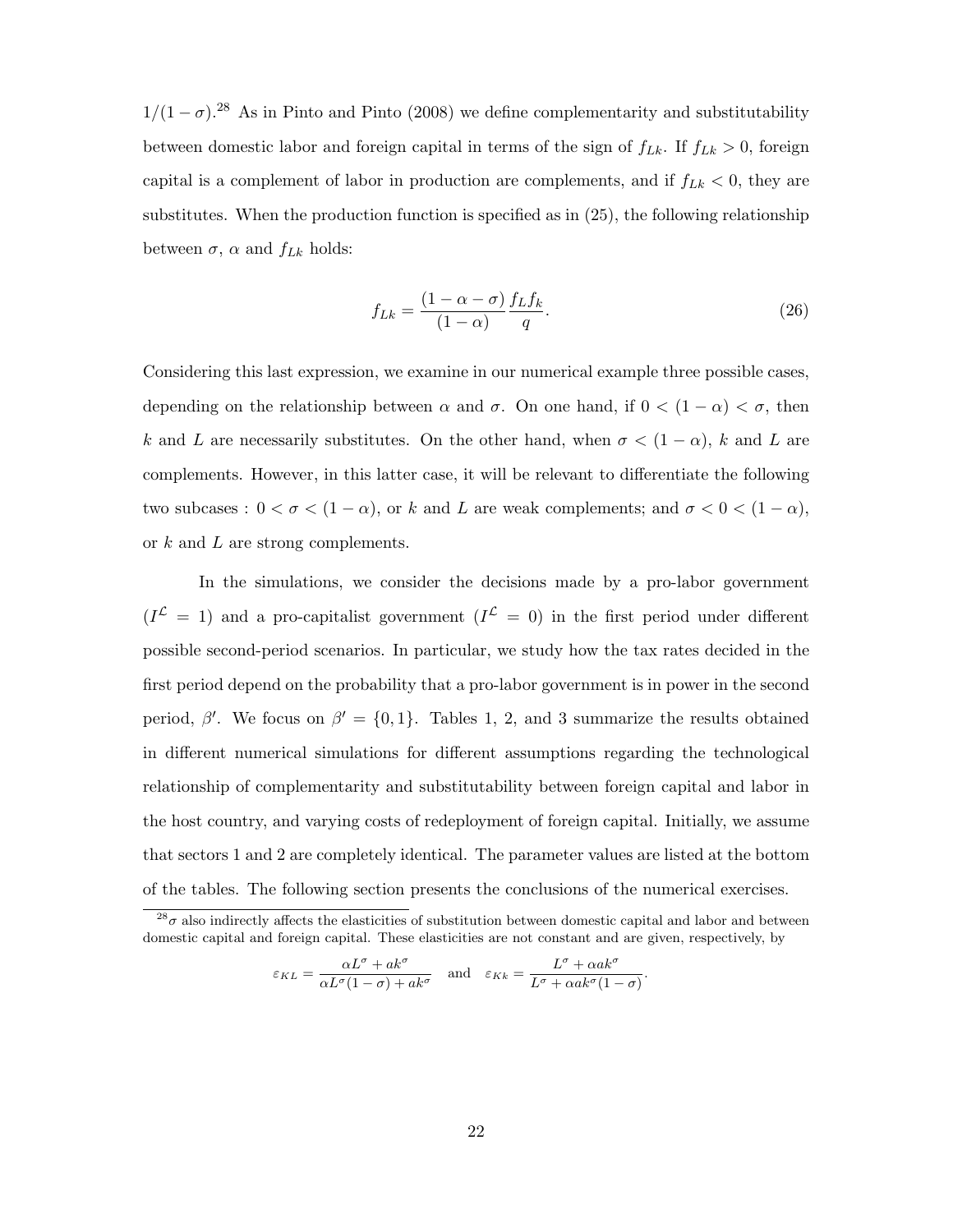#### 6.2 Results

# 6.2.1 Foreign investment and labor as substitutes:  $\sigma > (1 - \alpha) > 0$

First, Table 1 shows the results when domestic labor and foreign capital are substitutes. We discuss below the results obtained under perfect and imperfect mobility.

- 1. Perfect mobility. When capital adjustment is costless, i.e.,  $\phi_1 = \phi_2 = 0$ , foreign capital adjusts to its desired level at each stage. In other words, the decisions made at each stage are independent of one another. Under these conditions we obtain the following results:
	- (a) Higher tax rates affect wages and the return to domestic capital in opposite directions. Lower capital inflows resulting from higher taxes would increase wages and decrease the returns to domestic capital owners.
	- (b) Pro-labor governments tend to choose higher tax rates, while pro-capital governments choose lower tax rates.
- 2. Imperfect mobility. Assuming, as in the obsolescing bargain literature, that it is costly to change the level of investment in the second period, specifically in the example if  $\phi_1 = \phi_2 = 0.03$ , then decisions made in the first period also affect the equilibrium levels of foreign capital, returns to all factors of production, and government tax revenue in the second period.
	- (a) Tax rates are systematically higher in the second period regardless of the government's political orientation. The latter is consistent with the idea that in the presence of capital adjustment costs, capital becomes more inelastic in the second period and, consequently, it is taxed more. This is a typical hold-up problem identified in the literature.
	- (b) All types of governments irrespective of their orientation will choose lower tax rates in the first period when  $\beta'$  is higher. In other words, as it is more likely to observe a pro-labor government in the second period, first period tax rates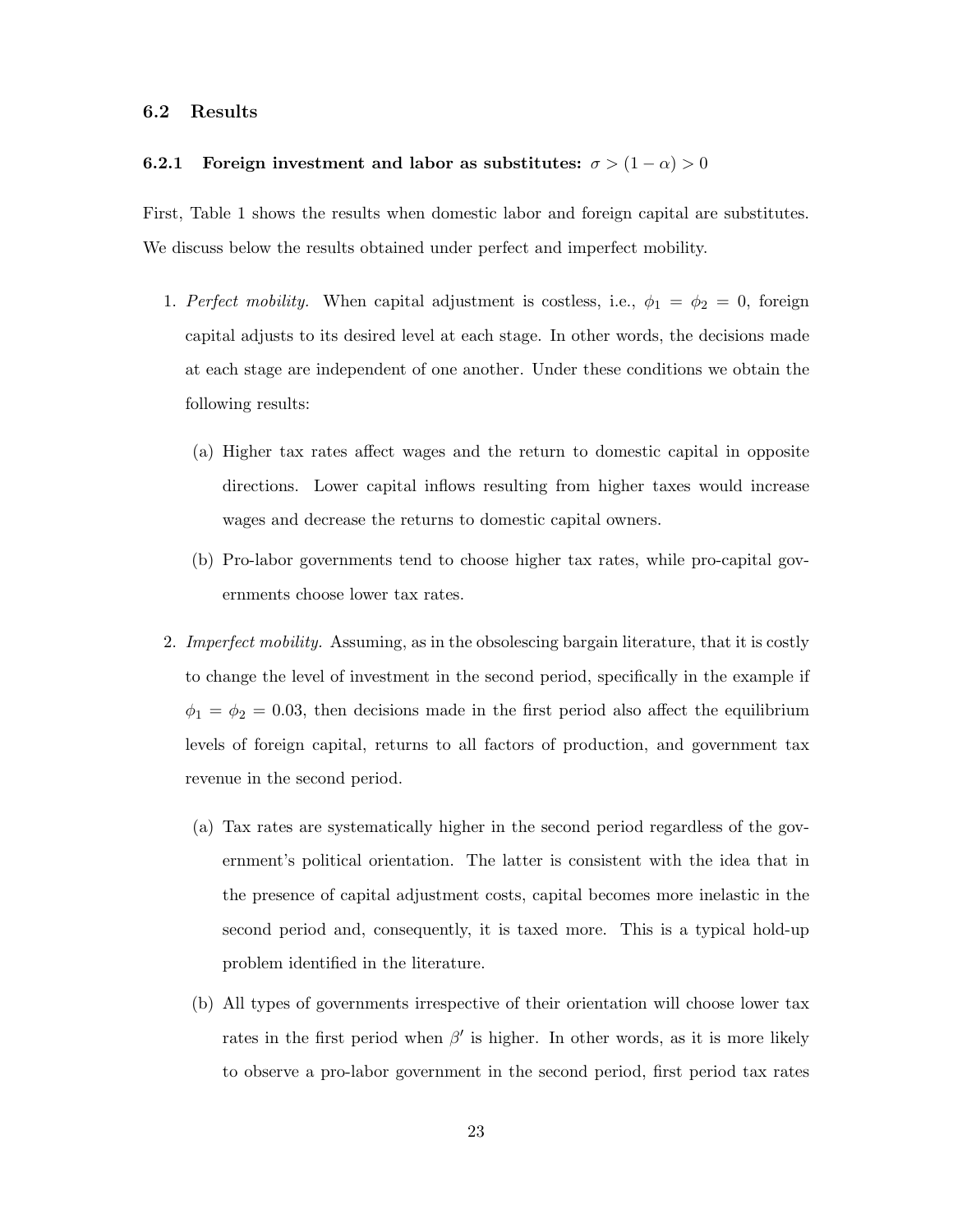decrease. The reason is that since domestic labor and foreign capital are substitutes in this case, it is expected that a pro-labor government will implement a relatively higher tax rate in the next period than the pro-capital government. As a result, it is harder to attract capital since investors expect higher taxes in the future; so it takes a lower tax rates in the first period to attract the same amount of capital than when there are no capital adjustment costs. In other words, for the predictions of the obsolescing bargain to attain investors have to be compensated in the first period to lure them in, otherwise they would stay out altogether. Moreover, it should be noted that this result is conditional on the government's type:

- i. The tax rate chosen in the first-period by a pro-capital government who is followed with certainty by a pro-labor government, i.e., when  $\{I^{\mathcal{L}}=$  $0, \beta' = 1$ , is lower than the tax rate chosen by the same type of first period government when there is perfect capital mobility.
- ii. In the second period, pro-capital and pro-labor governments choose lower tax rates when they are preceded by a pro-capital government.
- iii. Tax rates in the second period will always be higher than the respective tax rates in the first period, with the exception of the case when a pro-capital government follows a pro-labor government. This is consistent with the partisan business cycles identified by Vaaler (2008) using data on project finance announcements and investment.

# 6.2.2 Foreign investment and labor as weak complements:  $(1 - \alpha) > \sigma > 0$

Second, Tables 2 and 3 present two cases where foreign capital and labor are complements in production, and both are jointly a complement to domestic capital. Consider first the results in Table 2, where foreign capital and labor are weak complements ( $\sigma_1 = \sigma_2 = 0.4$ ; and  $\alpha_1 = \alpha_2 = 0.5$ ).

1. Perfect mobility.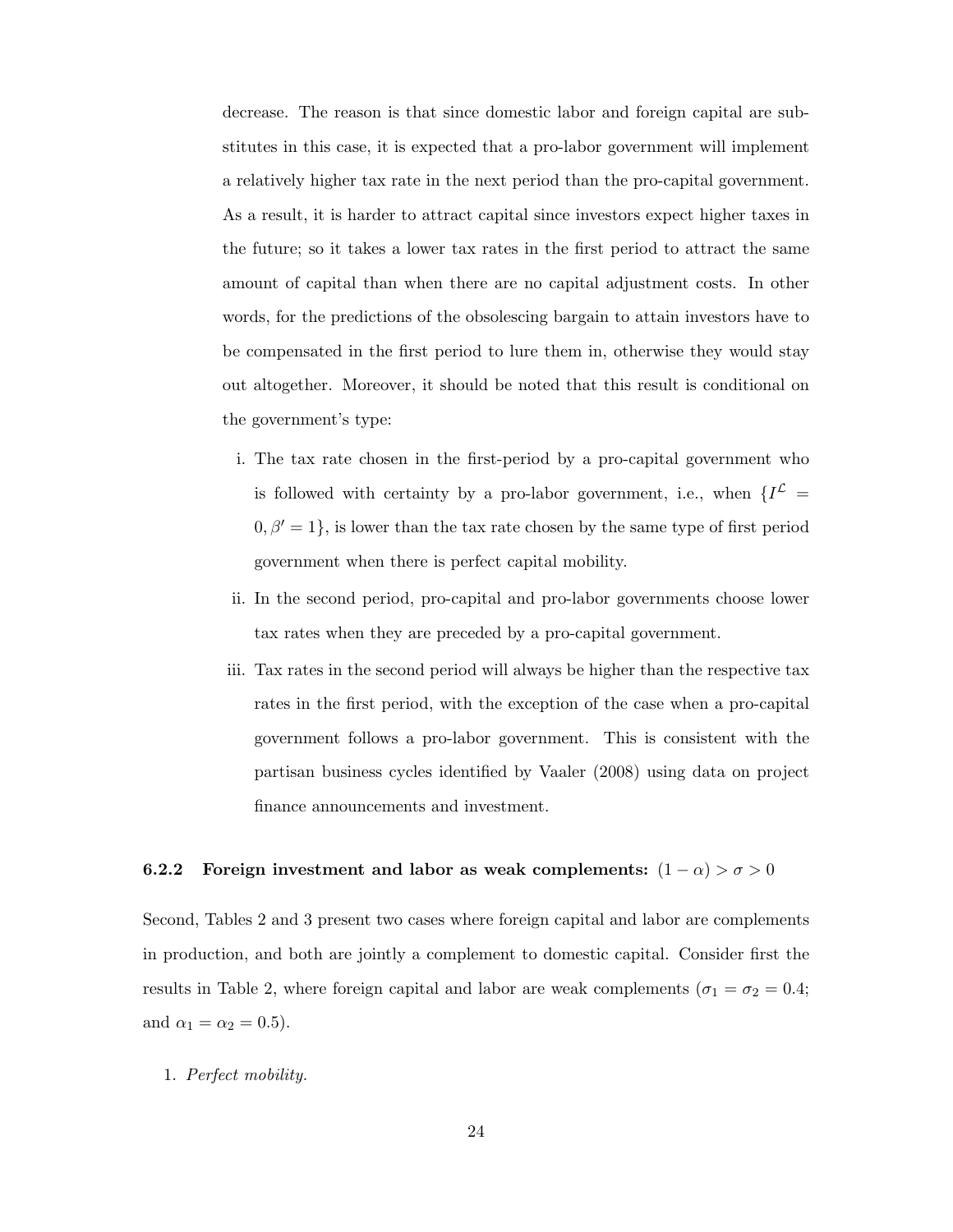- (a) Pro-labor governments choose higher tax rates than pro-capital governments.
- (b) Higher tax rates are associated with lower levels of foreign capital, and as a result, lower returns to both domestic inputs.
- (c) Tax rates chosen by governments when foreign capital and domestic labor are complements are higher than the respective tax rates when foreign capital and labor are substitutes. This results from the differential effects of foreign capital inflows on factor markets and on government revenue. Still, the amount of foreign capital entering the country and the returns to domestic factors of production are higher in the former case (complements) than in the latter case (substitutes) since domestic capital is a complement to composite of foreign capital and labor.
- 2. Imperfect mobility.
	- (a) For both pro-labor  $(I^{\mathcal{L}} = 1)$  and pro-capital  $(I^{\mathcal{L}} = o)$  governments tax rates chosen in the first period are systematically lower when redeployment costs are positive relative to the case of perfect mobility. This is natural since in the presence of positive adjustment costs investors have to be compensated for the expected increase in tax rates in the second period to enter the host country in the first period.
	- (b) In the first period, pro-capital governments choose higher tax rates when  $\beta'$ is higher, while the opposite is true when pro-labor governments are in power in the first period. This suggests that the incentives to act opportunistically are different for incumbents of different orientation. These incentives can be augmented or mitigated depending on the distributive consequences of foreign investment. This is, we believe, a novel result.

# 6.2.3 Foreign investment and labor as strong complements:  $(1 - \alpha) > 0 > \sigma$

Finally, Table 3 analyzes the case where foreign capital is a strong complement of labor  $(\sigma_1 = \sigma_2 = -1.2;$  and  $\alpha_1 = \alpha_2 = 0.1$ ). The results from this exercise can be summarized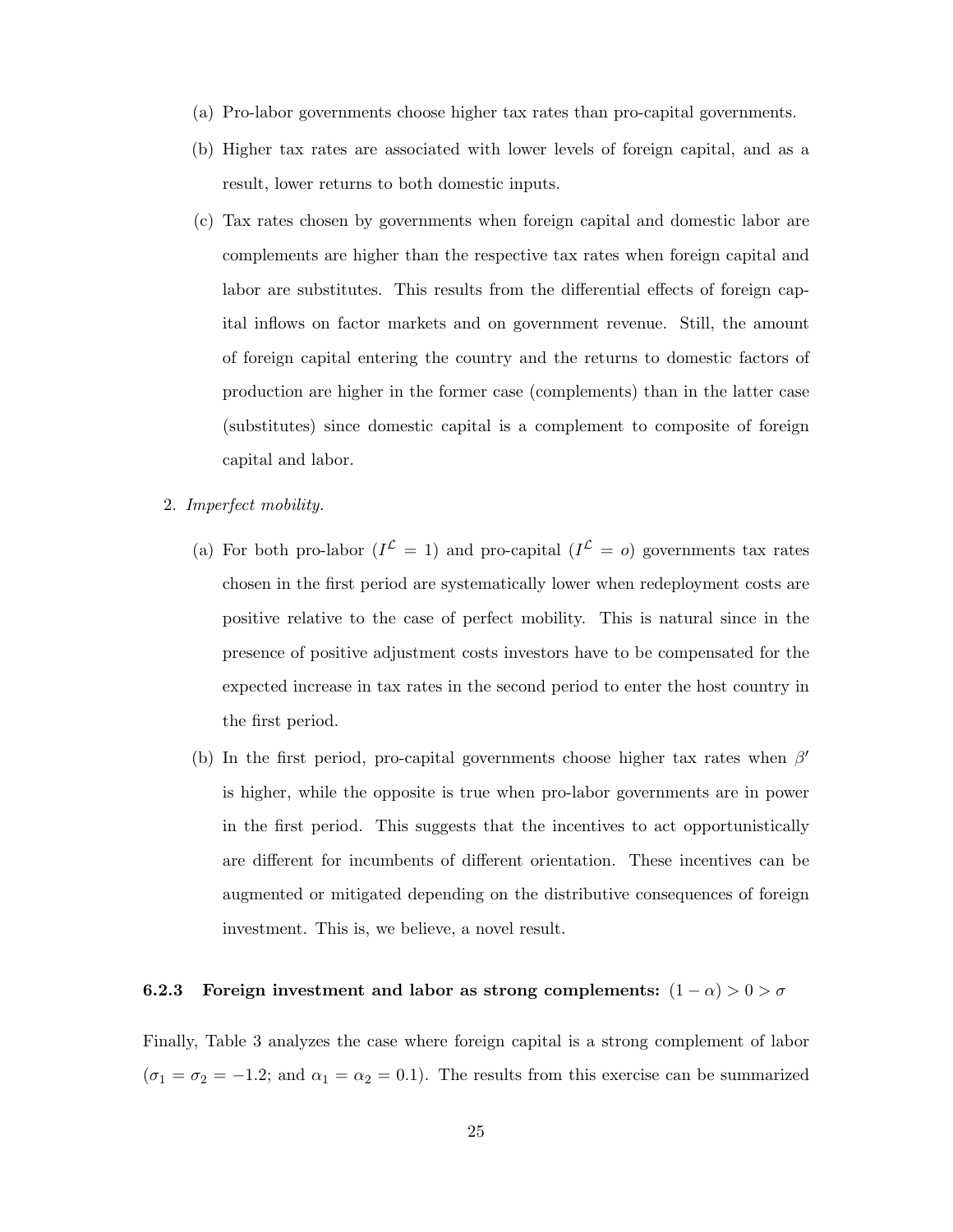#### as follows:

#### 1. Perfect mobility.

- (a) In the absence of redeployment costs, tax rates chosen by pro-capital governments are higher than tax rates chosen by pro-labor governments when foreign capital is a strong complement of labor.
- (b) Wages and returns to domestic capital are higher and tax revenue is lower when pro-labor governments are in power. Since labor is in this case a strong complement of foreign capital, the factor market effect of capital inflows on wages dominates tax revenue motivations in the worker's utility.
- (c) While a higher tax rate increases tax revenue and, consequently, government transfers to the political group that is represented by the incumbent, it also decreases returns to domestic factors of production since higher tax rates reduce foreign capital inflows which affect negatively both w and  $\bar{r}$ , given that in this case foreign capital is a complement in production to both domestic capital and domestic labor. For labor, the negative impact of tax rates on wages is substantially more important than the positive effect of higher tax rates on tax revenue and hence government transfers. As a consequence, pro-labor governments end up choosing lower tax rates.

#### 2. Under imperfect mobility.

(a) Tax rates chosen by governments in the first period are higher when  $\beta'$  increases. The lowest first period tax rate is observed when a pro-labor government is followed by a pro-capital government with probability one. The pro-labor government in the first period lowers the tax rate beyond the revenue maximizing level to promote inflows of foreign capital that benefit labor in the market place. When the pro-capital party is in government in the second period the revenue maximizing motivations dominate. The latter is an example of the pro-labor government in the first period internalizing the adjustment costs faced by investors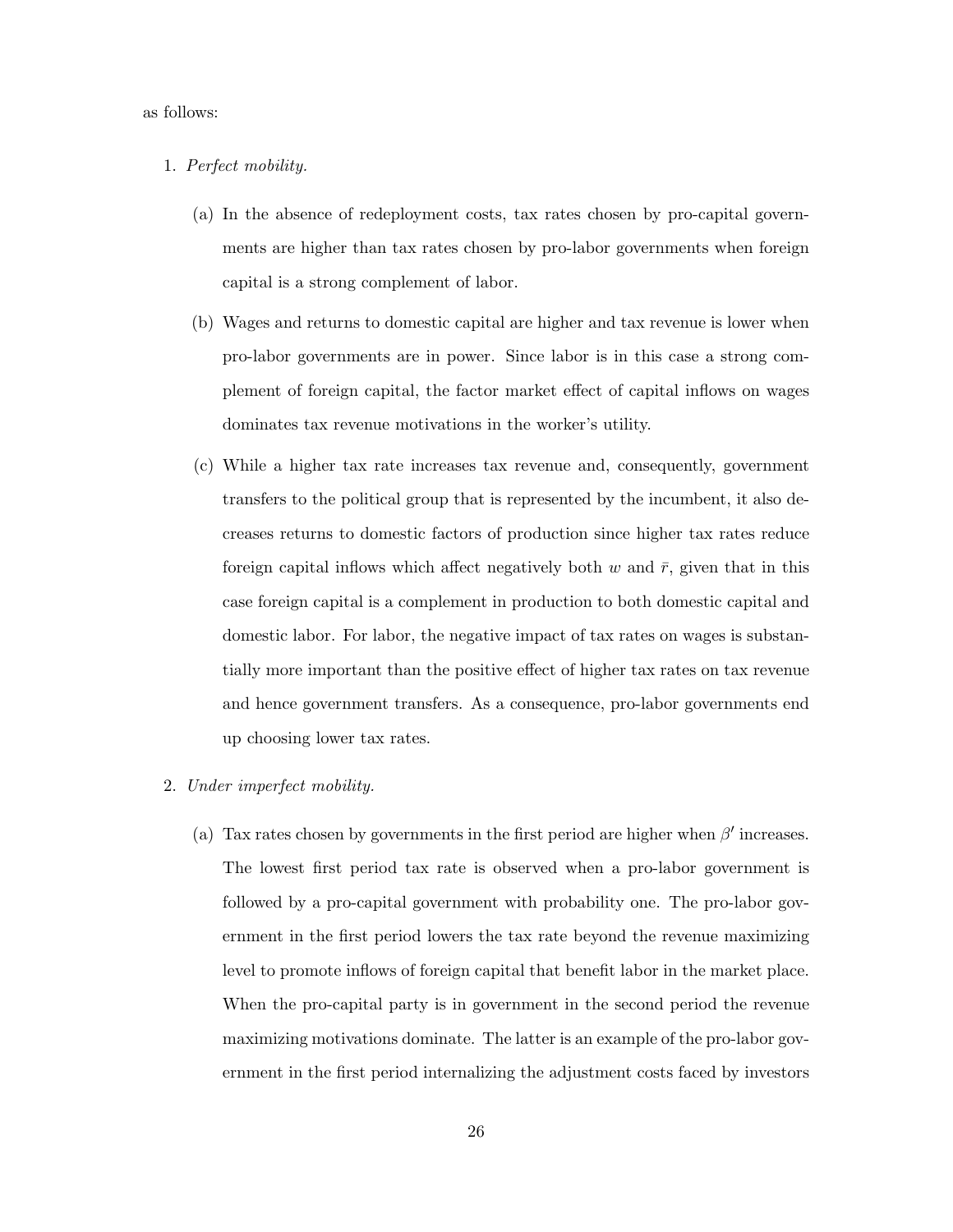in the second period. This is a prediction that is not captured by explanations in the obsolescing bargain tradition.

- (b) One implication of the previous result is that when foreign capital strongly complements labor in production workers would become better off in the first period if the pro-labor government is followed by a pro-capital government with probability one. The pro-labor government internalizes the effect of the higher capital tax to be levied by the pro-capital government and hence needs to compensate investors in the first period so that they enter the host country to benefit workers both through foreign capital's effect on labor demand and through workers' consumption of government output. The outcome is higher investment in the first period.
- (c) In the second period, pro-capital governments will choose higher tax rates than those selected by pro-labor governments, since the revenue maximizing motivation dominates and it is not fully compensated by the higher returns in factor markets.

## 6.3 Discussion

Taken together the results discussed above suggest that contrary to received wisdom partisan orientation of incumbent host governments seem to matter in the presence of international investment with high redeployment costs. The results suggest that the incentives to act opportunistically also differ for incumbents of different orientation. The incentives predicted by the obsolescing bargain hypothesis can be augmented or mitigated depending on the distributive consequences of foreign investment flows, which in turn result from the technological relationship among factors of production. We are, thus, able to present the predictions from the obsolescing bargain model as a special case of a broader model of the political economy of foreign investment when governments are partisan.

The different scenarios can be derived from the combination of two basic parameters traditionally associated with the existence of MNCs: variable costs of redeployment and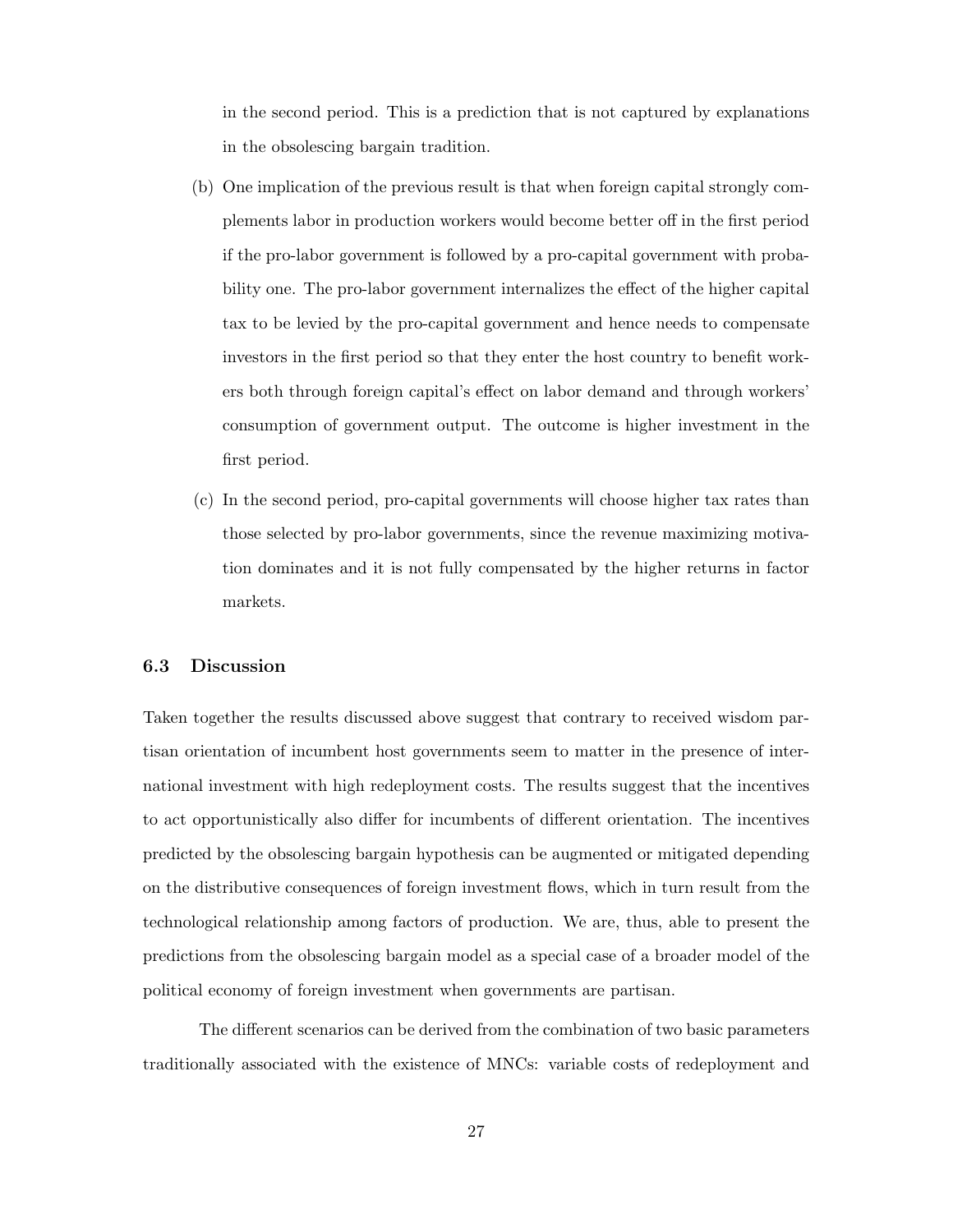different technologies of production affecting the relative demand of factor services in the host country (Caves 1996; Markusen 1995). The combination of these parameters can help explain the existence of political and partisan cycles in foreign direct investment, even when the time horizons of governments and investors do not match. Investors internalize the probability of opportunistic behavior of host governments when deciding their investment strategies; and governments that by assumption cannot commit themselves to maintaining stable tax rates through time are obligated to internalize the expected reaction of forward looking investors when they enact policies aimed at luring investors in or keeping them out.

The model also provides a strong intuition on when the scope conditions under which institutional constraints would result in higher investment flows and shows that partisanship can provide an alternative mechanism mitigating the time inconsistency problem in sequential policy-making. The potential benefits from institutional constraints arise under specific realization of the parameters in our model: in particular it requires high cost of redeployment and the absence of distributional concerns in the host government's objective function.

These predictions are consistent with a number of empirical regularities associated with partisan cycles in investment regulation and performance documented in earlier work. Holding the technological relationship constant, the analysis suggests that the partial correlation between the left and higher FDI flows decreases as political constraints increases. The opposite is found for the right, where higher constraints lead to higher FDI flows (see Pinto forthcoming, chapter 4). Both results would be expected since in the aggregate is more likely to lead to higher demand for labor services and competition for host country businesses. Moreover, the relationship is also reflected when looking at measures of policy restrictions imposed on FDI (Pinto, forthcoming). Table 4 presents the results from regressing an index of investment restrictions develop by Golub (2003) on an indicator of whether the executive is controlled by the Left, a measure of political constraints developed by Henisz (2002) and the interaction between these two variables. The results, presented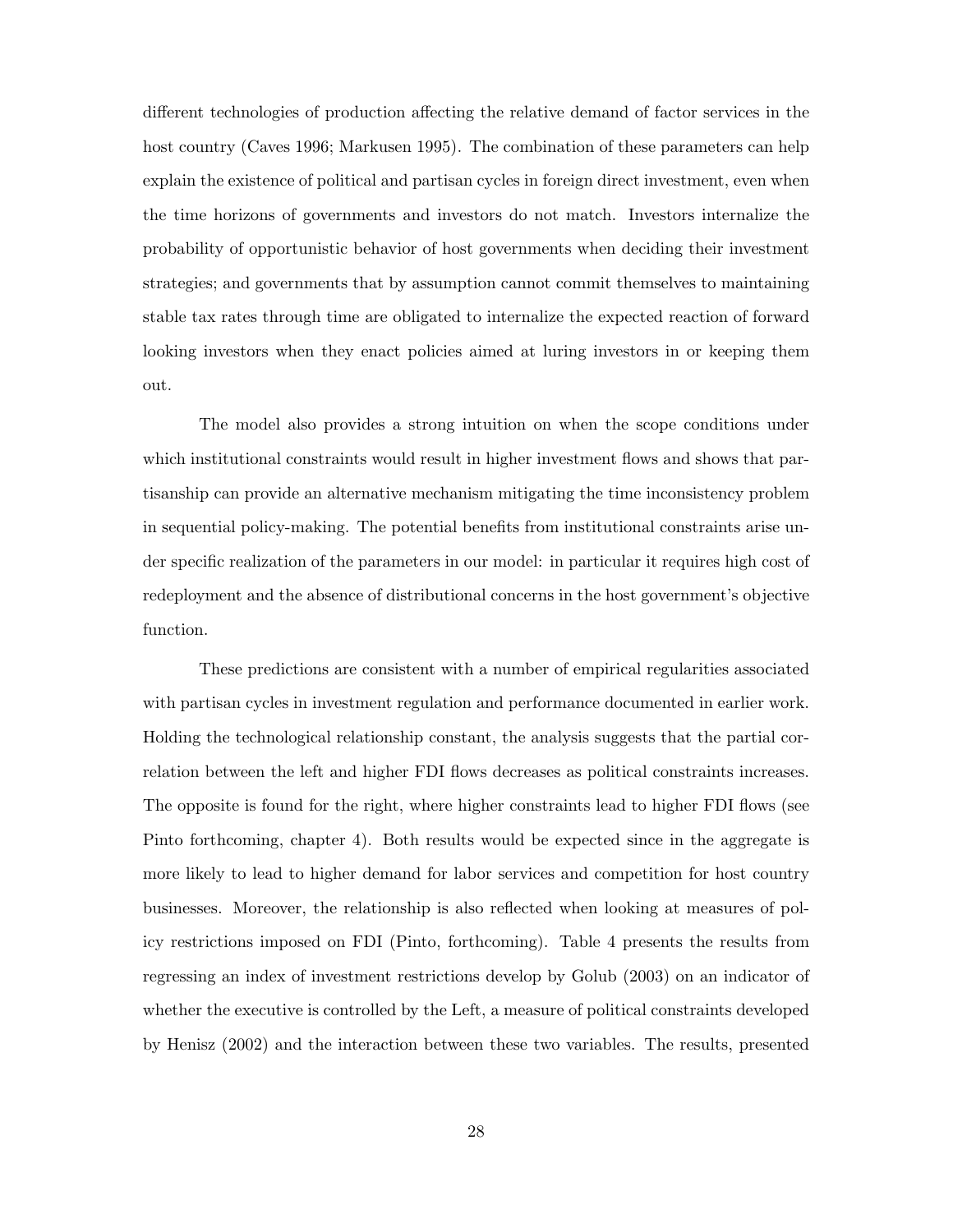graphically in figure 2, suggest the partial correlation between political constraints and a measure of investment policy orientation for a sample of OECD countries depends on the partisanship of the incumbent government. Yet the results also show the differential effect of political constraints on governments of different partisan orientation: when unconstrained the left incumbent is associated with lower restrictions on FDI.

[Table 4 and Figure 2 about here]

The model can also explain the positive partial correlation between the Left and the share of FDI to domestic investment discussed in Pinto and Pinto (2008). The link between technology of production and foreign investment flows predicted by the dynamic model is also apparent in the correlation between FDI flows and the party of the left's shares of cabinet portfolios. The correlation of the left control over the cabinet and FDI share of investment (and FDI flows) is stronger for manufacturing industries, weakens for the service sector and turns negative, albeit not significantly different from zero, for the primary sector.<sup>29</sup> Moreover, the proposition that lower adjustment costs and, hence, higher capital mobility, is also consistent with the findings by Pinto et al. (2010) on the positive correlation between the left and international market capitalization.

Lastly, the model is consistent with the international business literature that documents the constant efforts by MNCs to actively manage risk. Chapter 1 in Jensen et al. (forthcoming) discusses in depth the different risk mitigating strategies adopted by foreign investors. These strategies include, but are not limited to, the following: entering into alliances with local partners and other investors (Stopford and Strange 1991); staged entry and local procurement (Henisz and Delios 2004); reliance on home governments and international organizations (Ramamurti 2001). Moreover, the intuition from the model explains the numerous concessions made by host governments to lure investors into sectors such as mining and even public utilities in Latin America and Eastern Europe during the era of economic reforms of the 1990s.

 $29$ See Table 4.3 in Chapter 4 in Jensen et al. forthcoming. We would expect that FDI to increase labor demand in manufacturing, and possibly in the service sector, but not in the primary sector, an expectation that seems to be borne out in the data. The results are also apparent in a dynamic panel setting using a GMM estimator.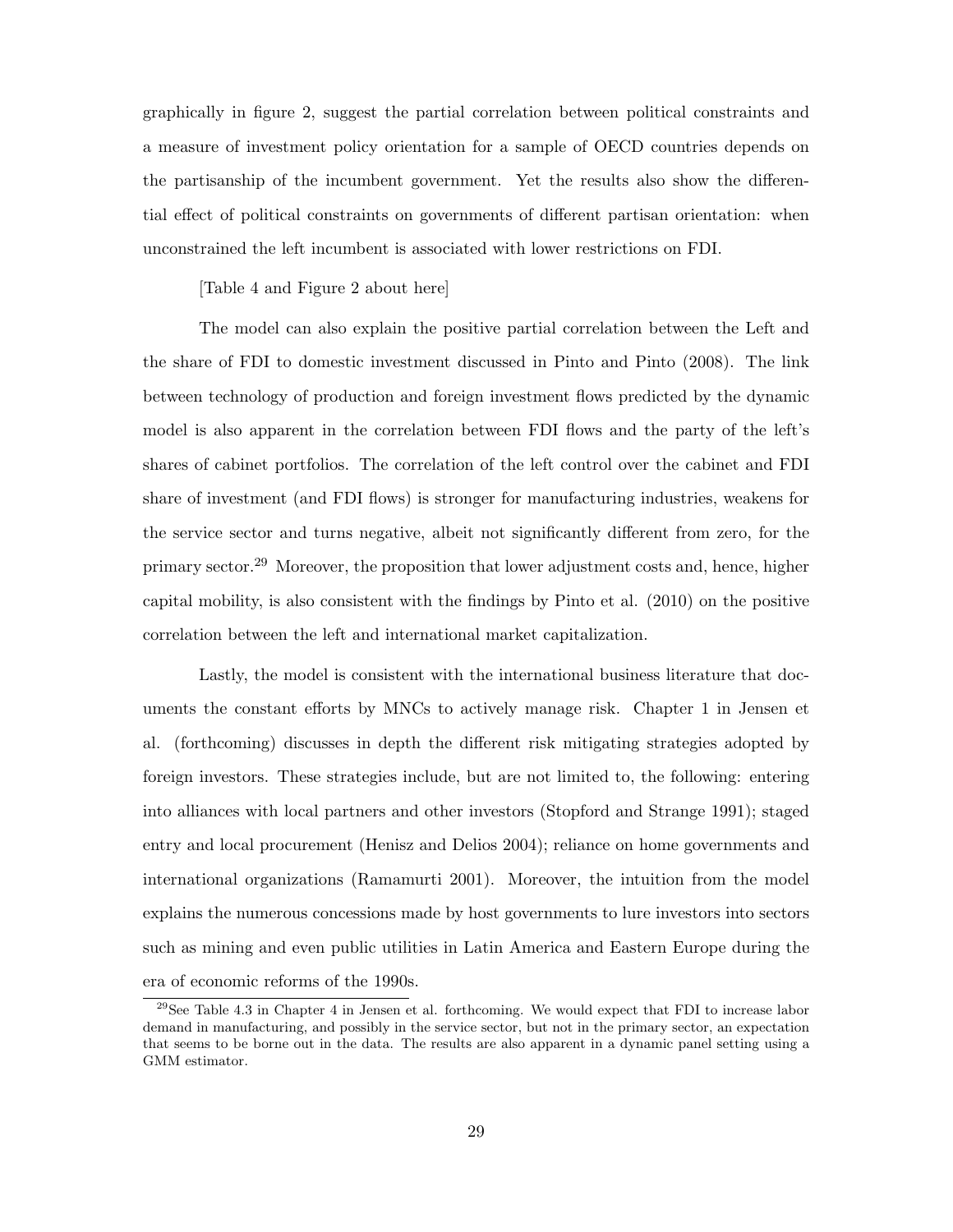# 7 Conclusion

Recent work on the political determinants of FDI has found preliminary evidence that, controlling for the determinants of capital flows identified in the literature, aggregate FDI inflows tend to be larger to governments that cater to labor (Pinto 2004, 2005, forthcoming). Those models were motivated by the assumption that foreign capital is more likely to increase labor demand. Yet, we have reason to believe that this assumption depends on the technology associated with capital inflows, which could either complement or substitute for labor and capital in the host, leading to starkly different distributive consequences.

In Pinto and Pinto (2008), we argued that different forms of FDI react differently to political incentives, and hence predicted the existence of partisan cycles in the flow of foreign direct investment to different industries. In host countries governed by the left, FDI will flow to sectors where it is a complement of labor, such as manufacturing. Moreover we expected that capital will be attracted to those sectors where foreign capital is a complement of capital, hence substituting for labor, when the right/pro-business party is in power.<sup>30</sup> In that paper we modeled the interaction between governments and investors as a static game aimed at capturing the long-term equilibrium allocation of investment when costs of relocation tend to zero. We have, hence, abstracted from adjustment costs and time consistency problems faced by investors and governments respectively in their strategic interaction.

In the present work we extend the model by adding this dynamic element to analyze the effect of partisanship on the regulation of FDI. Our modeling strategy allows us to identify the conditions under which higher costs of redeployment will affect the incentives to tax foreign investment more heavily, rendering the predictions from the obsolescing bargain model as a sub-case in the broader framework that we defined as the politics of investment.

We also show that irrespective of the costs of adjustment faced by investors, incum-

 $30$ See Jensen et al. forthcoming; Pinto forthcoming. In Pinto and Pinto (2007), we analyze the consequences of adding employment effects to the analysis of the political economy of FDI when the incumbent has partisan motivations.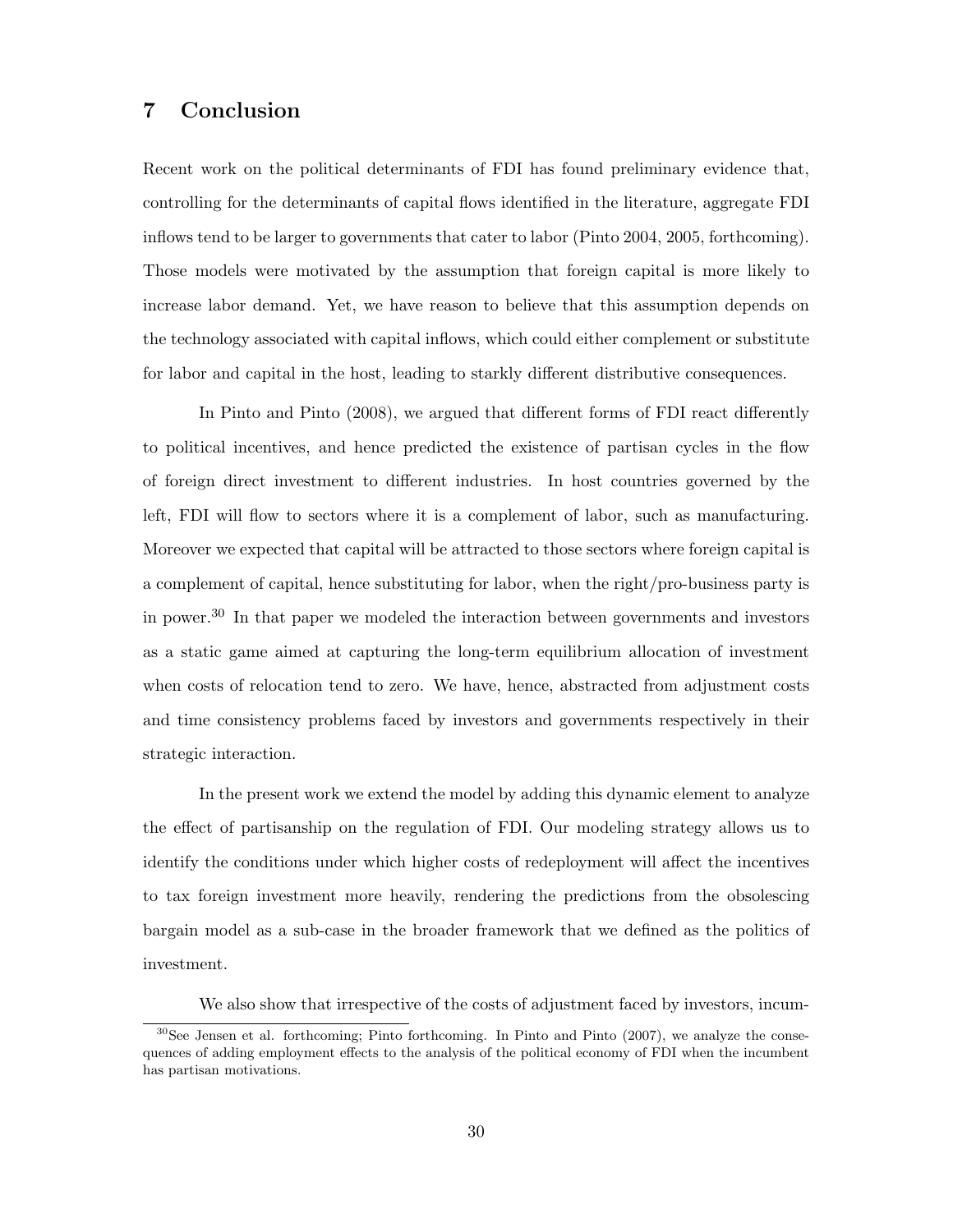bents have an incentive to tax more heavily foreign capital that is substitute in production to the incumbents' core constituents, i.e.: a pro-labor government will, for instance, tax more heavily foreign capital that is associated with the introduction of labor saving technologies, as predicted by our earlier work.

We predict that the net rate of return offered to foreign investors in the first stage should "compensate" them for their cost of redeployment. The amount of the compensation, which effectively takes place through lower tax rates in the first period, depends on both the probability the incumbent will be replaced in the second period and on the technological relationship between factors of production.

We identify conditions under which the pro-labor will offer better investment conditions -in the form of lower taxes in our stylized model- to investment that raises labor demand, and hence wages. How much those taxes are reduced depends on the impact of this policy on direct income (in this case, wages) and on the amount of tax revenue used to finance government transfers.

The predictions of our theoretical framework are consistent with our findings on the differential sectoral allocation of FDI in OECD countries as the orientation of the incumbent changed, and the positive effect of FDI on wages under the left.<sup>31</sup>

In future research we intend to explore the effect of allowing investors to adjust technology to changing political conditions to maximize rate of return conditional on the orientation of the incumbent. We will also extend the framework to allow host governments to subsidize investors' costs of redeployment, or allow them to deduct those costs for tax purposes.

Last, one of the central implications from our model is that while constraining effects of globalization on governments ability to enact their most preferred policy as predicted by the literature on policy convergence, increasing international capital mobility could result in starkly different investment regimes as the orientation of the incumbent parties moves from Left and the Right, and back. While higher mobility may indeed

<sup>31</sup>See Pinto and Pinto 2008; Jensen et al. forthcoming; Pinto forthcoming.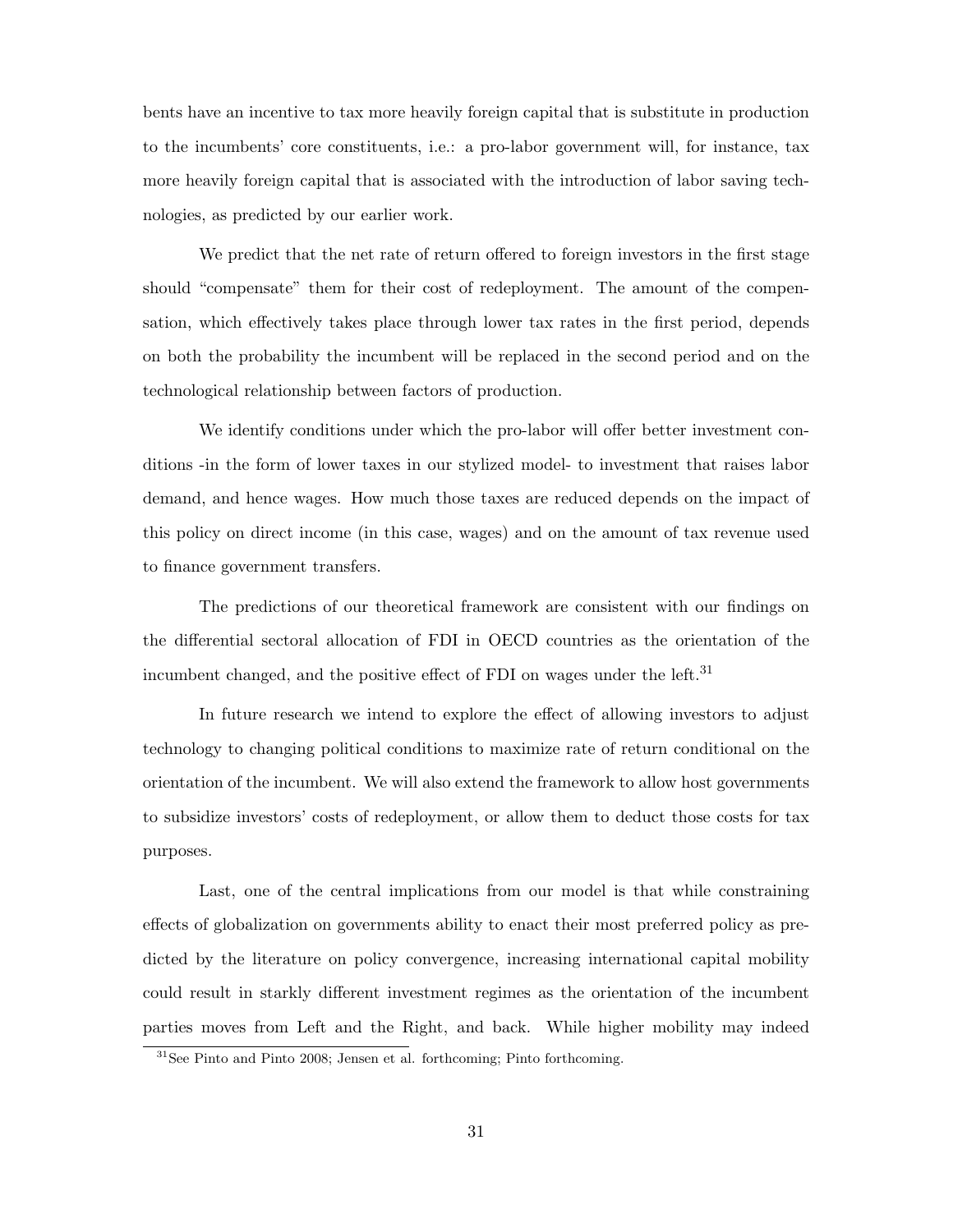reduce government's ability to tax internationally mobile capital, we are likely to see governments compete for different types of capital. And these differences are likely to result from the differential distributive consequences of the various types of investment flows.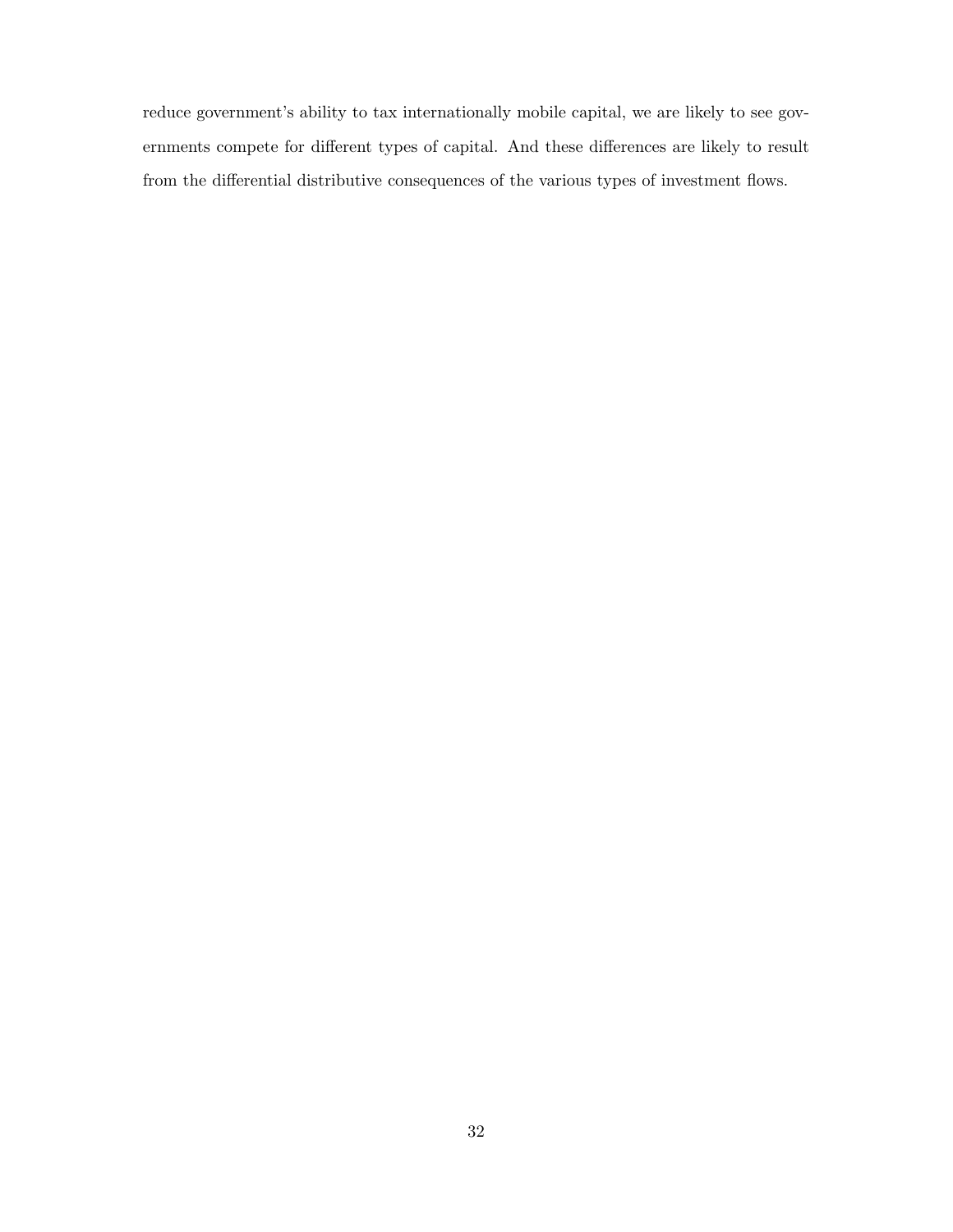Figure 1: Timing of Events

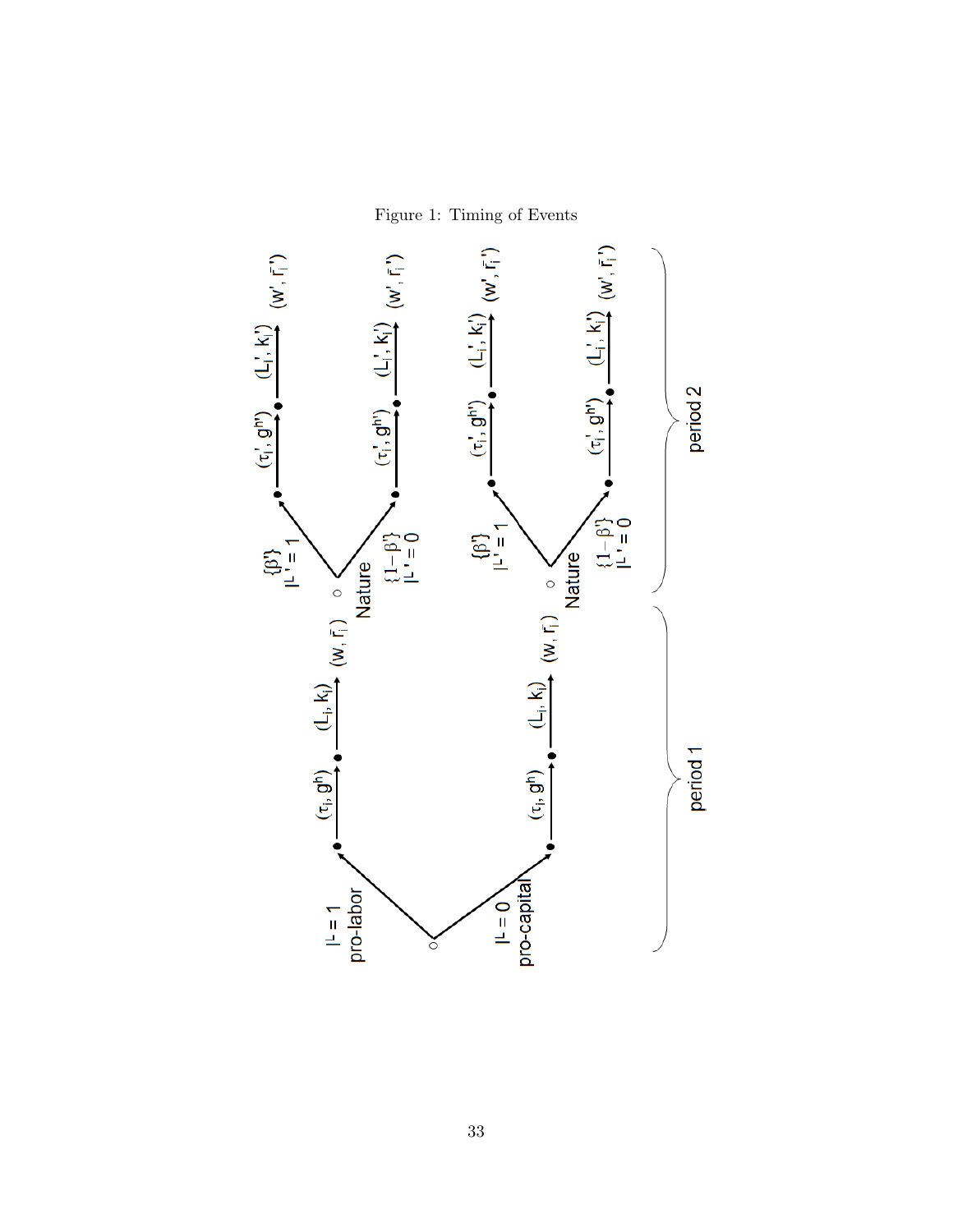

Figure 2: Index of FDI restrictions, partisanship and political constraints: predicted values

Predicted values from coefficients in Model (3) of Table 4 Source: Pinto forthcoming, chapter 4.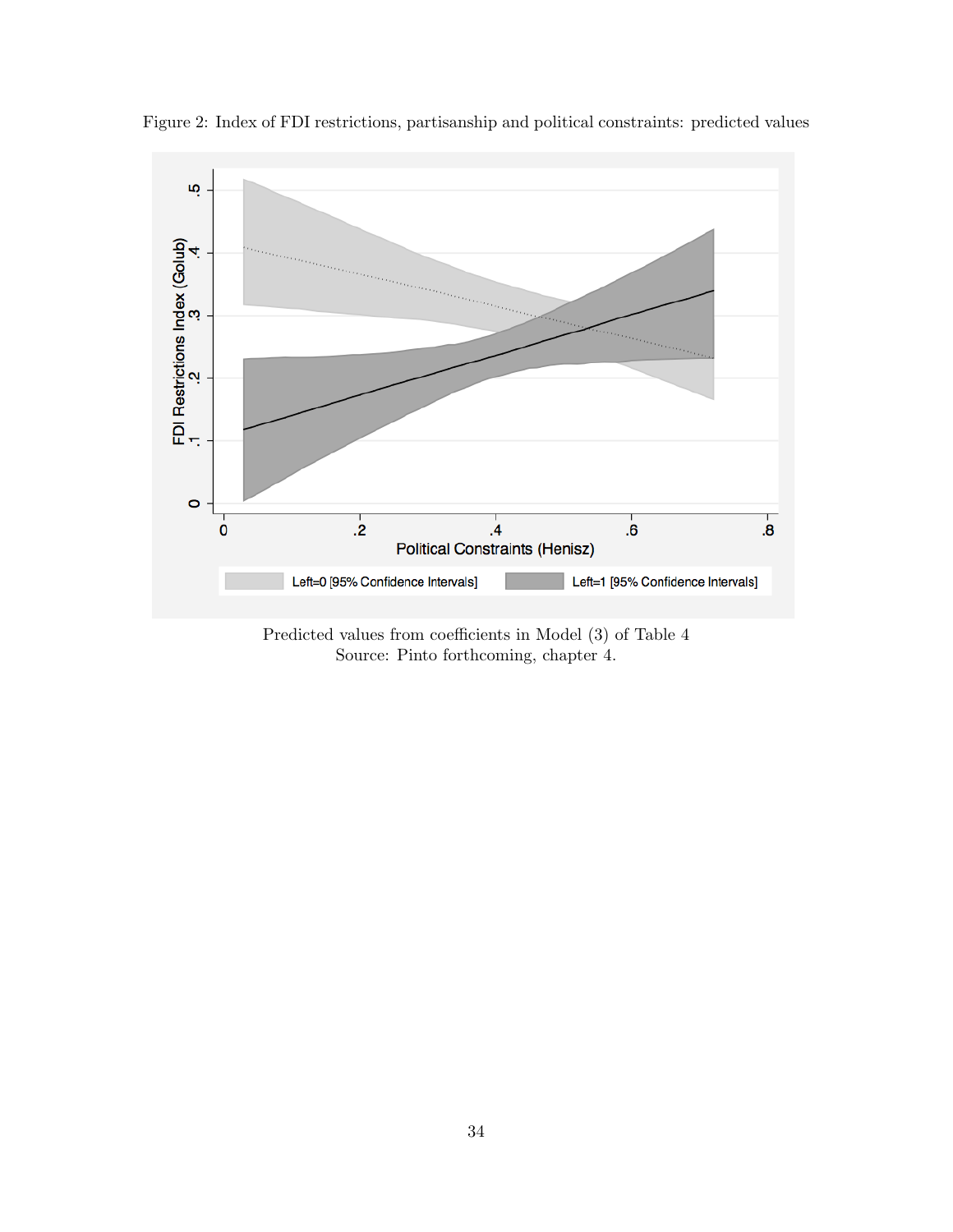| $\phi$            | $,\bar{\beta'}$<br>$\{I^\mathcal{L},$      | $\tau$ | $\boldsymbol{k}$ | w      | $\bar{r}$ | T      | $\tau' _{I^{\mathcal{L}'}=1}$ | k' <br>$I^{\mathcal{L}'}=1$ | $\tau' _{I^{\mathcal{L}}=\underline{0}}$     | $\overline{k' }_{I^{\mathcal{L}'}=0}$                |
|-------------------|--------------------------------------------|--------|------------------|--------|-----------|--------|-------------------------------|-----------------------------|----------------------------------------------|------------------------------------------------------|
| 0.00              | $\{0, 0.00\}$                              | 0.2885 | 0.3866           | 0.1421 | 0.1965    | 0.0314 |                               |                             | 0.2885                                       | 0.3866                                               |
|                   | $\{0, 0.50\}$                              | 0.2885 | 0.3866           | 0.1421 | 0.1965    | 0.0314 | 0.4442                        | 0.2160                      | 0.2885                                       | 0.3866                                               |
|                   | $\{0, 1.00\}$                              | 0.2885 | 0.3866           | 0.1421 | 0.1965    | 0.0314 | 0.4442                        | 0.2160                      |                                              |                                                      |
|                   | $\{1, 0.00\}$                              | 0.4442 | 0.2160           | 0.1441 | 0.1830    | 0.0345 |                               |                             | 0.2885                                       | 0.3866                                               |
|                   | $\{1, 0.50\}$                              | 0.4442 | 0.2160           | 0.1441 | 0.1830    | 0.0345 | 0.4442                        | 0.2160                      | 0.2885                                       | 0.3866                                               |
|                   | $\{1, 1.00\}$                              | 0.4442 | 0.2160           | 0.1441 | 0.1830    | 0.0345 | 0.4442                        | 0.2160                      |                                              |                                                      |
| $\phi$            | $\cdot$ , $\beta'$ }<br>$\{I^\mathcal{L},$ | $\tau$ | $\boldsymbol{k}$ | w      | $\bar{r}$ | T      | $\tau' _{I^{\mathcal{L}'}=1}$ | k' <br>$I^{\mathcal{L}'}=1$ | $\tau' _{I^{\mathcal{L}}}\underline{\psi=0}$ | $\overline{k'} _{I^{\mathcal{L}}}\underline{\psi=0}$ |
|                   | $\{0, 0.00\}$                              | 0.2903 | 0.3193           | 0.1428 | 0.1915    | 0.0283 |                               |                             | 0.3683                                       | 0.2991                                               |
|                   | $\{0, 0.50\}$                              | 0.2888 | 0.3223           | 0.1428 | 0.1918    | 0.0283 | 0.4940                        | 0.1989                      | 0.3679                                       | 0.3002                                               |
| 0.03              | $\{0, 1.00\}$                              | 0.2874 | 0.3252           | 0.1428 | 0.1920    | 0.0283 | 0.4938                        | 0.1994                      |                                              |                                                      |
|                   | $\{1, 0.00\}$                              | 0.4458 | 0.1779           | 0.1447 | 0.1795    | 0.0310 |                               |                             | 0.3954                                       | 0.2357                                               |
|                   | $\{1, 0.50\}$                              | 0.4417 | 0.1808           | 0.1447 | 0.1797    | 0.0310 | 0.5102                        | 0.1650                      | 0.3947                                       | 0.2373                                               |
|                   | $\{1, 1.00\}$                              | 0.4377 | 0.1836           | 0.1446 | 0.1800    | 0.0310 | 0.5097                        | 0.1659                      |                                              |                                                      |
| Parameter values: |                                            |        |                  |        |           |        |                               |                             |                                              |                                                      |

Table 1: Substitutes:  $\sigma_i > (1 - \alpha_i) > 0$ 

 $r_i = 0.20; A_i = 0.30; a_i = 1.025; \alpha_i = 0.50; \sigma_i = 0.60; \delta = 0.90; b = 0.90; \theta = 0.50; x_i = 0.$ 

Table 2: Complements I:  $(1 - \alpha_i) > \sigma_i > 0$  (Weak Complements)

| $\phi$ | $\{I^{\mathcal{L}}\}$<br>$\cdot$ , $\beta'$ }     | $\tau$ | $\boldsymbol{k}$ | w      | $\boldsymbol{r}$ | T      | $\tau' _{I^{\mathcal{L}'}=1}$             | $k' _{I^{\mathcal{L}}'=1}$ | $\tau' _{I^{\mathcal{L}'}=0}$       | $k' _{I^{\mathcal{L}}'=0}$ |
|--------|---------------------------------------------------|--------|------------------|--------|------------------|--------|-------------------------------------------|----------------------------|-------------------------------------|----------------------------|
| 0.00   | $\{0, 0.00\}$                                     | 0.3329 | 0.8234           | 0.1717 | 0.2952           | 0.0822 |                                           |                            | 0.3329                              | 0.8234                     |
|        | $\{0, 0.50\}$                                     | 0.3329 | 0.8234           | 0.1717 | 0.2952           | 0.0822 | 0.5324                                    | 0.4373                     | 0.3329                              | 0.8234                     |
|        | $\{0, 1.00\}$                                     | 0.3329 | 0.8234           | 0.1717 | 0.2952           | 0.0822 | 0.5324                                    | 0.4373                     |                                     |                            |
|        | $\{1, 0.00\}$                                     | 0.5324 | 0.4373           | 0.1676 | 0.2611           | 0.0996 |                                           |                            | 0.3329                              | 0.8234                     |
|        | $\{1, 0.50\}$                                     | 0.5324 | 0.4373           | 0.1676 | 0.2611           | 0.0996 | 0.5324                                    | 0.4373                     | 0.3329                              | 0.8234                     |
|        | $\{1, 1.00\}$                                     | 0.5324 | 0.4373           | 0.1676 | 0.2611           | 0.0996 | 0.5324                                    | 0.4373                     |                                     |                            |
| $\phi$ | $\cdot$ , $\beta'$ }<br>$\lambda I^{\mathcal{L}}$ | $\tau$ | $\boldsymbol{k}$ | w      | $\boldsymbol{r}$ | T      | $\tau' _{I \stackrel{\mathcal{L}'}{=} 1}$ | $k' _{I^{\mathcal{L}}'=1}$ | $\tau' _{I^{\mathcal{L}}'\equiv 0}$ | $k' _{I^{\mathcal{L}}'=0}$ |
| 0.03   | $\{0, 0.00\}$                                     | 0.3325 | 0.7074           | 0.1707 | 0.2861           | 0.0768 |                                           |                            | 0.4071                              | 0.6751                     |
|        | $\{0, 0.50\}$                                     | 0.3327 | 0.7125           | 0.1707 | 0.2865           | 0.0771 | 0.5719                                    | 0.4187                     | 0.4068                              | 0.6767                     |
|        | $\{0, 1.00\}$                                     | 0.3329 | 0.7180           | 0.1708 | 0.2870           | 0.0774 | 0.5717                                    | 0.4194                     |                                     |                            |
|        | $\{1, 0.00\}$                                     | 0.5304 | 0.3732           | 0.1667 | 0.2539           | 0.0926 |                                           |                            | 0.4400                              | 0.5376                     |
|        | $\{1, 0.50\}$                                     | 0.5282 | 0.3789           | 0.1667 | 0.2546           | 0.0928 | 0.5908                                    | 0.3519                     | 0.4392                              | 0.5407                     |
|        | $\{1, 1.00\}$                                     | 0.5264 | 0.3843           | 0.1668 | 0.2552           | 0.0931 | 0.5904                                    | 0.3534                     |                                     |                            |

Parameter values:

 $r_i = 0.20; A_i = 0.30; a_i = 1.025; \alpha_i = 0.50; \sigma_i = 0.40; \delta = 0.90; b = 0.90; \theta = 0.50; x_i = 0.$ 

Table 3: Complements II:  $(1 - \alpha_i) > 0 > \sigma_i$  (Strong Complements)

| $\phi$ | $\{I^{\mathcal{L}}, \beta'\}$                 | $\tau$ | $\boldsymbol{k}$ | w      | $\boldsymbol{r}$ | $\tau$ | $\bar{\tau'} _{\underline{I^{\mathcal{L}}'=1}}$ | $\left.\overline{k'}\right _{\underline{I^{\mathcal{L}}'}=\underline{1}}$ | $\bar{\tau'} _{\underline{I^{\mathcal{L}}'=0}}$ | $\overline{k' _I}$ $\mathcal{L'}=0$ |
|--------|-----------------------------------------------|--------|------------------|--------|------------------|--------|-------------------------------------------------|---------------------------------------------------------------------------|-------------------------------------------------|-------------------------------------|
| 0.00   | $\{0, 0.00\}$                                 | 0.4329 | 0.5796           | 0.0226 | 0.0139           | 0.0885 |                                                 |                                                                           | 0.4329                                          | 0.5796                              |
|        | $\{0, 0.50\}$                                 | 0.4329 | 0.5796           | 0.0226 | 0.0139           | 0.0885 | 0.3601                                          | 0.7295                                                                    | 0.4329                                          | 0.5796                              |
|        | $\{0, 1.00\}$                                 | 0.4329 | 0.5796           | 0.0226 | 0.0139           | 0.0885 | 0.3601                                          | 0.7295                                                                    |                                                 |                                     |
|        | $\{1, 0.00\}$                                 | 0.3601 | 0.7295           | 0.0332 | 0.0164           | 0.0821 |                                                 |                                                                           | 0.4329                                          | 0.5796                              |
|        | $\{1, 0.50\}$                                 | 0.3601 | 0.7295           | 0.0332 | 0.0164           | 0.0821 | 0.3601                                          | 0.7295                                                                    | 0.4329                                          | 0.5796                              |
|        | $\{1, 1.00\}$                                 | 0.3601 | 0.7295           | 0.0332 | 0.0164           | 0.0821 | 0.3601                                          | 0.7295                                                                    |                                                 |                                     |
|        |                                               |        |                  |        |                  |        |                                                 |                                                                           |                                                 |                                     |
| $\phi$ | $\cdot, \beta'$<br>$\{ \bar{I}^{\mathcal{L}}$ | $\tau$ | $\boldsymbol{k}$ | w      | $\boldsymbol{r}$ | T      |                                                 | $k' _{I^{\mathcal{L}}'=1}$                                                |                                                 | $k' _{I^{\mathcal{L}}'=0}$          |
|        | $\{0, 0.00\}$                                 | 0.3917 | 0.5461           | 0.0203 | 0.0133           | 0.0776 | $\tau' _{I \stackrel{\mathcal{L}'}{=} 1}$       |                                                                           | $\tau' _{I^{\mathcal{L}}{}' = 0}$<br>0.4670     | 0.5156                              |
|        | $\{0, 0.50\}$                                 | 0.3927 | 0.5428           | 0.0201 | 0.0132           | 0.0775 | 0.4107                                          | 0.6054                                                                    | 0.4670                                          | 0.5150                              |
|        | $\{0, 1.00\}$                                 | 0.3938 | 0.5395           | 0.0199 | 0.0131           | 0.0775 | 0.4108                                          | 0.6044                                                                    |                                                 |                                     |
| 0.03   | $\{1, 0.00\}$                                 | 0.3308 | 0.6713           | 0.0289 | 0.0154           | 0.0727 |                                                 |                                                                           | 0.4695                                          | 0.5364                              |
|        | $\{1, 0.50\}$                                 | 0.3314 | 0.6680           | 0.0287 | 0.0154           | 0.0726 | 0.4086                                          | 0.6390                                                                    | 0.4694                                          | 0.5359                              |
|        | $\{1, 1.00\}$                                 | 0.3319 | 0.6647           | 0.0284 | 0.0153           | 0.0726 | 0.4086                                          | 0.6382                                                                    |                                                 |                                     |

Parameter values:

 $r_i = 0.20; A_i = 0.50; a_i = 1.025; \alpha_i = 0.10; \sigma_i = -1.20; \delta = 0.90; b = 0.90; \theta = 0.50; x_i = 0.$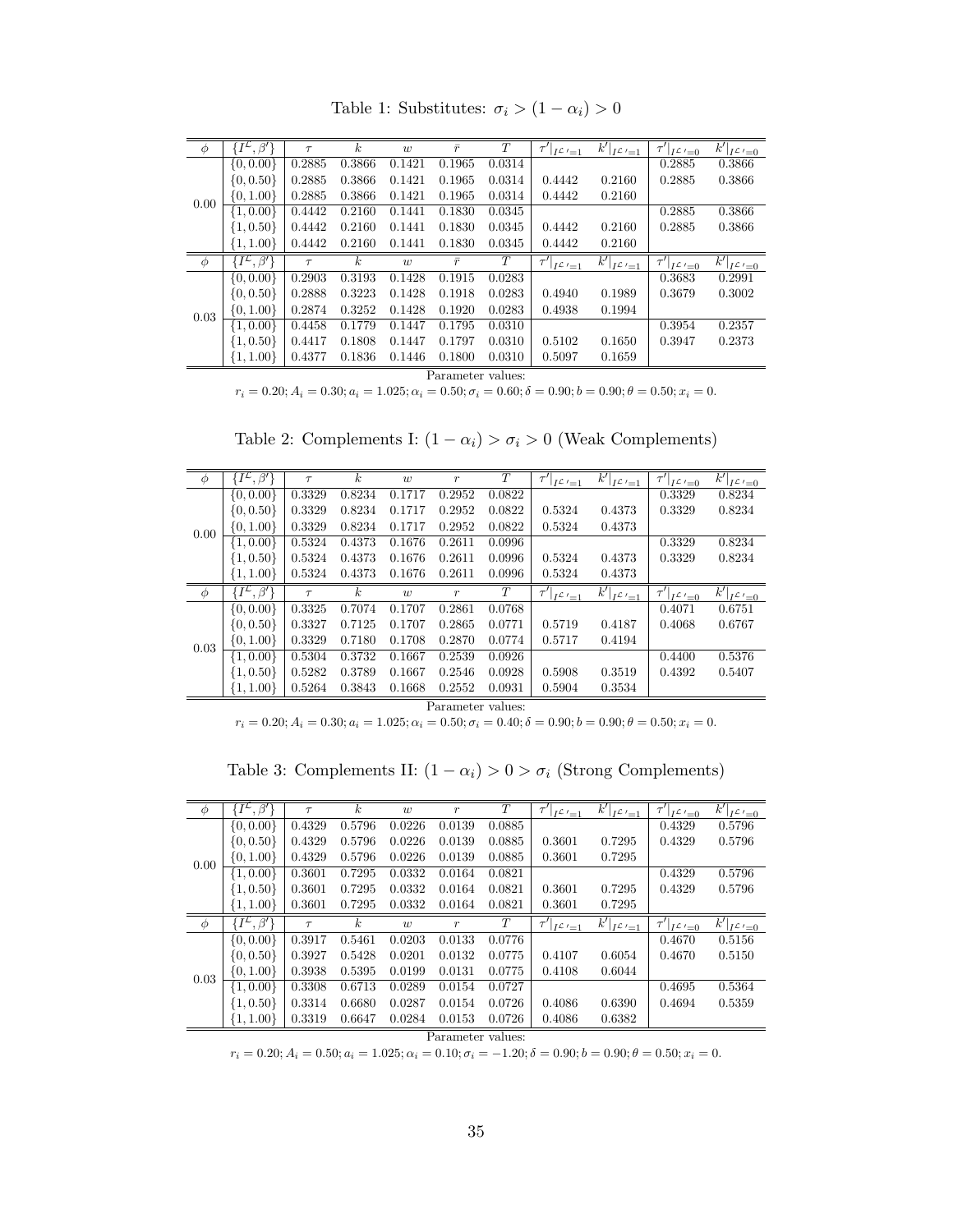|                           |                    |                   | Dependent Variable: FDI Restrictions Index (Golub 2003) |              |             |
|---------------------------|--------------------|-------------------|---------------------------------------------------------|--------------|-------------|
|                           | (1)                | $\left( 2\right)$ | $\left( 3\right)$                                       | (4)          | (5)         |
| Left                      | $\ast$<br>$-0.051$ | -0.055 $^{\ast}$  | $-0.314$ ***                                            | $-0.293$ **  | $-0.297$ ** |
|                           | (0.031)            | (0.032)           | (0.101)                                                 | (0.146)      | (0.147)     |
| Polcon iii                |                    | $-0.102$          | $-0.256$ *                                              | $-0.706$ *** | $-0.274$    |
|                           |                    | (0.138)           | (0.131)                                                 | (0.246)      | (0.211)     |
| Left x Polcon iii         |                    |                   | $0.586$ **                                              | $0.580*$     | $0.593*$    |
|                           |                    |                   | (0.231)                                                 | (0.317)      | (0.315)     |
| Centralized Business Org. |                    |                   |                                                         | $0.148$ **   |             |
|                           |                    |                   |                                                         | (0.058)      |             |
| Government Share of GDP   |                    |                   |                                                         |              | 0.003       |
|                           |                    |                   |                                                         |              | (0.003)     |
| Constant                  | $0.299$ ***        | $0.346$ ***       | 0.418                                                   | $0.588$ ***  | $0.370$ *** |
|                           | (0.021)            | (0.069)           | (0.065)                                                 | (0.122)      | (0.113)     |
| Observations              | 72                 | 72                | 72                                                      | 36           | 54          |
| Units                     | 27                 | 27                | 27                                                      | 18           | 18          |
| $R^2$                     | 0.0370             | 0.0441            | 0.0898                                                  | .0792        | 0.0719      |

Table 4: Partisanship and Investment Restrictions

Significance levels:  $1\%$  (\*\*\*),  $5\%$  (\*\*),  $10\%$ (\*). Robust standard errors in parenthesis.

Source: Pinto, forthcoming, chapter 4.

Investment restrictions index: is an index of FDI specific restrictions such as limitations on foreign ownership, screening or notification procedures, and management, and operational restrictions (Golub 2003). Countries covered: Australia, Austria, Belgium, Canada, Czech Republic, Denmark, Finland, France, Germany, Greece, Iceland, Ireland, Italy, Japan, Korea, Mexico, Netherlands, New Zealand, Norway, Poland, Portugal, Spain, Sweden, Switzerland, Turkey, United Kingdom, United States. Years: 1980, 1990, 2000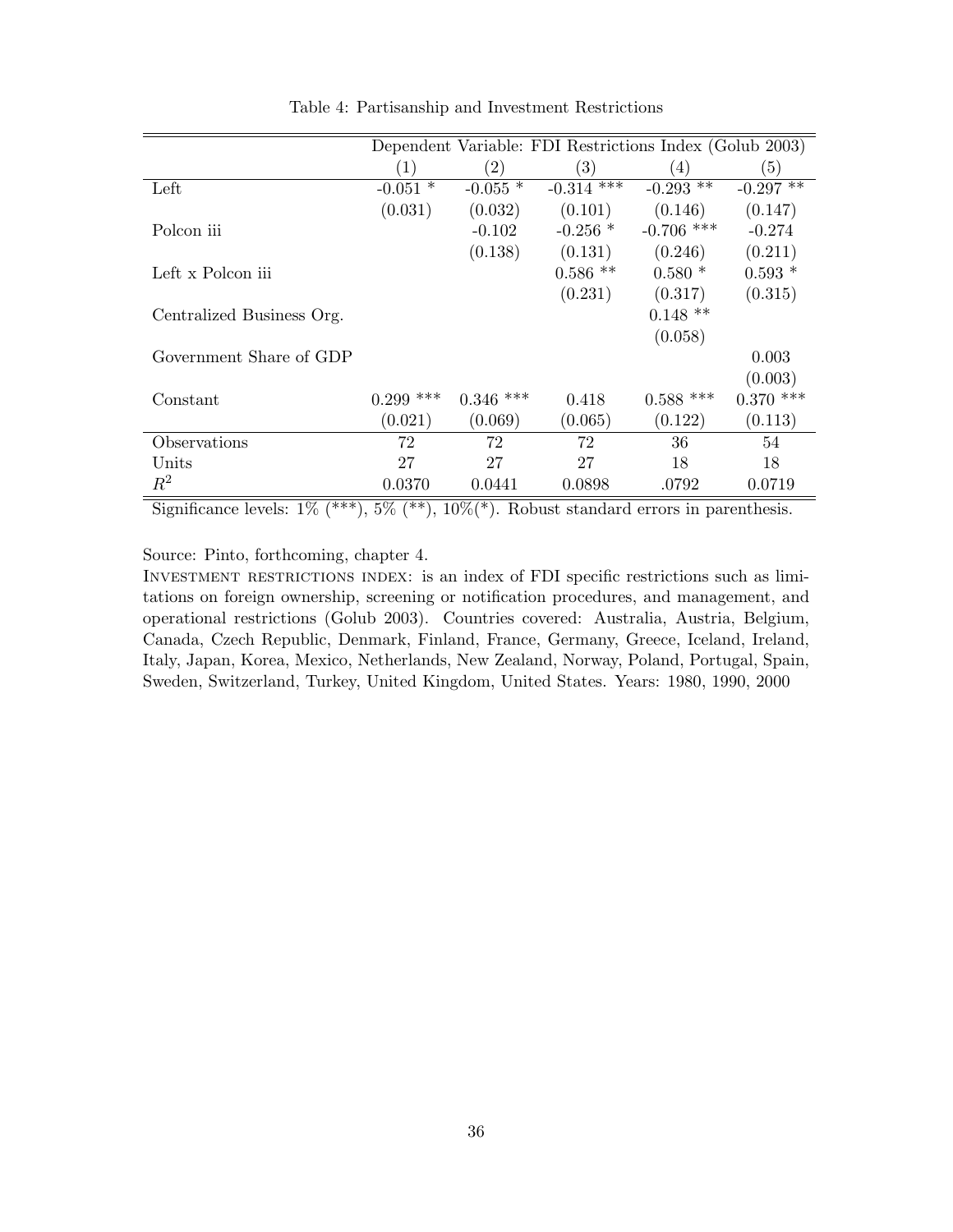# References

- Barro, Robert J, N. Gregory Mankiw, and Xavier Sala-i-Martin, 1995, Capital Mobility in Neoclassical Models of Growth, American Economic Review, vol. 85(1), pages 103-15.
- Barro, Robert J., and Xavier Sala-i-Martin, 2003, Economic Growth, 2nd ed., Cambridge, MA: MIT Press.
- Calvo, Guillermo A., 1978, On the Time Consistency of Optimal Policy in a Monetary Economy. Econometrica: Journal of the Econometric Society 46, 1411-1428.
- Caves, Richard E., 1996, Multinational enterprise and economic analysis, 2nd ed., Cambridge, UK: Cambridge University Press.
- Chari, Varadarajan V., and Patrick J. Kehoe, 1990, Sustainable Plans. Journal of Political Economy 98, 784-802.
- Ciccone, Antonio, and Giovanni Peri, 2003, Technological Progress and Skills' Substitutability: U.S. States 1950-1990. CESifo Working Paper Series CESifo Working Paper No. 1024.
- Drazen, Allan, 2000, Political economy in macroeconomics, Princeton, NJ: Princeton University Press.
- Golub, Stephen, 2003, Measures of Restrictions on Inward Foreign Direct Investment for OECD Countries. OECD Economic Studies 36, 85-116.
- Haber, Stephen, Noel Maurer, and Armando Razo, 2002, Sustaining Economic Performance under Political Instability: Political Integration in Revolutionary Mexico, in Stephen Haber, ed., Crony capitalism and economic growth in Latin America: theory and evidence, Stanford, CA: Hoover Institution Press.
- Haber, Stephen, Armando Razo and Noel Maurer, 2003, The politics of property rights: political instability, credible commitments, and economic growth in Mexico, 1876-1929. New York, NY: Cambridge University Press.
- Henisz, Withold J., 2000, The Institutional Environment for Multinational Investment. Journal of Law, Economics, and Organization 16, 334-364.
- Henisz, Withold J., 2002, The institutional environment for infrastructure investment. Industrial and Corporate Change 11, 355 - 389.
- Henisz, Witold J., and Bennet A. Zelner, 2001, The Institutional Environment for Telecommunications Investment. Journal of Economics and Management Strategy 10, 123.
- Jensen, Nathan M., 2003, Democratic Governance and Multinational Corporations: Political Regimes and Inflows of Foreign Direct Investment. International Organization 57, 587-616.
- Jensen, Nathan M., 2006, Nation-States and the Multinational Corporation: Political Economy of Foreign Direct Investment, Princeton, NJ: Princeton University Press.
- Jensen, Nathan M., Glen Biglaiser, Quan Li, Edmund Malesky, Pablo M. Pinto, Santiago M. Pinto and Joseph L. Staats, forthcoming. Politics and Foreign Direct Investment. Ann Arbor, MI: University of Michigan Press.
- Katz, Lawrence F, and Kevin M. Murphy, 1992, Changes in Relative Wages, 1963-1987: Supply and Demand Factors, The Quarterly Journal of Economics, vol. 107(1), 35-78,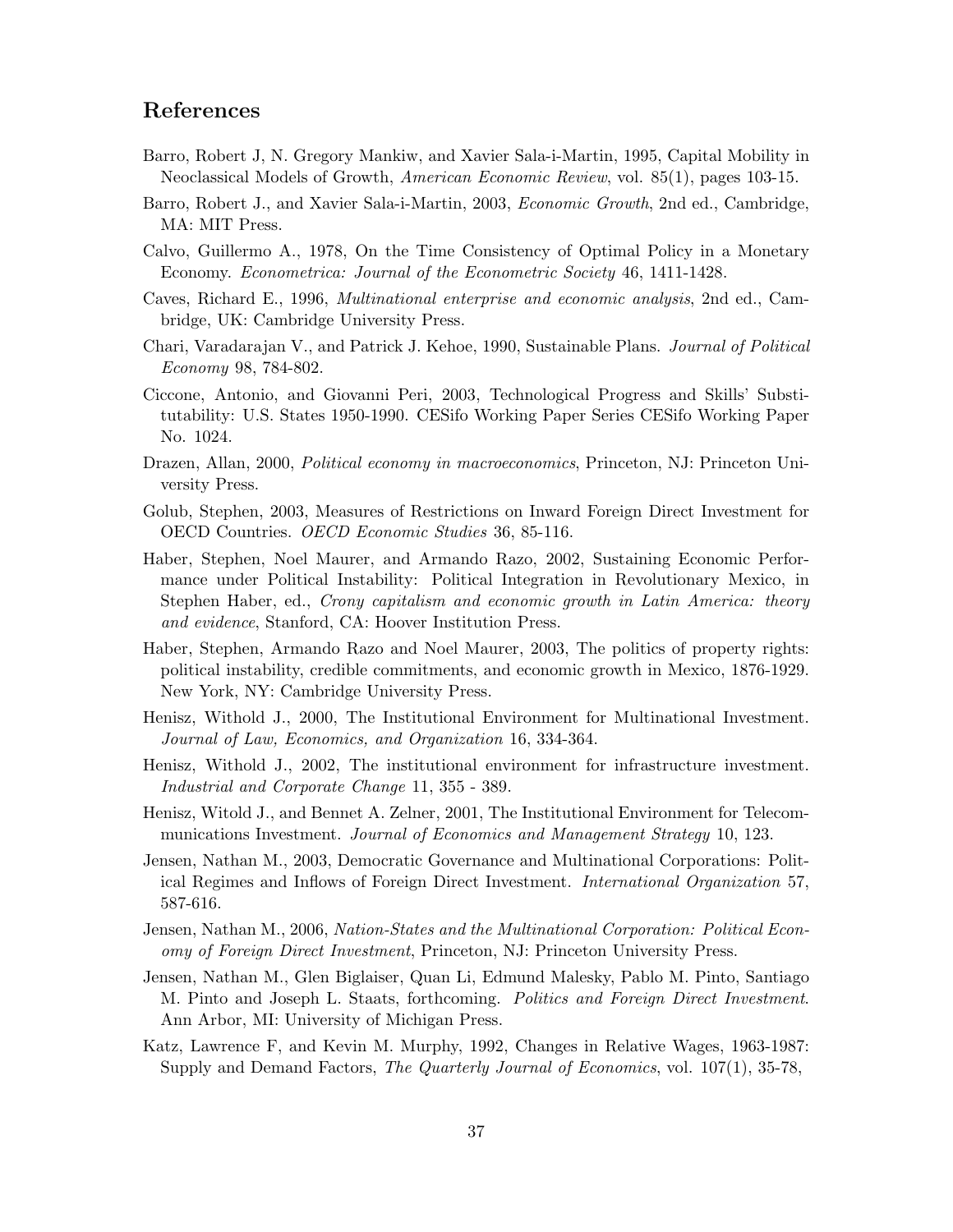- Katz, Lawrence F., and Kevin M. Murphy, 2000, Change in Relative Wages 1963-1987: Supply and Demand Factors. Quarterly Journal of Economics 107, 35-78.
- Klein, Paul and Jose-Victor Rios-Rull, 2003, Time-Consistent Optimal Fiscal Policy. International Economic Review 44, 1217-1245.
- Kydland, Finn E., and Edward C. Prescott, 1977, Rules Rather than Discretion: The Inconsistency of Optimal Plans. The Journal of Political Economy 85, 473 - 492.
- Levy, Brian, and Pablo T. Spiller, 1994, The Institutional Foundations of Regulatory Commitment: A Comparative Analysis of Telecommunications Regulation. Journal of Law, Economics, and Organization 10, 201 - 246.
- Markusen, James R., 1995. The Boundaries of Multinational Enterprises and the Theory of International Trade.Journal of Economic Perspectives 9-2: 169-89.
- Moran, Theodore H. and Gerald T. West, editors, 2005, *International Political Risk Man*agement. Looking into the Future, Washington, DC: The World Bank.
- North, Douglass C., and Robert P. Thomas, 1973, The Rise of the Western World: A New Economic History (Cambridge University Press, Cambridge).
- North, Douglass C., and Barry Weingast, 1989, Constitutions and Credible Commitments. Journal of Economic History 49, 802-32.
- Pinto, Pablo M., 2004, Domestic Coalitions and the Political Economy of Foreign Direct Investment. Ph.D. dissertation, Political Science, University of California, San Diego, La Jolla, CA.
- Pinto, Pablo M. and Santiago M. Pinto, 2007, The Politics of Investment: Partisan Governments, Wages and Employment. Presented at annual meeting of the International Political Economy Society (IPES), Nov. 9-10, 2007.
- Pinto, Pablo M. and Santiago M. Pinto, 2008, The Politics of Investment. *Economics and* Politics, Vol. 20, No. 2 (June 2008), 216-254.
- Pinto, Pablo M. and Santiago M. Pinto, 2011, Partisanship and the Allocation of Foreign Investment under Imperfect Capital Mobility.
- Pinto, Pablo M. Pinto, Stephen Weymouth, and Peter A. Gourevitch, 2010. The Politics of Stock Market Development. Review of International Political Economy, Vol. 17, No. 2 Issue 2 (2010), 378-409.
- Pinto, Pablo M., forthcoming. Partisan Investment in the Global Economy: Why FDI loves the Left and the Left loves FDI. Cambridge, UK: Cambridge University Press.
- Spiller, P. T., and M. Tommasi, 2003, The institutional foundations of public policy: A transactions approach with application to Argentina. Journal of Law Economics and Organization 19, 281-306.
- Stasavage, David, 2003, Public debt and the birth of the democratic state: France and Great Britain, 1688-1789 (Cambridge University Press, New York, NY).
- Tomz, Michael and Mark L. J. Wright, 2009. Sovereign Theft: Theory and Evidence about Sovereign Default and Expropriation. Available at SSRN: http://ssrn.com/abstract=1392540
- Vaaler, Paul M.. 2008. How do MNCs vote in Developing Country Elections? Academy of Management Journal Vol. 51, No. 1, 21–43.